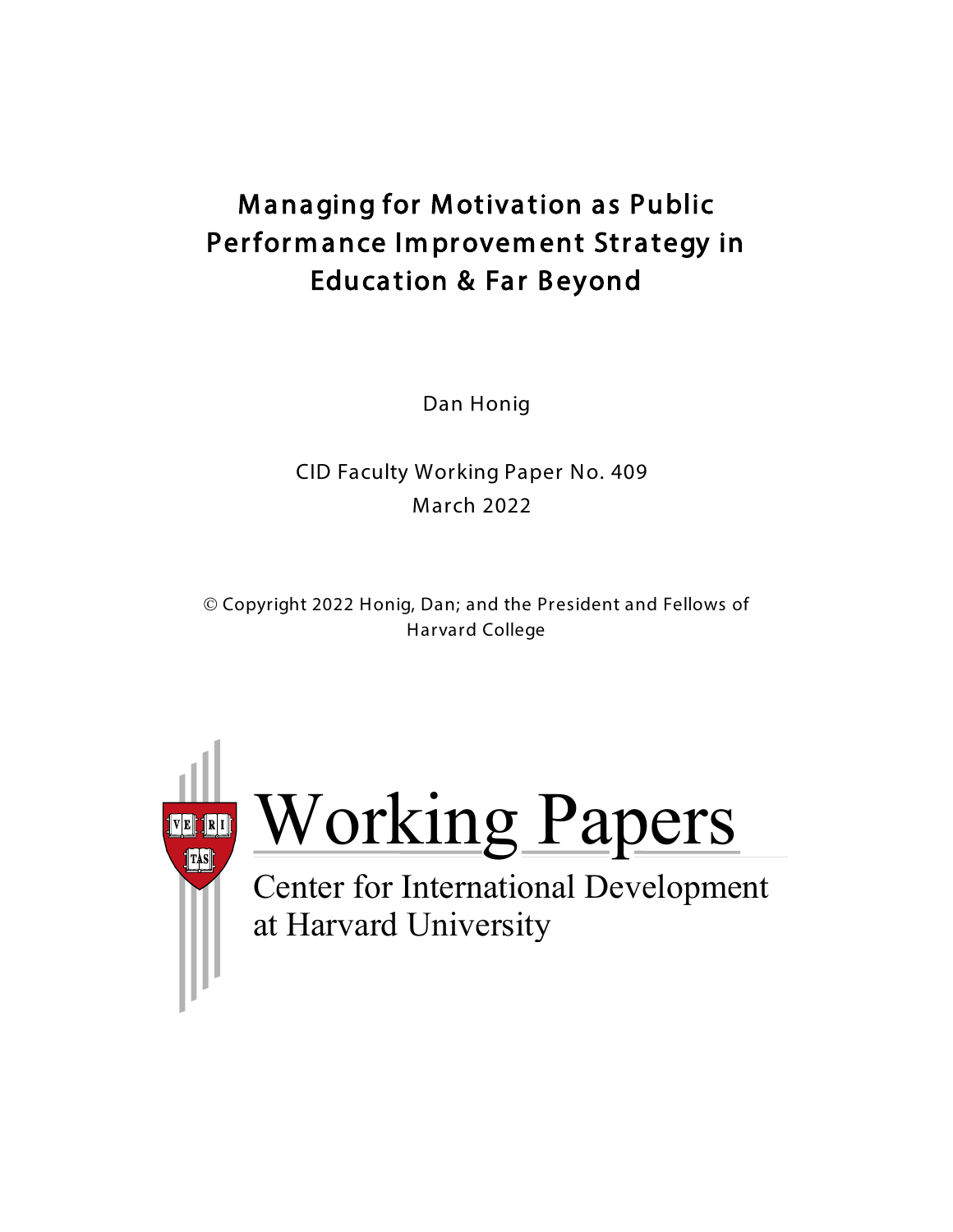# Managing for Motivation as Public Performance Improvement Strategy in Education & Far Beyond

Dan Honig<sup>[1](#page-1-0)</sup>

March 2, 2022

People management has an important role to play in improving public agency performance. This paper argues that a 'Route Y' managerial approach focused on supporting the empowered exercise of employee judgment will in many circumstances prove superior to conventional reform approaches steeped in 'Route X' monitoring and incentives. Returns to Route Y are greater when employees are or can become more "mission motivated" – that is, aligned with the goals of the agency in the absence of monitoring and extrinsic incentives. Returns to Route Y are also greater when monitoring is incomplete or otherwise likely to unproductively distort effort, thus lowering the returns to using performance-linked rewards and penalties. I argue that education systems are one (but far from the only) setting where Route Y is a lever worth focusing on in efforts to improve public performance in the developed and developing world alike.

<span id="page-1-0"></span><sup>&</sup>lt;sup>1</sup>Associate Professor of Public Policy, School of Public Policy & Department of Political Science, University College London; [dan.honig@ucl.ac.uk.](mailto:dan.honig@ucl.ac.uk) Many thanks to Özsel Beleli, Clio Dintilhac, Alice Evans, Yue-Yi Hwa, Brian Levy, Salimah Samji, Marla Spivack, Paul Skidmore, Rein Terwindt, Sarah Thompson, Martin Williams, and the RISE & Harvard BSC programs for their wisdom in shaping this paper and comments on prior drafts. With permission of the press, this work incorporates elements of my *Mission Driven Bureaucrats* manuscript *(*under contract, Oxford University Press)*.*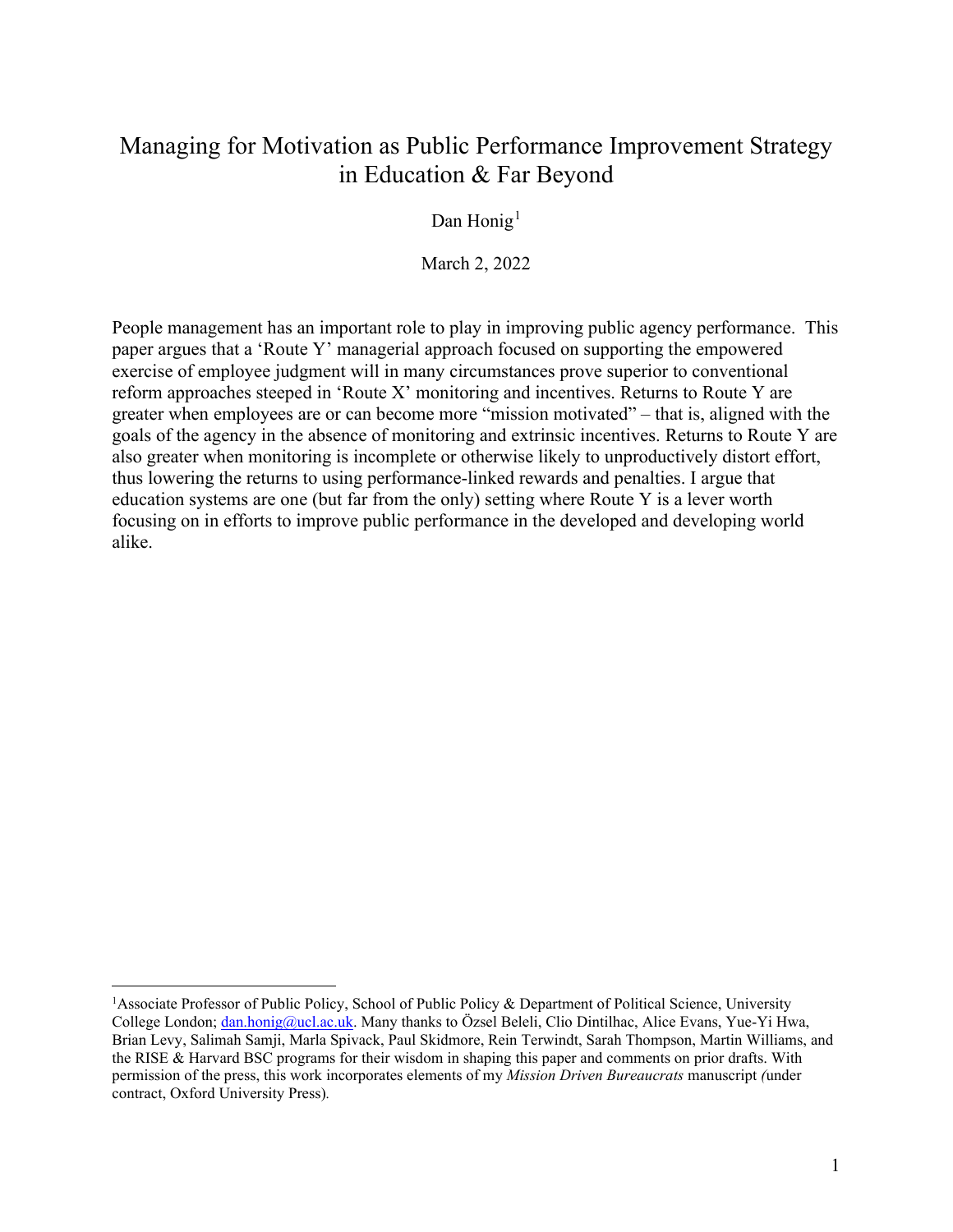# Managing for Motivation as Public Performance Improvement Strategy in Education & Far Beyond

#### Dan Honig

There is a global learning crisis. This crisis is serious and severe; "more of the same won't work."<sup>[2](#page-2-0)</sup> As a senior UK FCDO education official recently put it, "Let us be clear: we will not meet SDG 4 [on education]. We are nine years out and data forecasts that none of the 10 education-related SDGs is likely to be met. This was the case even before COVID-19 resulted in global school closures and set progress further back."[3](#page-2-1) Not only is the crisis longstanding and seemingly unresponsive to reforms; it also may well be worsening over time, with evidence that in many countries education systems are not only failing to get better but rather education quality has and continues to decline over time.<sup>[4](#page-2-2)</sup>

Education system reforms have failed to achieve results, I will argue, due in part to well-intentioned but ineffective attempts to improve management.<sup>[5](#page-2-3)</sup> While there are many salutary school reforms which do *not* involve personnel management – e.g. reducing school fees or free school feeding programs –personnel management is rightly at the heart of many education systems reform attempts. These management reform strategies are often steeped in a top-down, command-and-control, incentive-laden theory of change. These strategies fail in large part because it is difficult to measure all of what matters in education systems with the frequency and attributability necessary to drive system performance via a monitoring and control approach.

This misplaced focus on control and monitoring as the primary route to performance improvement is not specific to education. As Erin McDonnell puts it in her recent book highlighting pockets of excellence in the developing world public sector, "current approaches advocate for abstract monitoring systems that can monitor across large scales and at a distance, assuming only a pinnacle principal can be trusted to monitor his interests."[6](#page-2-4) As a result "Currently dominant approaches to state reform… seek to limit discretion".[7](#page-2-5)

In my experience discussing reform efforts, the modal reaction to failures of attempts at improving monitoring and control often seems to be to try more. It is very difficult to disprove a claim of this sort – that e.g. "this effort at monitoring and incentives did not work because it was underpowered or mis-specified; so we must engage in another attempt with more monitoring and

<span id="page-2-0"></span><sup>&</sup>lt;sup>2</sup> Quote from Kaffenberger 2019. RISE's general page on the learning crisis here:

https://riseprogramme.org/blog/learned\_about\_learning\_crisis

<span id="page-2-1"></span><sup>3</sup> Savage in Center for Global Development 2021, p. 118.

<span id="page-2-2"></span><sup>4</sup> Le Nestour et al. 2022

<span id="page-2-3"></span> $<sup>5</sup>$  In this sense it shares a diagnosis almost 500 years old; in 1632 John Amos Comenius noted that "For more than</sup> 100 years, the lack of a school management methodology has been the causes of countless complaints. But it has been only in the last 30 years that efforts have been made to find a solution to this problem. And what has resulted so far? Schools continue exactly the same as before." (As quoted in World Bank 2007, p. vi)

<span id="page-2-4"></span><sup>6</sup> McDonnell 2020, p. 208..

<span id="page-2-5"></span><sup>7</sup> McDonnell 2020, p. 208.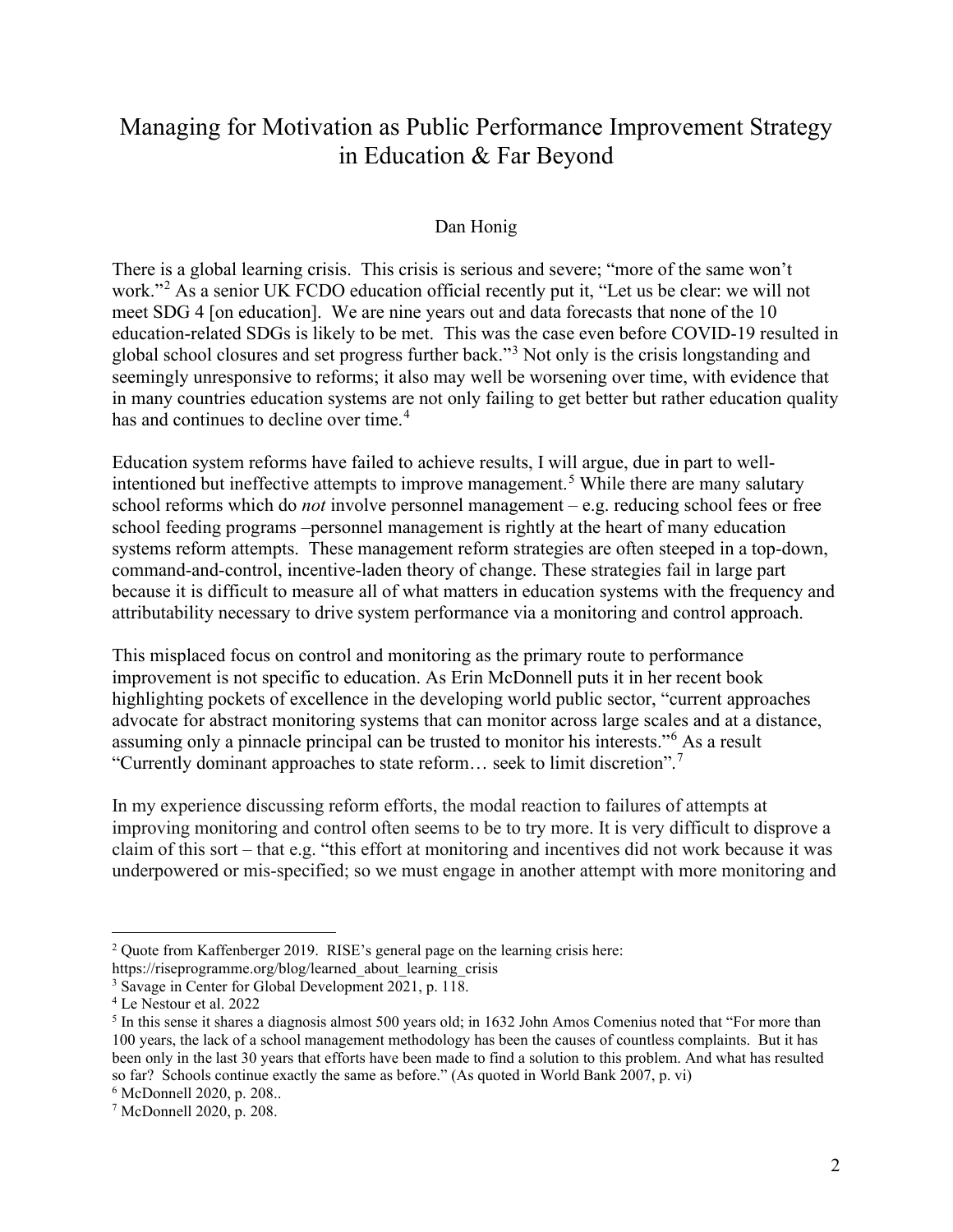tighter controls", as the new intervention has not been attempted yet.<sup>[8](#page-3-0)</sup> Sometimes, the claim will even be correct, and greater strength or improved targeting of control *will* unlock the heretofore unrealized performance. But, this paper will argue, these cases are very likely to be few and far between. Peak performance will, for many systems, come when employees are motivated to serve the agency's mission without the need for tight monitoring and control, and when "accountability" is not synonymous with quantifying performance or otherwise enabling greater control by those higher up the hierarchy.

This paper is divided into two parts. Part 1 outlines general theory and evidence on the conditions under which different strategies are more likely to improve system performance, and presents evidence suggesting an alternative "Route Y" approach focused on retaining, fostering, and guiding the mission motivation of public servants is an under-utilized strategy. Part 2 turns to education systems, considering when and how education systems are likely to be improved by a status quo "Route X" approach and when more Route Y may be appropriate. An overall conclusion then summarizes the key messages of this paper.

# **Part 1: Motivation, Management Practice, & Performance: General Theory & Evidence**<sup>[9](#page-3-1)</sup>

Part 1 develops theory on the interrelationship between managerial practice, employee motivation, and performance. I provide evidence in support of the claims that management practice itself influences motivation both by affecting the motivation of current employees (treatment effects) and by altering who exits and enters the agency (selection effects). Part 1 proceeds as follows: 1.1 introduces two stylized approaches to management – a Route  $X$ approach which aims to reorient employees via monitoring and extrinsic incentives to induce alignment and effort towards the agency's goals and a Route Y approach which aims to support and induce alignment with an agency's mission in ways that does not require monitoring, sanctions, or rewards. 1.2 then explores the role monitorability and motivate-ability play in determining the best management approach in a given context, from which 1.3 develops falsifiable observable implications of the theory. The rest of Part 1 provides suggestive evidence for these claims - 1.4 provides evidence that Route Y management practice and mission motivation covary; 1.5 that management practice in fact can play a causal role, altering the motivation and performance of existing employees; 1.6 that management practice can alter employee motivation by influencing selection into and out of the agency; 1.7 that Route Y often does succeed, including in horserace comparisons to Route X, in a manner consistent with (indeed, perhaps going beyond) the theory's expectations. 1.8 concludes by summarizing Part I.

<span id="page-3-0"></span><sup>&</sup>lt;sup>8</sup> This is reminiscent of the Saturday Night Live sketch ["More Cowbell.](https://vimeo.com/126322279)" In recording a song (Blue Oyster Cult's "Don't Fear the Reaper"), one band member in the sketch (Will Ferrell), supported by the band's manager (Christopher Walken), decides to ignore the wishes of the rest of the band, and attempt to resolve any problem with the song with additional banging on a cowbell. The result? The recording session devolves into a whole lot of banging; a cacophony that does not achieve the shared purpose of the band members. Sometimes, more cowbell will indeed improve a song; but not often.

<span id="page-3-1"></span><sup>9</sup> Feel free to treat this as a 'choose your own adventure' - those uninterested in the general theory should feel very free to skip to the education-specific part 2, then coming back to sample part 1 if/as needed.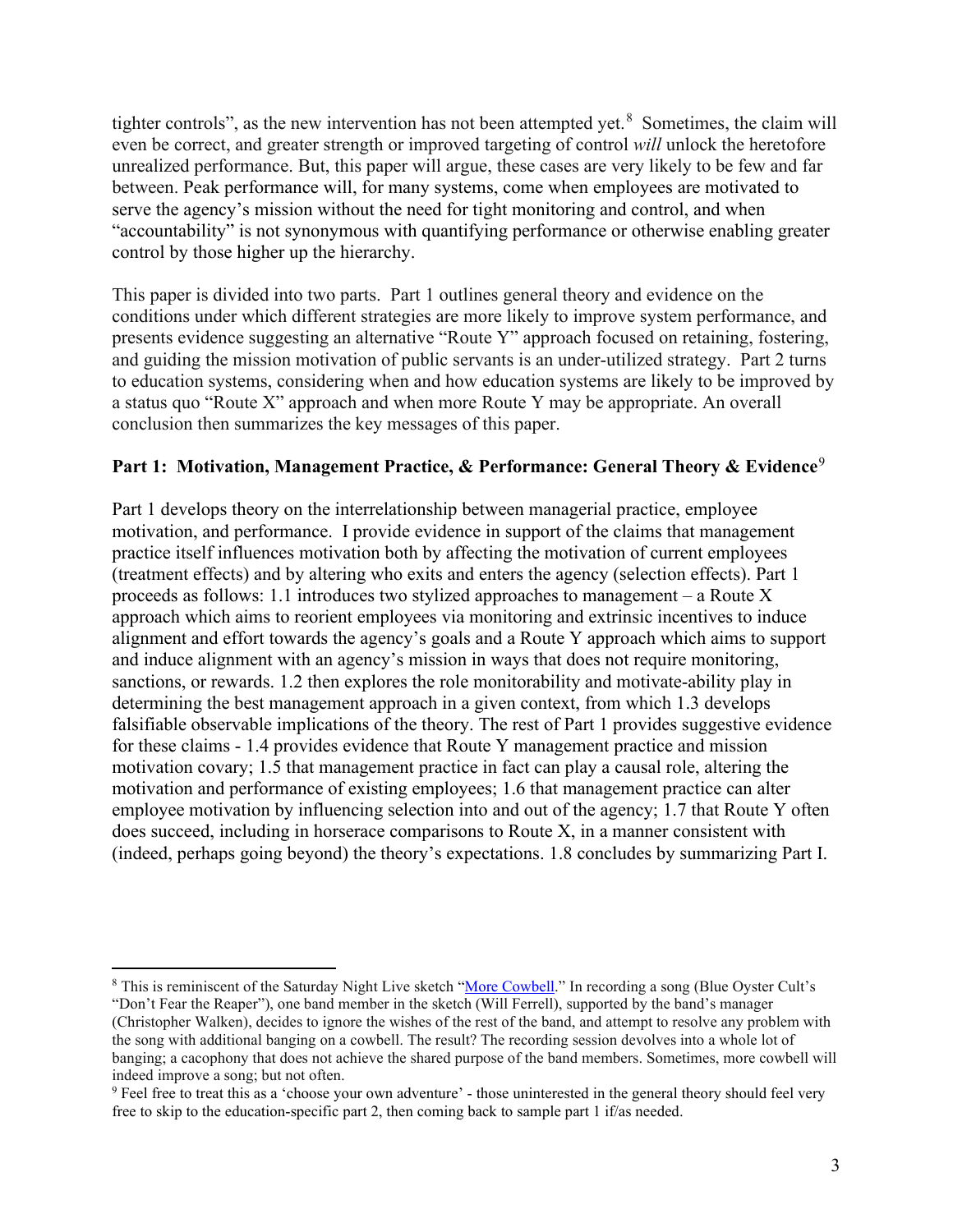#### *1.1 - Route X & Route Y*

That tight monitoring and a focus on incentives may not be a useful approach for tasks which employees actually *want* to do well is not, in any way, a new idea. Writing in 1960 Douglas McGregor depicts two broad options for managers and organizations – X and Y.<sup>10</sup> "Theory X" management – a tight, authoritarian system of top down control – works well, McGregor argues, for employees who would not act in ways that serve the organization's goals in the absence of close supervision and external motivation. "Theory Y", on the other hand, envisages internally motivated employees who *want* to accomplish their objectives, and need guidance, support, and structure. McGregor also notes that Y-type employees will by demotivated if managed in a Theory X way which suffocate their exercise of discretion and judgment. For McGregor tight controls, then, don't just respond to employees who are not mission motivated; tight controls also create employees who are not mission motivated.

Figure 1 describes McGregor's Theories X and Y in terms of stylized ideal-type routes to performance improvement. Route X management, depicted in red in figure 1, induces alignment of an agent's actions with an organization's mission– thus providing a positive contribution to agency performance – in a way directed by external parties. Management thus gets good performance from individuals who would not, in the absence of controls and constraint, fulfill the mission of the organization. Accountability is largely what Lant Pritchett  $\&$  I have described as "accounting-based"; focused on ensuring employees comply with rules or achieve quantifiable targets.<sup>[11](#page-4-1)</sup> Sanctions or rewards based on quantified performance are also forms of accountingbased accountability. These forms of control-based accountability in the extreme leave an agency, per McGregor, in an equilibrium of management-by-control and employees who do what they must - what management can observe and reward - but not more than that.



*Figure 1: Mission, Managers, Employees, and Performance*

Route Y management, depicted in green in figure 1, supports bureaucrats in exercising their selfdirected desire to fulfill the organization's mission. Management thus gets good performance by providing structures that support and direct agents' motivation. The base of accountability is

<span id="page-4-0"></span> $10$  McGregor 1960. This is not an obscure work, particularly for scholars of management and organizational behavior; as of mid-2021 it had over 20,746 Google Scholar citations in September 2021. There has, however, been vanishingly little practical application of this work in the study and management of Government.

<span id="page-4-1"></span><sup>&</sup>lt;sup>11</sup> Honig & Pritchett 2019.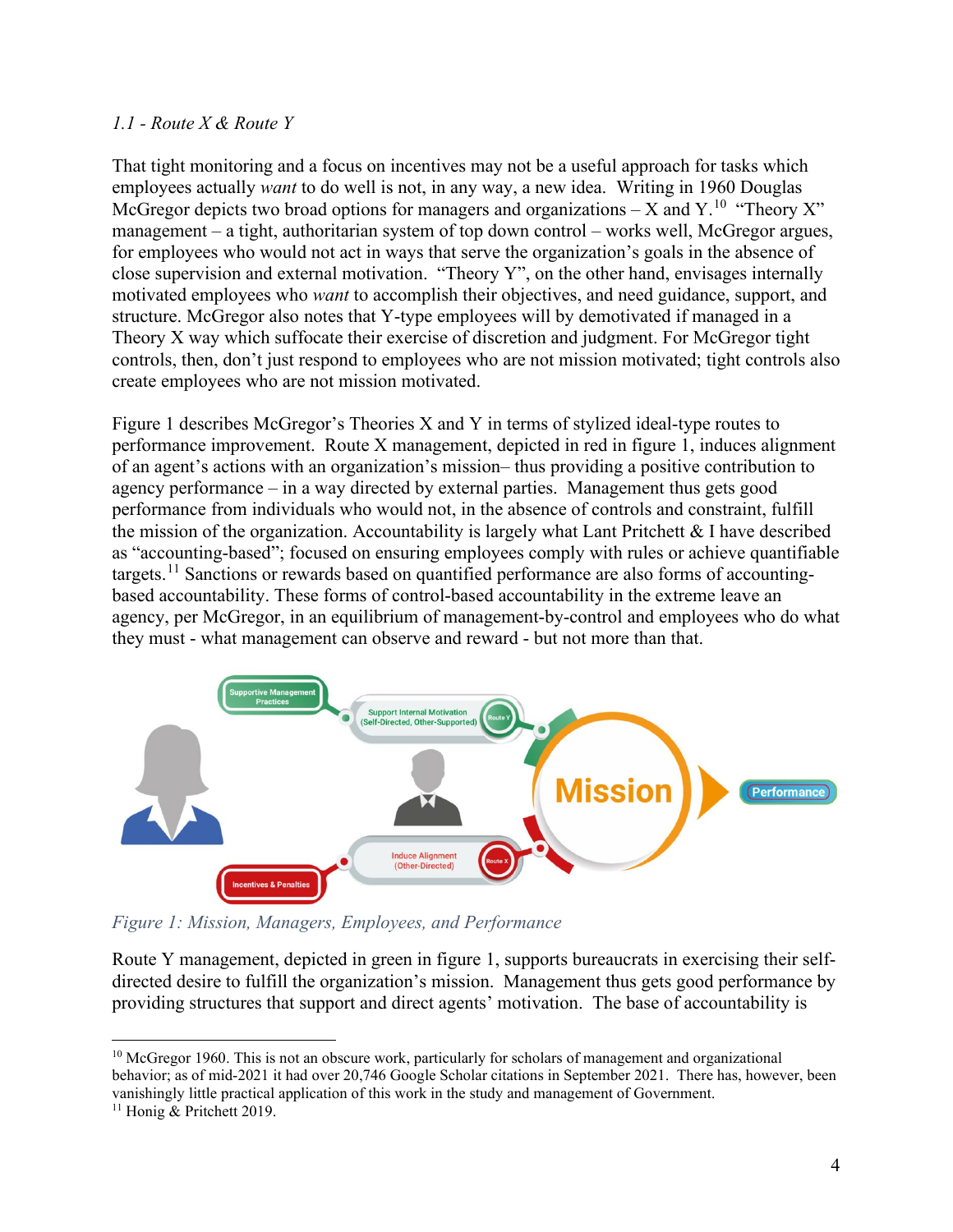what Pritchett & I have called "account-based"; accountability not based on the clear right-andwrong of rules and metrics, but on 'giving account' to some combination of managers, citizens, and peers.

In McGregor's theory these are not just two distinct approaches but two equilibria. These are equilibrium because they are stable, and self-reinforcing; e.g. route X management is likely to induce employees to take a transactional view of their work. Thus if an organization were to relax constraints fewer employees will use the additionally granted autonomy productively than would have been the case had the Route X constraint never been put into practice. A shift from X to Y thus entails transition costs which will include, but not be limited to, the difficult and slow process of changing organizational culture.<sup>[12](#page-5-0)</sup>

Route Y "supportive management" builds on Self-Determination Theory, arguably the most prominent approach to understanding the psychology of employees. Self-Determination Theory argues that motivation stems from relatedness (valuable to beneficiaries to whom one feels connected), autonomy, and competence (feeling one is skilled and capable at work).<sup>13</sup> Route Y management practices, then, are those that give bureaucrats sufficient autonomy; support bureaucrats in the use of that autonomy; and connect bureaucrats to the positive impacts of their work. Route Y leaves an agency with an equilibrium of supportive management and employees who act in the spirit of an agency's mission, even when unobserved.

These are, to reiterate, stylized types. Most actual workplaces will have some elements of both; even the most "Y" workplaces will very likely have some elements of "X" control. In highperforming Y workplaces, incentives can be usefully layered on top of a base of a Theory Y organizational culture, and often are.<sup>[14](#page-5-2)</sup> The difference is not in whether monitoring, or accountability, exists but rather in what monitoring is for, what accountability means in practice. The distinction at core is whether employees are supported and empowered by management practices to use their agency on behalf of the organization's mission in a Route Y approach, or rather constrained by Route X management practices – and thus in Route X redirected towards actions these employees would not otherwise undertake in the absence of controls, incentives, and/or penalties. Management practices that aim to support and empower are often in tension with those aiming to control; an agency looking to improve performance very frequently chooses a reform intervention typified by one or the other logic.

<span id="page-5-0"></span> $12$  The economics literature on incomplete and relational contracts clearly articulates these difficulties and how hard it is to shift equilibria ; see e.g. Gibbons & Henderson 2012 on building and refining relational contracts.

<span id="page-5-1"></span><sup>&</sup>lt;sup>13</sup> Ryan & Deci 2000. This is far from the only psychological theory undergirding the work motivation literature, but it seems to me the most popular. Relatedness is broader than simply impact, but consistent with their description of relatedness as "the primary reason people are likely to be willing to do the behaviors is that they are valued by significant others to whom they feel (or would like to feel) connected, whether that be a family, a peer group, or a society." In any case, a number of alternative frameworks also point towards Route Y as a more psychologically enriching management strategy for employees; e.g. Route Y could also be justified using e.g. an expectancy-valence theory or a goal-directed theory. Pinder 2008 provides a broader overview of psychological theories related to work motivation in general, and Perry 2020, Chapter 2 a discussion of a variety of psychological theories and their relationship to employee motivation in the public sector.

<span id="page-5-2"></span><sup>&</sup>lt;sup>14</sup> Honig & Pritchett 2019 discusses a few such examples.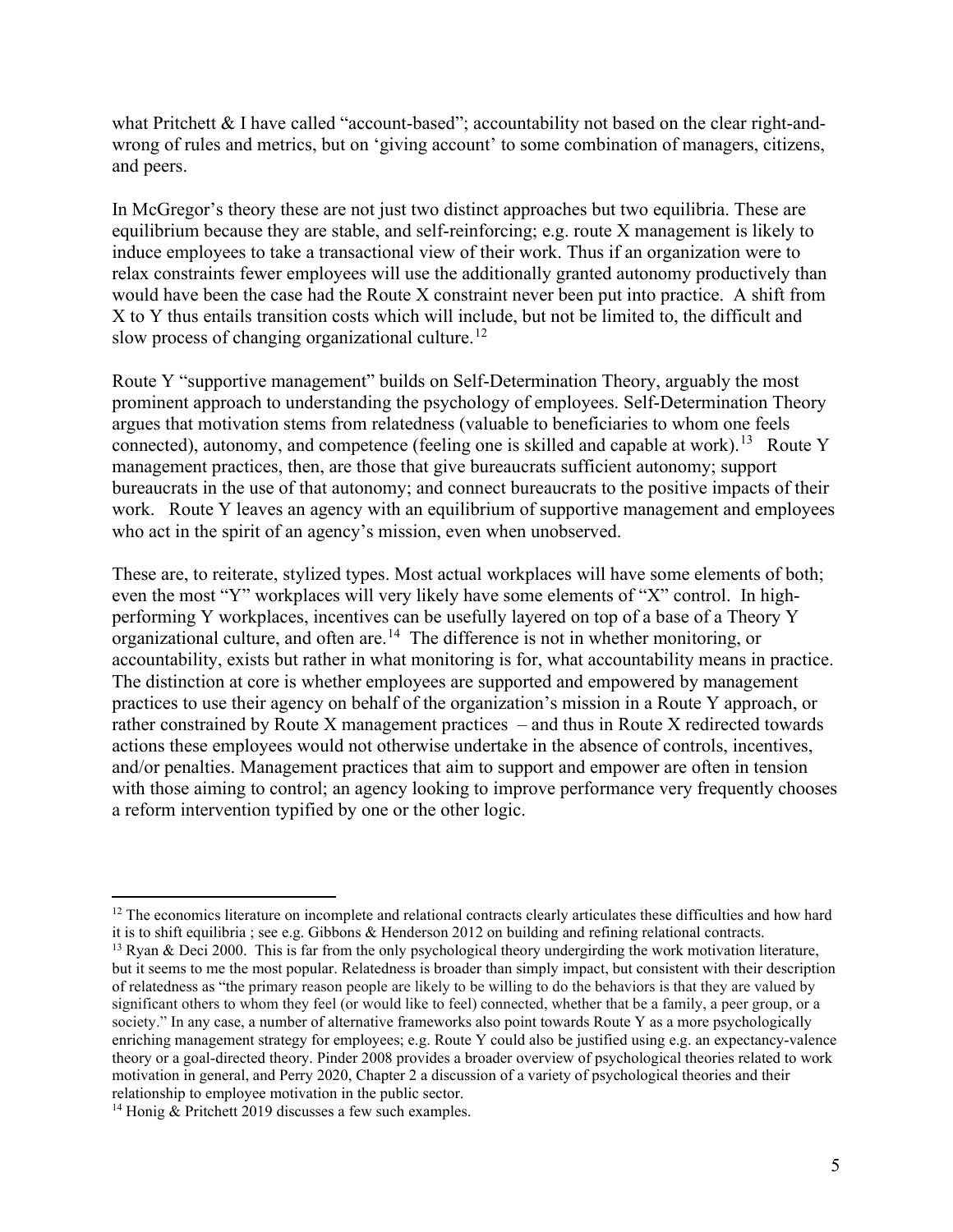The vast majority of attempts to improve public sector performance are premised on Route X. Any strategy which seeks to improve performance via e.g. better monitoring technology, new rules or targets, or linking rewards and monitored performance has an underlying Route X theory of change. Some of these strategies succeed at the margin – they do indeed improve performance. Sometimes, this is because they are the best possible strategy; I believe, and will argue, that Route X has a place. Sometimes a Route X strategy can have success at the margin, but in doing so undermine the potential for future success – reaching a 'local' but not a 'global' performance peak.

One of the most well-known – and ostensibly successful – examples of a Route X performance improvement strategies in the developing world is one from education: using time-stamped photos to verify teachers' physical presence in Indian NGO schools, an intervention studied in a seminal paper by Duflo and coauthors.<sup>[15](#page-6-0)</sup> The study is very clear about its Route X theory of change – it is entitled simply "Incentives Work: Getting Teachers to Come to School". The paper does indeed demonstrate that monitoring teacher attendance via time-stamped photographs increased teacher attendance, and led to modest gains in student learning.

By contrast, Yamini Aiyar and co-authors provide a Route Y counterpoint to Duflo et. al.,  $^{16}$  $^{16}$  $^{16}$ looking at teachers in Delhi schools and describing a world of so many top-down rules and instructions that teachers feel their job is largely one of following directives; "compliance with paperwork animates the hierarchical interaction between teachers and the education system."[17](#page-6-2)  In Aiyar et. al.'s account this focus on compliance is itself demotivating. The compliance burden may stem from a well-intentioned desire for accountability, but itself contributes to absenteeism; to exit of the most motivated teachers; and to classrooms where far less education happens even when teachers are present. Aiyar and coauthors argue that clearing away what I would describe as Route X management practice and instead encouraging more Route Y is likely to lead to better school system performance. They find in a pilot attempt that there are reasons to believe with sustained effort transformative change is possible – but that it will take time, sustained effort, and deep engagement with front line teachers to alter their expectations and relations with the education system to improve system performance.

These accounts are not, in fact, in conflict with one another – for the Route Y theory of change described by Aiyar et. al. to be possible does not mean that one is observing a school where use of the Duflo et. al. approach *would not* reduce absenteeism. [18](#page-6-3) This paper does not endeavor to show that Route X is always wrong; just that it is overused, and that Route Y attempts may in many circumstances be worth pursuing – particularly where Route X efforts have been tried for extended periods of time and have as-yet failed to lead to transformational change.

<span id="page-6-0"></span><sup>15</sup> Duflo et al. 2012

<span id="page-6-1"></span> $16$  Aivar et al. 2021

<span id="page-6-2"></span><sup>17</sup> Aiyar et al. 2021, p.40

<span id="page-6-3"></span> $^{18}$  Or, for that matter, a setting where other Route X reforms would work to a limited degree; e.g. schools where linking pay to student test scores would lead to increased test scores, though at the risk of 'teaching to the test' so the test became unmoored from learning.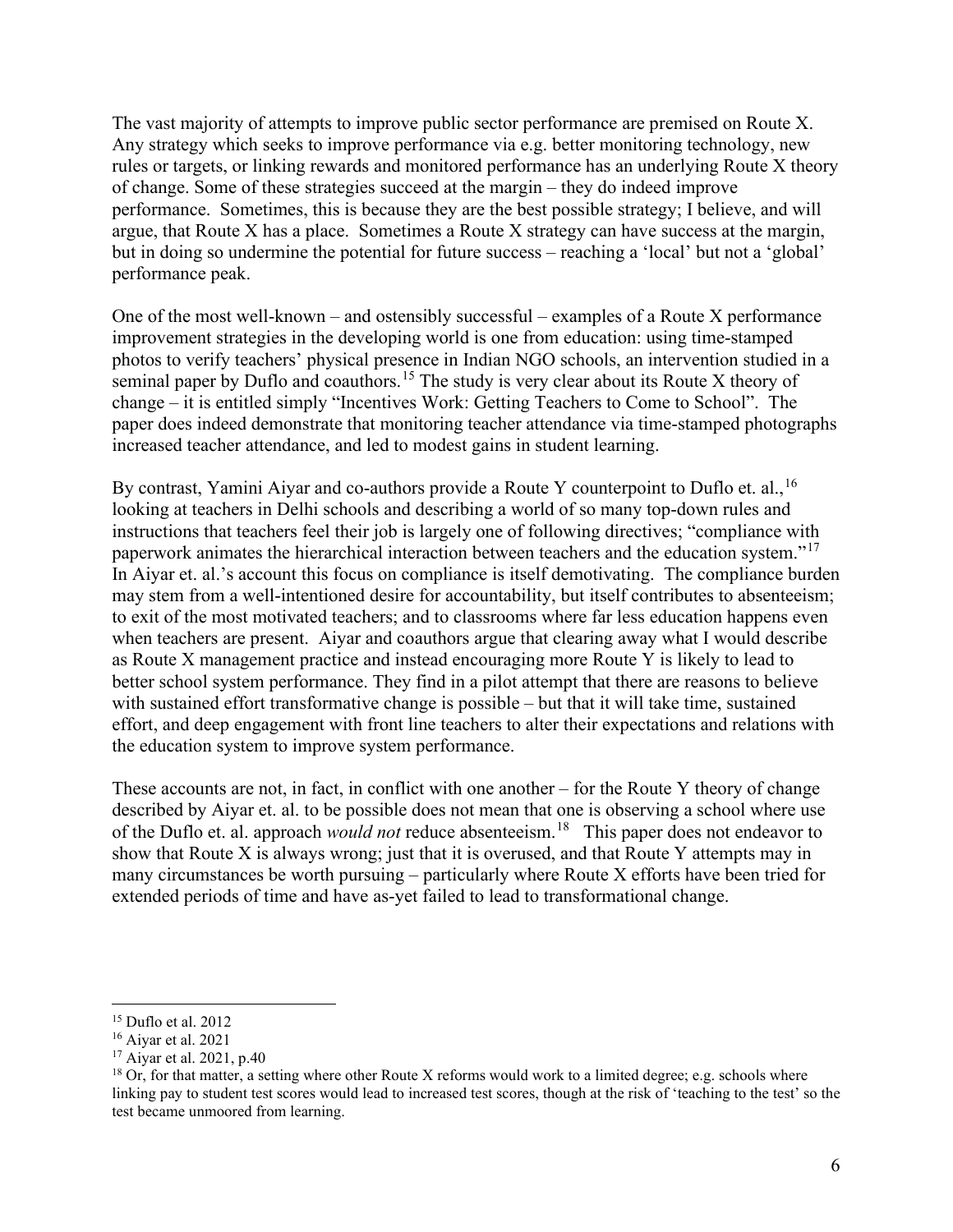# *1.2 –Key Considerations in Determining Whether Route X or Y is the Best Path: Monitorability, & Motivate-ability*

Whether Route Y is a superior strategy depends on a number of features of the job itself and the work environment.<sup>[19](#page-7-0)</sup> Two key considerations are the tractability of the work to being controlled through external monitoring of process, output, and/or outcome (monitorability) and the ability of the workforce to becoming sufficiently mission motivated (mission motivate-ability).

• Monitorability

A key consideration in choosing between Route X and Route Y is the tractability of the work to effective control via external monitoring of either the work itself (process monitoring) or the output of the work (output or outcome monitoring). Route X technologies for inducing alignment between employees and an organization's mission – rules, targets, rewards, penalties – need to stand between an individual and their actions, conceptually speaking. Thus, a Route X strategy requires bosses (or someone) to monitor the actions of – to reward those who perform well and/or punish those who don't. Incentives, then, require monitoring to do well. Route Y requires much less monitoring. Management's role in a Route Y reform is kupporting the bureaucrat and helping structure and bound their use of autonomy and ensure the mission motivated can see the positive impacts of their efforts.

Monitoring well enough to make Route X work is quite hard. It is all too easy to end up with the façade of accountability without in fact inducing better performance in the short-term, or to achieve short-term results that cannot be built upon. "Good but not great" monitoring is often not enough; for Route X to work monitoring needs to be very, very good. When I say good but not great monitoring, I have in mind not just incomplete monitoring but also when monitoring will distort performance in unhelpful ways. Good but not great monitoring includes cases such as teacher attendance, cases where the things we really care about are not the things observed and monitored – where, as the title of a scholarly classic puts it, we need worry about "The Follow of Rewarding A, While Hoping for B."<sup>[20](#page-7-1)</sup> The relationship between the objective of monitoring and the item being monitored may, in these situations, break down.<sup>[21](#page-7-2)</sup>

Good but not great monitoring includes when an employee needs to do multiple things but only one of them can be monitored, which will induce greater investment in the monitored component of the job but under-investment in the others in what is known as a "multitask" problem.<sup>[22](#page-7-3)</sup> Good but not great monitoring also includes when the nature of a job involves making judgments about cases, or incorporating information, which cannot be observed – and thus where monitoring may

<span id="page-7-0"></span> $19$  This is also consistent with McGregor, with Theory X and Theory Y differentially appropriate depending on features of the job, and Perrow's summary of organizational theory in *Managing Complex Organizations* (Perrow 2014).

<span id="page-7-1"></span><sup>&</sup>lt;sup>20</sup> Kerr 1975.

<span id="page-7-2"></span> $21$  This is known as Goodhart's Law, named after economist Charles Goodhart; see Muller 2018 for a fuller account of the law and the mis-applications of metrics and monitoring across a variety of domains.

<span id="page-7-3"></span><sup>22</sup> Holmstrom Milgrom 1991.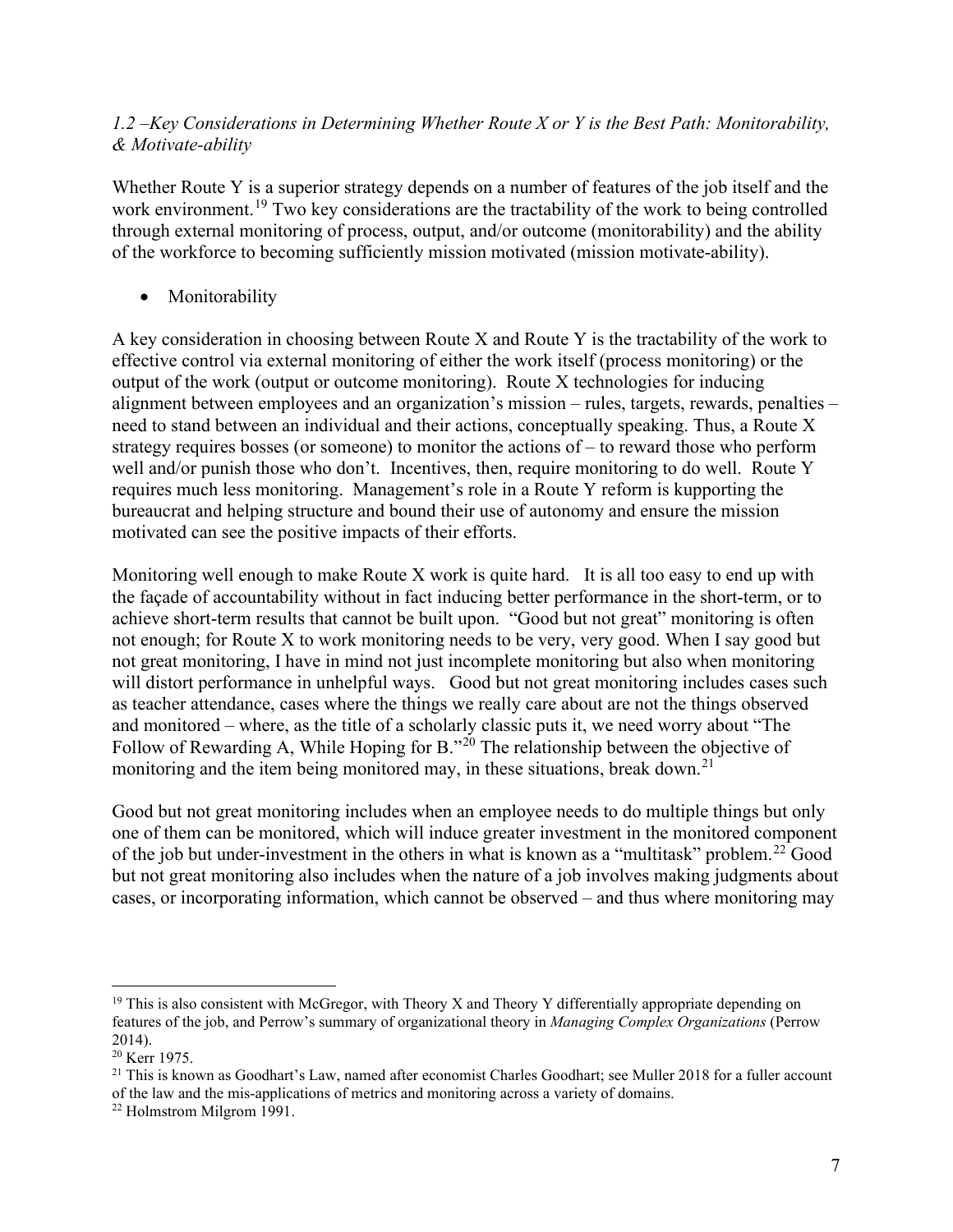induce employees to restrict their judgments only to the incomplete set of things that can be observed, ignoring other forms of knowledge and judgment.<sup>[23](#page-8-0)</sup>

When monitoring is good but not great it is quite easy for a Route X strategy to *seem* to work on its own terms – improving the only things that can be measured and monitored – but to leave a public agency and ultimately the public the poorer for it. "Teaching to the test" is very, very likely to improve test scores. Whether it ultimately benefits children, or the society as a whole, is a very different – and, of course, hotly contested – question.

In addition to being costly and complicated, if monitoring and attribution to individual performance is not done quite well – either because a lack of capacity to monitor, or because the task is very hard to observe, or for any other reasons – monitoring has the potential to induce not the productive, mission-aligned behavior management seeks, but rather distort individuals' effort towards hitting the target but missing the point, or its cousin following the letter of the rule but missing the purpose the rule was intended to serve. Whatever the merits of Route X in the abstract, if the monitoring can't be done well this strengthens the argument for dusting off longneglected Route Y.

As a thought experiment I find useful are to think of so-called "work-to-rule" strikes; attempts by employees to 'strike' not by refusing to come to work, but by refusing to do anything not required by existing contract and monitoring regimes. Education is, I believe, a domain where for almost every professional – teachers, principals, district administrators, etc. – a work-to-rule strike would mean a marked reduction in performance. We can infer that these are roles that have 'good but not great' monitoring and where substantial elements of the job cannot be prespecified and contracted on. These are thus systems where we should expect monitorability challenges and distortions in attempting Route X system reforms.

Of course, set against the risks of Route X must be the risks of Route Y; a system which relies less on monitoring is more prone to abuse, fraud, and corruption. Where employees do not or cannot be induced to care about the goals of the agency, Route Y risks lowering performance. Neither Route X nor Route Y is a perfect strategy; they both carry both risks and rewards. Theory and empirics can help us determine which on net is better, when, and why.

• Mission Motivate-ability

The more mission motivated or motivateable a workforce, the more Route Y is likely to improve performance; mission motivated individuals will pursue actions which will forward an agency's mission even in the absence of constraints.

I believe we too frequently frame motivation as if it is a function of agent's type, as if there are some 'good types' who are mission motivated and other 'bad types' who are not. Motivation is often changeable by 'treatment' with management practice, with more mission motivation

<span id="page-8-0"></span><sup>&</sup>lt;sup>23</sup> This then crowds out tacit knowledge  $\&$  soft information (Honig 2018), which will not be cultivated by an employee who cannot make use of them (Aghion & Tirole 1997).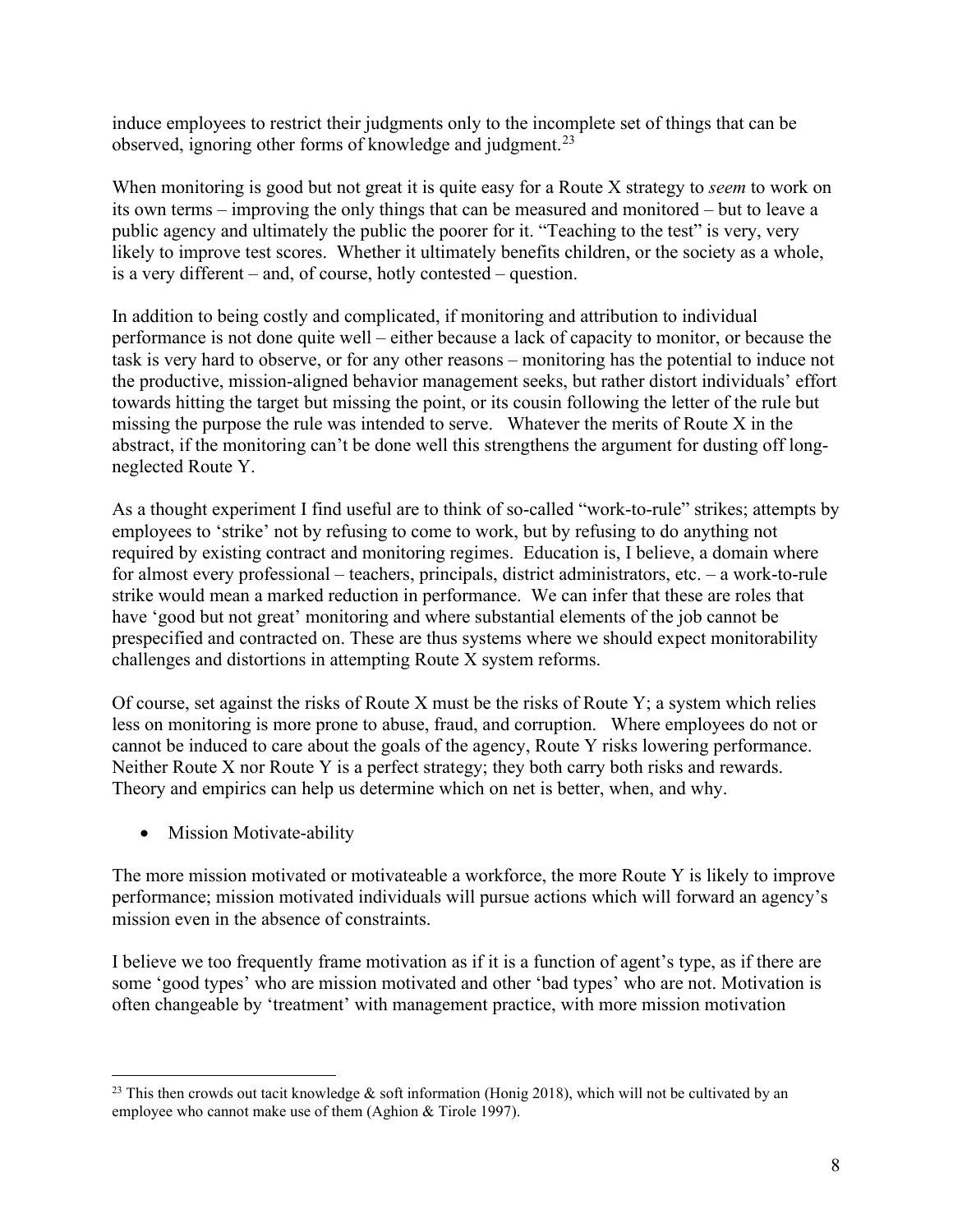resulting from more route Y management practices.<sup>[24](#page-9-0)</sup> This is a claim which I'll support with empirical evidence below.

To argue motivation is mutable is not to suggest that all individuals are equally capable of being mission motivated. I recognize this may sound contradictory to what I just said in the last paragraph, so let me draw an analogy to football. Football players improve with good coaching.[25](#page-9-1) Good managers can get more out of the same players than bad managers can. That this is true – that who the manager is and how they manager matters to performance - doesn't imply talent is irrelevant. The best manager (imagine whomever you like) cannot make the worst player (imagine me if you wish – I'm impressively uncoordinated and stand a towering 5 feet 6 inches tall) a superstar. The worst player can get better; but if the goal is to win the championship starting with good talent is extremely helpful.

An agency's mission motivation is like a sports team's talent. It can be improved with good management. But it's also quite useful for the workforce to have substantial mission motivation even before management acts upon it. It's thus important to attract mission motivated people to apply; to hire them when they do apply; and to keep them from leaving. Below I'll show evidence that Route X management differentially repels, and Route Y management differentially attracts and retains, the mission motivated. But contexts are also different – in some labor markets and for some tasks or agencies, there may be very few mission motivated individuals not just in the agency but also in the general population.

Where current employees of an agency are highly mission motivated, I consider that a highly mission motivateable workforce. Where there are mission motivated individuals who could be attracted to the agency (even if they are not currently employed), the agency has middling motivateability. Where there are no such individuals who could be attracted, mission motivateability is low. The lower mission motivateability, the less likely a Route Y (and the more likely a Route X) reform strategy is the better choice.

# *1.3 Observable Implications of the Argument*

If mission motivation is in part a function of route Y management practice, then we should expect to see that route Y management and mission driven motivation move together; more route Y management should be associated with more mission driven motivation.

<span id="page-9-0"></span><sup>&</sup>lt;sup>24</sup>Aleksandr Solzhenitsyn (1974) once wrote of his experiences in the Soviet gulag that "the line separating good and evil passes not through states, nor between classes, no between political parties either – but right through every human heart – and through all human hearts. This line shifts. Inside us, it oscillates with the years." The American singer Dolly Parton captured much the same spirit in remarking that "Some of us are saints; some of us are sinners; but for most of us, well it depends." (though this is possibly apocryphal; I can't find a firm citation. In any case her song "Halos and Horns" describes "Sinners and saints/hearts that are torn between what's wrong and ain't".) In any case, if basic morality is mutable as both these perceptive observers of the human condition assert, surely mission motivation is.

<span id="page-9-1"></span> $25$  Do I mean American Football or Association Football (Soccer), you might wonder? I think this argument equally applies to both… and to baseball, rugby, basketball, and almost every other sport I can think of.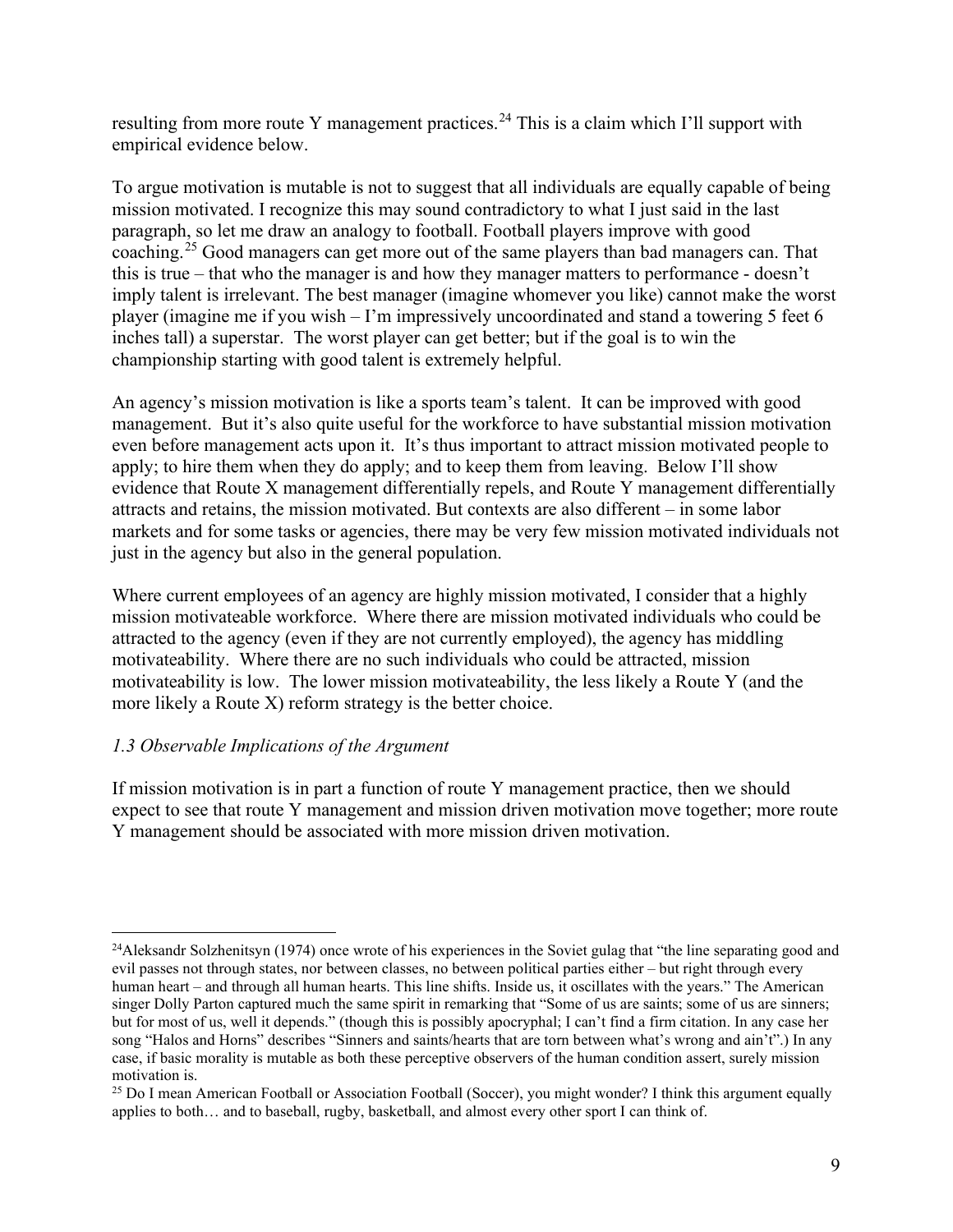We should also expect to see that mission motivation can actually be influenced by management practice. As Route Y management increases, this should, if I'm right, increase the mission motivation of employees who are already at the organization.

In addition, we should see Route Y management associated with changes in who exits the agency. As Route Y management increases, mission driven bureaucrats working at the agency should be less likely to leave, and those who share the agency's mission in the broader population more likely to apply for new job openings.

Finally, it should be true that there is evidence of changes towards route Y management leading to improvements in performance. This will be increasingly the case where monitoring is incomplete and mission motivated individuals already work for or can be recruited to the agency.

The nature of this argument is there cannot be a single, clear-cut, empirically unassailable test of this theory. In the rest of part 1 I try to do two things: First, I'm going to show you general, broad evidence in support of these arguments; that is, data which suggests they apply not just in special 'edge' cases, but pretty broadly. Second, I'm going to show you evidence that Route Y works even in what my theory would predict are quite "hard" places for it – with monitorable tasks, in settings where we might be particularly worried that employees are not or cannot become mission motivated, etc. In doing this I'm going to draw on the work of other scholars, all of whom have (to my knowledge) never heard of "Route Y" much less framed their work through this lens.

# *1.4 - Evidence People Care How They're Treated: Route Y Management & Mission Motivation Move Together In the Public Sector*

Public servants' motivation is a function in part of how they are managed. Specifically, the more people are managed in a Route Y way which encourages feelings of autonomy and competence and sense that one's judgments and actions 'matter' – that they contribute to substantive impact – the more employees will engage in self-directed action in service of an agency's goals.<sup>[26](#page-10-0)</sup>

I initially believed this claim so intuitive and consistent with lived experienced as to need little empirical support– that basically everyone who's ever had a job (or more precisely, a boss) would agree with the claim from their direct experience.<sup>[27](#page-10-1)</sup> But it turns out this is not the case, and there are many who either believe (or act as if they believe) that motivation is an unalterable fact of a given individual, or the related claim that behavior is primarily tractable to changing extrinsic incentives, the carrots and sticks of Route X. So at the risk of belaboring the point, let me provide some evidence for the claim that mission motivation and Route Y management are related to one another.

<span id="page-10-0"></span> $^{26}$  I don't think this is primarily because public sector employees are special, but because they're like everyone else. An individual's actions at work depend in part on how they are treated by their bosses, whether they are empowered, what they are asked to do. This is true in the public sector, the private sector, NGO/"third sector" jobs, and I predict will be true in whatever our society coins the "fourth sector", if that ever happens.

<span id="page-10-1"></span><sup>&</sup>lt;sup>27</sup> Akin to the claims "Sun is preferable to rain for most outside activities" and "McDonalds' hamburgers taste good but make you feel bad later" – both claims I have no systematic evidence for but believe an overwhelming majority of human beings would agree are true.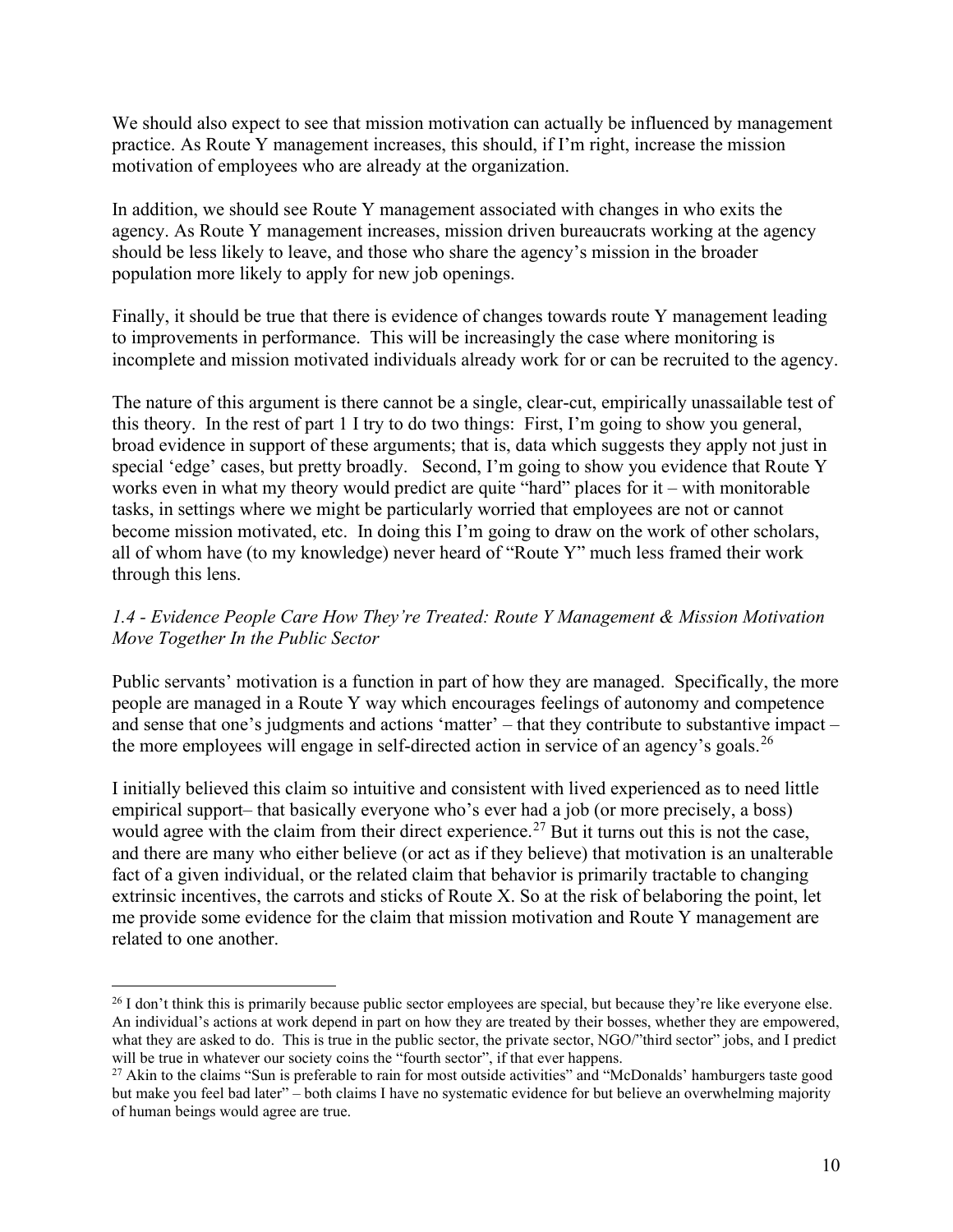Many public administration scholars have theorized or demonstrated empirically in particular cases that motivation is not a fixed feature of individuals, and that organizational practices can and do influence motivation.<sup>[28](#page-11-0)</sup> In an attempt to demonstrate the breadth and accuracy of this claim – that it holds as a general matter - in a 2021 paper I published in the *Proceedings of the National Academy of Sciences (PNAS)* I collect all available observational data from existing civil servant surveys and analyze the relationship between management practices and mission motivation.[29](#page-11-1) In the aggregate the dataset comprises over four million individual and two thousand agency observations across five countries.

I find quite consistently that the higher the perceived level of Route Y-type management practices, the higher individuals' level of mission motivation. Figure 2 below shows that this also holds for within-agency changes; that as perceptions of Route Y management practices increase over time, so does employees' mission motivation.<sup>30</sup> This pattern is also observed when looking across individuals and agencies in cross-sectional analysis.



Figure 2: Association of selected Route Y management practices and employees' mission motivation; organization-level results with agency, year, and survey fixed effects.

Notably, it appears that the relationship of non-financial elements of job design (e.g. how much autonomy employees perceive themselves to have) with intrinsic motivation is stronger than things like pay satisfaction or perceived recognition of having done a good job.<sup>[31](#page-11-3)</sup> This suggests that not only does management matter to motivation, it also may be relatively low hanging fruit – that there may be unexploited margins of performance improvement to be tapped by focusing on managerial practice.

Of course, that claim depends on a causal interpretation – on interpreting this as evidence that changes in management practice are in fact altering public servants' motivation. But all I've

<span id="page-11-0"></span><sup>&</sup>lt;sup>28</sup> See e.g. Esteve & Schuster 2019; Herzberg 1959; Moynihan & Pandey 2007; Wright & Pandey 2008.

<span id="page-11-1"></span><sup>&</sup>lt;sup>29</sup> Honig 2021. I don't use these terms in the paper; I call "Route Y management" instead "supportive management" practices", so as to obviate the need for the theory development earlier in this paper; I also look specifically at intrinsic motivation as a prominent (though far from the only) form of mission driven motivation.

<span id="page-11-3"></span><span id="page-11-2"></span> $30$  This figure a subset of Honig 2021, fig. 2, page 7. Axes relabeled to be consistent with this paper's use of terms. <sup>31</sup> Honig 2021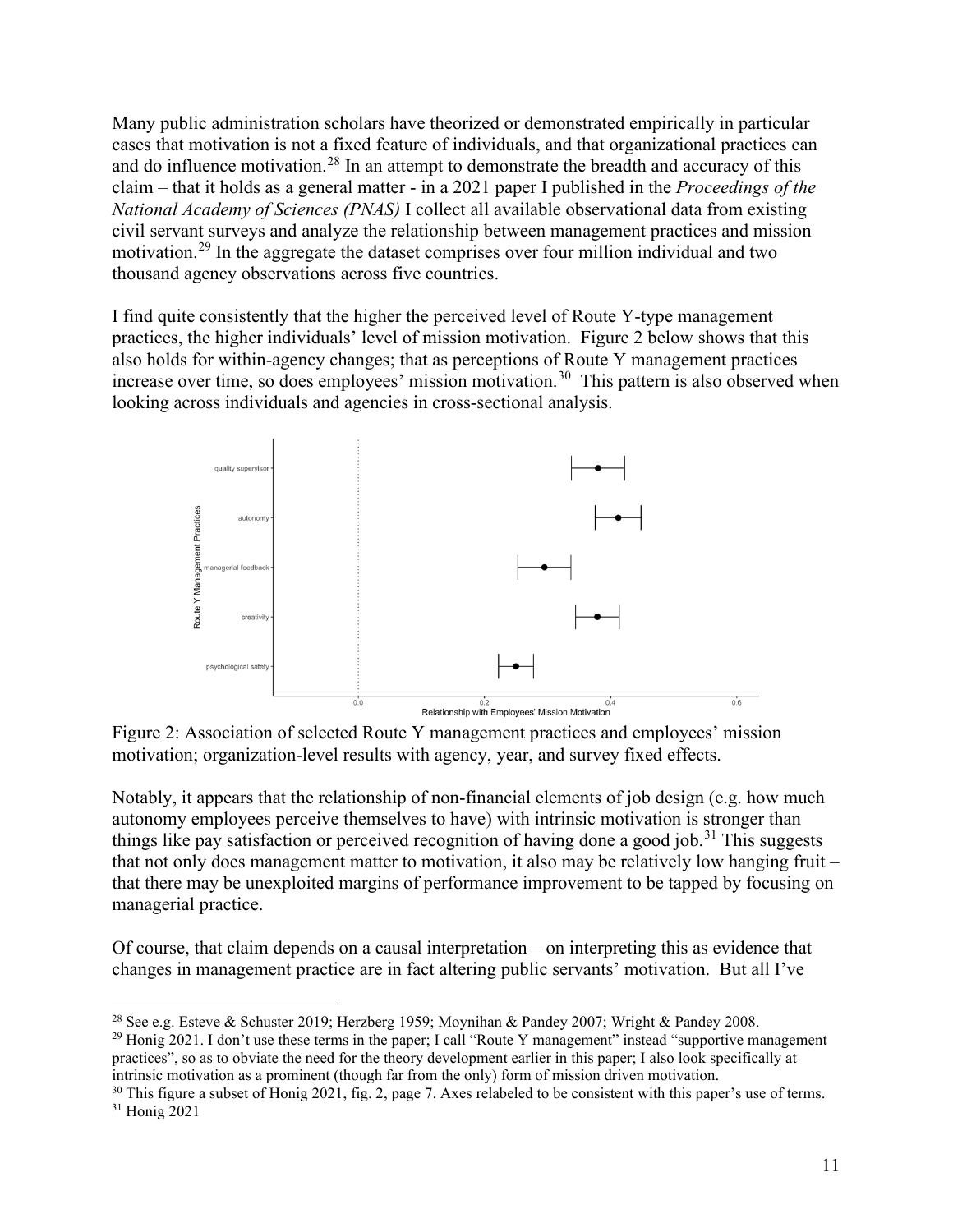shown you here is a correlation – evidence that route Y management and mission driven motivation move together, but not evidence as to *why* this is the case. In the sections below I endeavor to provide a convincing answer as to "why", and establish that it is indeed the case that management practice alters the motivation of existing employees who remain on the job, as well as influencing who chooses to exit, and who to enter, the agency.

# *1.5 - Evidence of Treatment Effects: Management Practices as Altering the Motivation & Performance of Existing Employees*

The notion that management actually shapes motivation is core to the private and public sector management literatures. As Christensen et al. succinctly put it, "Employee public service motivation (PSM) is changeable by both intended and unintended organizational and management practices."<sup>[32](#page-12-0)</sup> A recent book by James Perry is entitled "Managing Organizations to Sustain Passion for Public Service", overviewing the public management literature on this point.<sup>[33](#page-12-1)</sup> Management that leads employees to feel powerless, or that their work is meaningless to clients or society, experience "policy alienation", which in turn leads to reduced motivation, effort, and effectiveness.<sup>[34](#page-12-2)</sup> Greater "red tape" – that is, administrative processes and procedures that public servants must follow – is also associated with lower levels of mission motivation.<sup>[35](#page-12-3)</sup>

It is not simply that management practice can prevent the decline of mission motivation, however; evidence from a variety of sources, experimental and observational, show that management can promote higher levels of mission motivation.<sup>36</sup> A study of Danish teachers finds that management which enables greater satisfaction of self-determination theory's autonomy, competence, and relatedness at work leads to greater mission motivation.[37](#page-12-5)

One important channel via which management practice influences motivation is by making work feel more, or actually be more, meaningful. Connecting public servants with beneficiaries or altering the framing and conduct of tasks to make more salient the welfare impact of individual effort leads to higher levels of mission motivation.<sup>[38](#page-12-6)</sup> Just as individuals can feel "alienated" by a disconnection from the job's meaning, so can greater connection foster mission-driven motivation and effort.<sup>[39](#page-12-7)</sup> Management practice influences whether employees can indeed make a difference, and feel themselves to be doing so.

One thing that appears not to systematically increase mission motivation is adding extrinsic incentives via pay-for-performance or results-based financing schemes. Studies of health workers in Zambia (a randomized control trial) and Zimbabwe find no motivational benefits of

<span id="page-12-0"></span> $32$  Christensen et al. 2017, 529.

<span id="page-12-1"></span><sup>33</sup> Perry 2020

<span id="page-12-2"></span><sup>&</sup>lt;sup>34</sup> Tummers 2012; see Usman et al. 2021 for a developing world example from Pakistan.

<span id="page-12-3"></span><sup>&</sup>lt;sup>35</sup> See George et. al. for a meta-analysis and overview of this literature.

<span id="page-12-5"></span><span id="page-12-4"></span><sup>&</sup>lt;sup>36</sup> E.g. Belle 2013; Moynihan & Pandey 2017; Vogel & Willems 2020<sup>37</sup> Jensen & Bro 2018.

<span id="page-12-6"></span> $38$  I mean by this to incorporate the job crafting literature (see Perry 2020, chapter 4 for an overview) as well as experimental work such as Belle 2013. The beneficiary exposure work has a clear and well-known private sector

<span id="page-12-7"></span> $39$  As one American social worker put it, when asked "what do you make", she responds "I make a difference... What do you make?" Arrington 2008, as quoted in Perry 2020, page 87.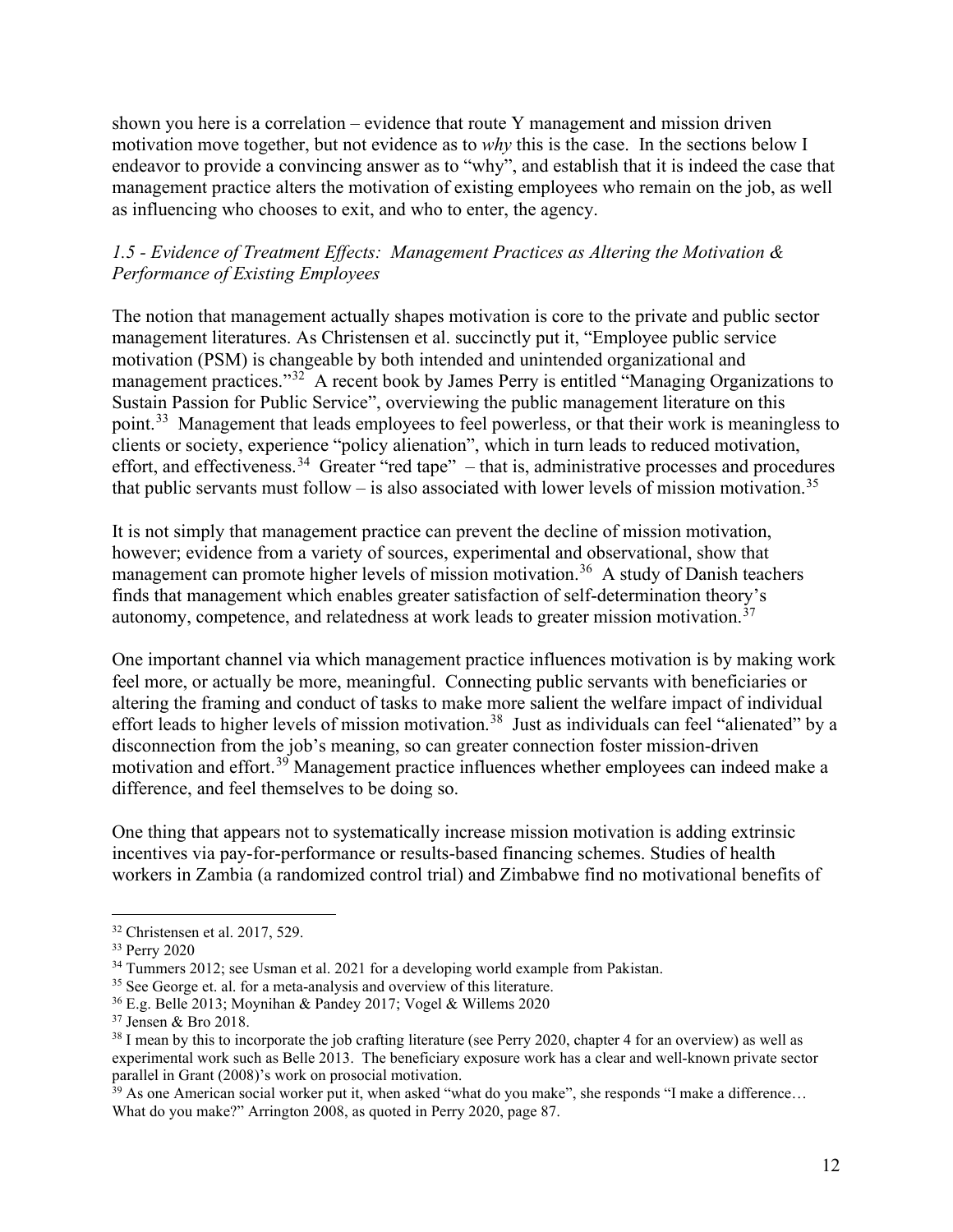attempts to induce greater effort via a Route X, incentive-laden approach.<sup>40</sup> This is not to say such schemes cannot improve performance, of course. But even where such schemes appear to be well-executed, they do not appear to increase mission motivation.

While I think the notion that management changes motivation is fairly well-demonstrated without recourse to any of my work, the evidence presented in Figure 2 – that there is a stable within-agency relationship between Route Y management practice and employee intrinsic motivation over time - is also suggestive of within-person changes in motivation in response to management practice. It is the rare agency that experiences significant enough turnover in a single year that systematically detectable changes in agency-level management perceptions and intrinsic motivation could occur without particular individuals experiencing increases or decreases in their level of motivation. I also find in empirical work in Thailand that the mission motivation and behavior of district-level public servants is strongly influenced by the management practice of district heads.<sup>41</sup> The more employees feel they are trusted and supported in the exercise of their judgment the more mission motivated they are, and the more they in turn value citizens' welfare over other concerns (e.g. career concerns such as promotion).

An individual employee's mission motivation changes over time. The more managers give employees respect, a sense of agency, and the ability to engage in meaningful work towards things they care about, the more mission motivation a given individual will have. Treating one's employees with route X management is very likely to lead to low levels of mission driven motivation; treating one's employees with route Y management is very likely to lead to missiondriven motivation, and thus sustain an equilibrium of managerial trust and delegation, psychologically fulfilling jobs, and mission motivated employees.

People are not fixed types with regard to their mission motivation; one of the things that influences the level of an individual's mission motivation, and thus what they do on the job in the absence of being monitored, is how they're managed.

# *1.6 - Evidence of Selection Effects: Management Changes Who Stays and Who Goes, & Has Performance Impacts*

Route Y management is much more likely to lead to good outcomes if the people who hold the job are those who care about the job. Lots of people in fact take jobs not at random, or based solely on the material benefits of the position, but because they care about, and want to devote energies to, the particular thing the organization wants to do. Indeed, Tim Besley & Maitreesh Ghatak have, in their work on mission match, argued this is generally true – that workers (including public sector workers) are "*typically motivated agents*, i.e., agents who pursue goals because they perceive intrinsic benefits from doing so".[42](#page-13-2) Consistent with my argument, Besley & Ghatak argue that the more this is true, the less need for management relying on Route X-type control and incentives. Empirical work supports this, finding that the more mission motivation one has the less likely one is to engage in acts of malfeasance or corruption.<sup>[43](#page-13-3)</sup>

<span id="page-13-0"></span><sup>40</sup> Shen et al. 2017; World Bank 2016

<span id="page-13-1"></span><sup>41</sup> Honig 2020a.

<span id="page-13-2"></span><sup>42</sup> Besley & Ghatak 2005, p. 616.

<span id="page-13-3"></span><sup>43</sup> See e.g. Gans-Morse et al. 2021; Olsen et al. 2019.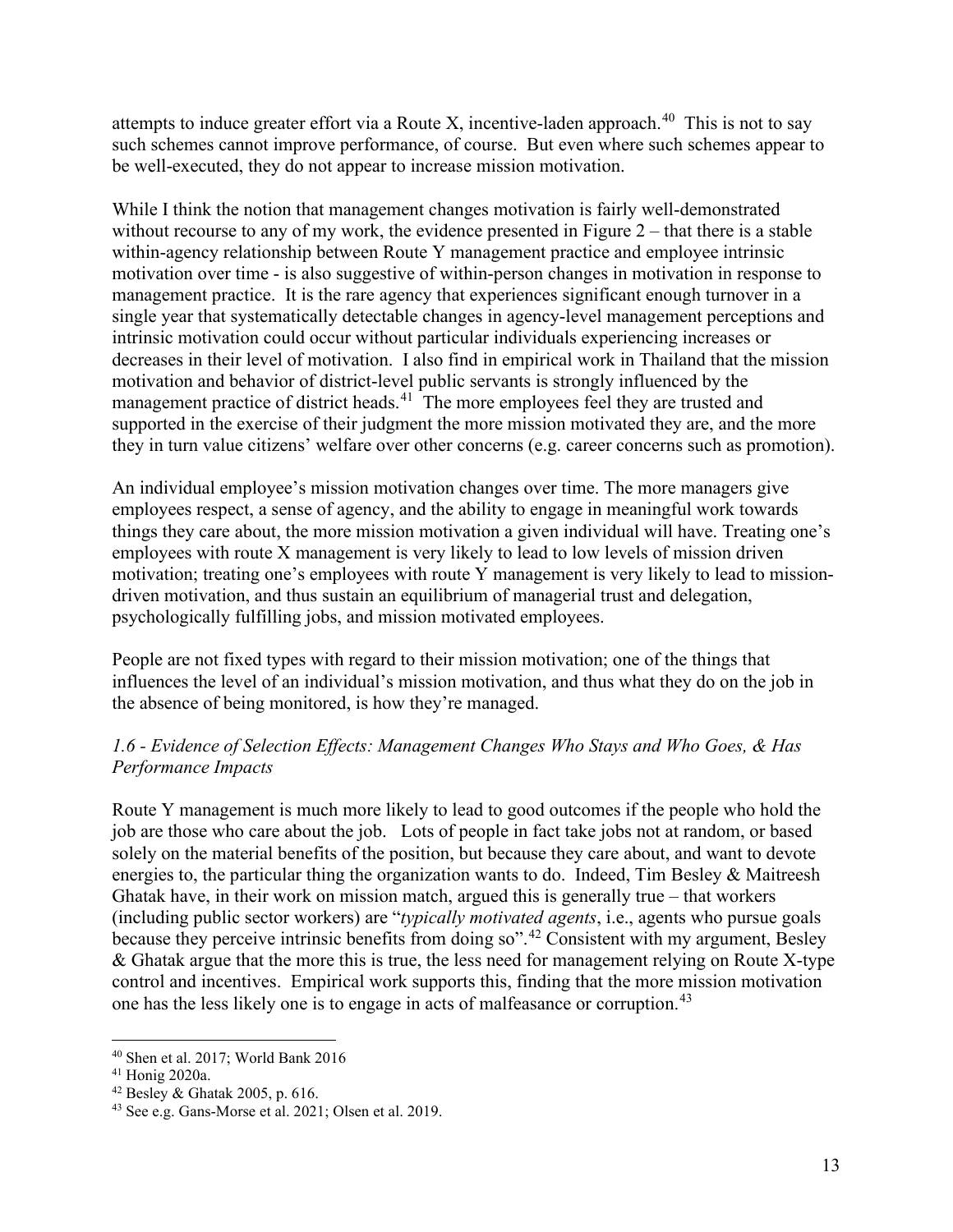Luckily for our purposes, a great number – perhaps the vast majority – of public sector workers are sufficiently 'motivated agents' for Route Y to take hold. That this is generally true is consistent with the finding that public sector workers' motivations are broadly responsive to management practice presented above, in that a worker with no interest in the mission would not, in expectation, respond to changes in management practice with changes in motivation. This is also consistent with the world of public sector employees that we observe more generally.

In discussing the public sector I often hear that public sector workers are "overpaid". Whether a given sector's workers are overpaid is, of course, a matter of judgment, tied up in questions of the social value of a particular occupation; but from a market perspective, this is rarely true. American public school teachers, for example, are paid about 20% less than other workers with similar experience and characteristics.<sup>[44](#page-14-0)</sup>

Why would someone choose a job where one is not maximizing income? In this case the simplest answer is, in my view, often the right one: because the people doing the job find it meaningful – they care. As a senior official of the largest US federal workers' union put it in explaining why federal employees kept showing up during a Government shutdown during which they were not being paid at all, "It sounds corny, I know... federal employees are extremely devoted to the mission of their agencies." She went on to say bureaucrats "Don't just fall into these jobs. They believe in public service; they believe in what they do."<sup>[45](#page-14-1)</sup>

Fine, some may say; it is possible that some developed country public servants are not maximizing their labor market income, and indeed are deeply devoted to their work; that, consistent with the literature, developed world public servants are more likely to have mission driven motivations.[46](#page-14-2) It may even be true of a small number of developing world public servants. But in general, people join the public service – particularly in the developing world – to get *paid*, not because they're particularly interested in the task or are mission driven.

This view is, as a general matter, wrong. It is surely the case that some highly educated or qualified people take public sector jobs (as some do in taking private sector jobs) with the express purpose of working very little, or even committing fraud, of course; but it is demonstrably *not* the case that most bureaucrats and middle managers in the public sector are, conditional on their expertise, maximizing their earnings. Drawing from the Worldwide Bureaucracy Indicators – which assembles data from over 132 countries – Ali Baig and coauthors find that while there indeed is a public sector wage premium for "clerks' and "elementary occupations", there is in fact a public sector wage *penalty* for "technicians", "professionals", and "senior officials". *[47](#page-14-3)* The public servants most consequential to outcomes – encompassing both street level bureaucrats like teachers and nurses, but also the vast majority of

<span id="page-14-0"></span><sup>44</sup> Allegretto & Mishel 2020.

<span id="page-14-1"></span><sup>45</sup> Tankersley & Kaplan, 2019. "Why Don't Unpaid Federal Workers Walk Off the Job?" *New York Times*, January 16.

<span id="page-14-2"></span><sup>46</sup> See e.g. Crewson 1997; Steijn 2008; Vandenabeele 2008

<span id="page-14-3"></span> $47$  Ail Baig et at. 2021, p. 570, figure 6b. A public sector wage premium is an additional amount an employee could expect to get in the public sector, relative to outside options. Figure 6b draws from 79 countries or the 132 countries in the overall dataset, according to the article.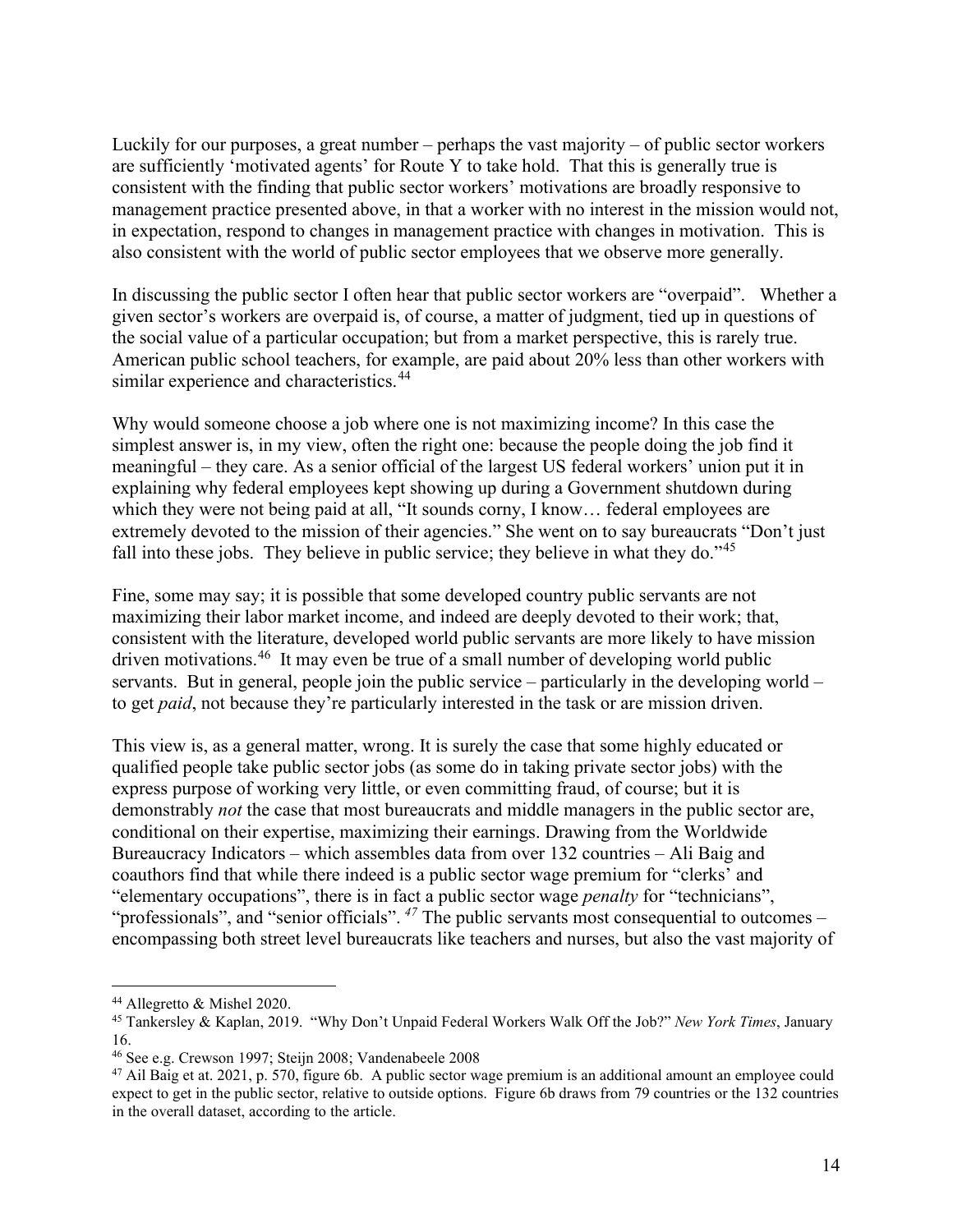the mid-level bureaucrats most readily disparaged in the public imagination – are earning substantially less money than they would in the private sector labor market.

Consistent with this, evidence from a two possibly "hard" settings - Indonesia and Russia - suggests that the public sector continues to differentially attract the mission motivated.<sup>[48](#page-15-0)</sup> These mission motivated individuals are likely to engage in greater effort in response to seeing that their effort will translate into fulfillment of the organization's mission,<sup>[49](#page-15-1)</sup> and may in fact see their mission motivation deepen the more time they spend on the job.<sup>[50](#page-15-2)</sup> In general, people who care about the job are differentially attracted to a job; indeed, many are willing to take a lower wage to do work that they believe in.

• Management Practices Influence Which Public Servants Stay and Go

Management practice has an important role to play in determining whether or not those with mission motivation stay on the job. Before I appeal to data to support this claim, let me first appeal to intuition – to common sense.

Imagine a job you took where you cared about the mission of the organization; if this has never been the case, imagine what it might be like to do so. Now imagine that you were managed in a very Route X way, with a great deal of monitoring and control. Your days fill with rules and paperwork to ensure you are complying with those rules, so much so that it crowds out your ability to actually contribute to the mission. You may start to wonder if it makes any difference if you stay. Also, imagine that you knew you'd likely be able to make more money if you left.

What would you do? I, personally, think I'd leave.

It turns out I'm not alone; and in that sense, Route Y practices can act as an excellent retention strategy. Giving Brazilian teachers greater autonomy improved student learning, in large part because autonomy reduced teacher turnover by over 20 percentage points. [51](#page-15-3) Giving teachers more ability to do the things that brought them to the job made them more likely to stay in the job.

In my own work discussed above – the econometric analysis drawing on over 4 million individual observations over 5 countries - I find not only that more Route Y management practices are associated with lower intention to leave the public service, but that those with greater levels of mission motivation are differentially more sensitive to the levels of Route Y management practices. In response to higher levels of Route Y management practices, those with higher levels of mission motivation were less likely to express an intention to leave the agency; this is depicted graphically in Figure 3 below.<sup>[52](#page-15-4)</sup>

<span id="page-15-0"></span><sup>48</sup> The Indonesia study is Banuri & Keefer 2016, the Russia study is Gans-Morse et al. 2020.

<span id="page-15-1"></span><sup>49</sup> Banuri & Keefer 2016

<span id="page-15-2"></span><sup>50</sup> Gans-Morse et al. 2020.

<span id="page-15-3"></span><sup>51</sup> Piza et al. 2021

<span id="page-15-4"></span> $52$  These practices are a subset of those examined in Honig 2021, fig. 3. Relabeled to be consistent with this paper's use of terms; mission motivation called "intrinsic motivation" in the original article, which (per the theory above) it is a subset of.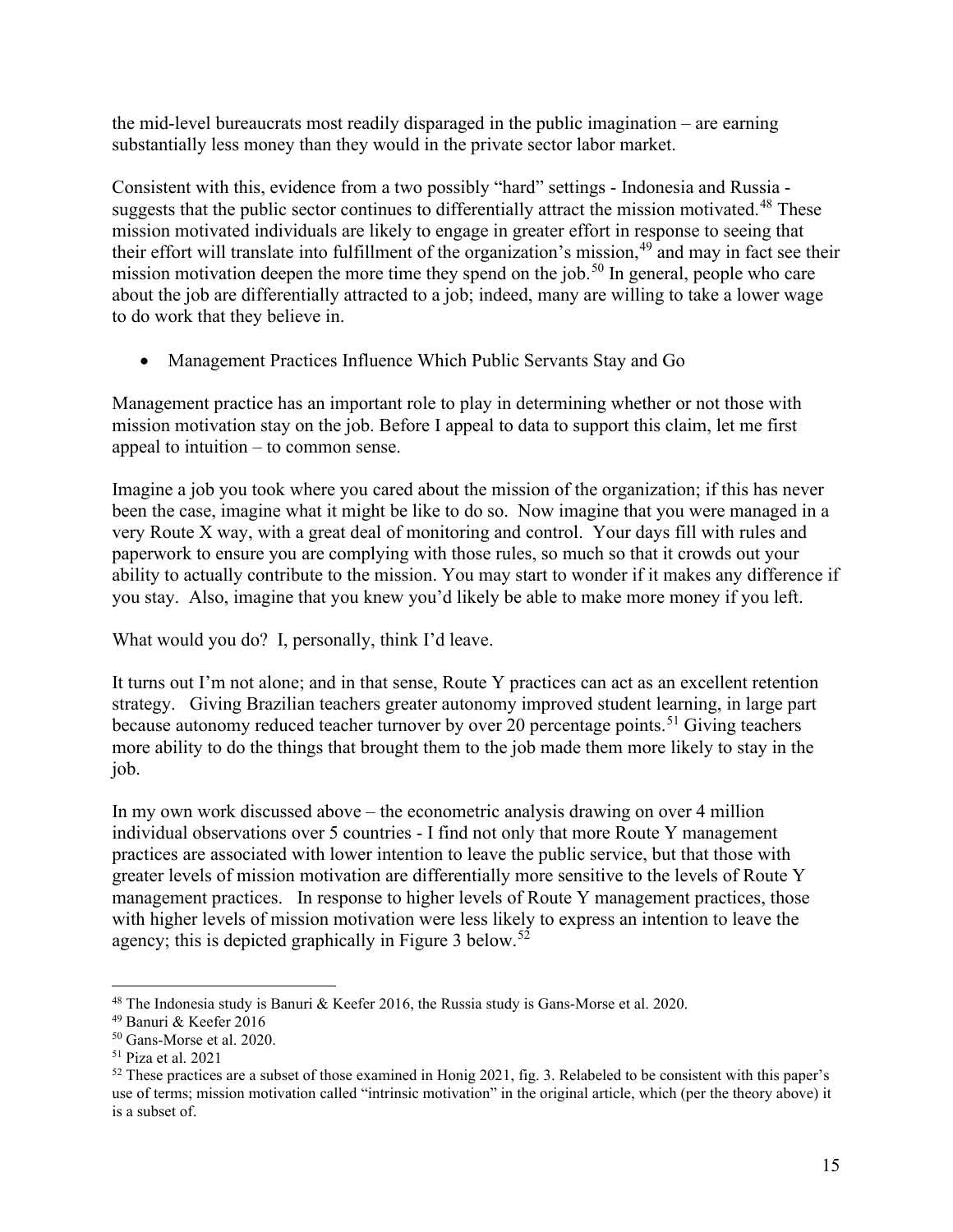

*Figure 3: Interaction of Selected Route Y Management Practices with Individual-level Mission Motivation on Intent to Leave* 

The converse is also true; that is, in response to lower levels of Route Y management practices, those with greater levels of mission motivation were more likely to express their intent to exit. Those who care about an organization's mission wish to be able to forward that mission; thus when management practice allows mission driven bureaucrats to do so, they are all the more likely to stay; when management practice does not support mission driven bureaucrats, they are all the more likely to exit.

While many can *become* more mission motivated, it's all the better if the agency's employees arrive with a high level of mission motivation. Encouraging those who are more mission driven to apply is an important part of this process; and indeed, careful advertising can crowd in more or less mission driven, or skilled, applicants.<sup>[53](#page-16-0)</sup> A thread of the public administration literature goes beyond this, noting that what employees actually get to do once taking the position (not merely how the job is framed) influences who is attracted to employment in the first place.<sup>54</sup> In that sense, then, Route Y management is itself a potential draw, with greater scope for impact attracting more intrinsically motivated applicants. Reforms which put more power in the hands of bureaucrats are associated with changes in the composition of the workforce, attracting more mission motivated bureaucrats.<sup>[55](#page-16-2)</sup>

Let me close with one more case on the importance of management practice to retaining the most motivated, one particularly close to my heart: child protective services in my hometown of Detroit. I was back home and went over to visit a friend I hadn't seen in a few years. She had pursued a Masters in Social Work with the explicit purpose of working for the city's vulnerable children, and had won a very competitive scholarship for people who wanted to do just that; so I was surprise to hear she had left her job at Child Protective Services. I asked why – and she told

<span id="page-16-0"></span><sup>53</sup> See e.g. Ashraf et al. 2020; Deserranno 2019; Linos 2018. For more of the literature and theory on attracting the differentially motivated see Perry 2000, particularly chapter 3.

<span id="page-16-1"></span><sup>54</sup> See e.g. Bertelli 2012 for a discussion of a fair bit of this literature, or Gailmard & Patty 2012 for a well-known example of a model depending on differential selection into the public sector.

<span id="page-16-2"></span><sup>55</sup> Zarychta et al. 2020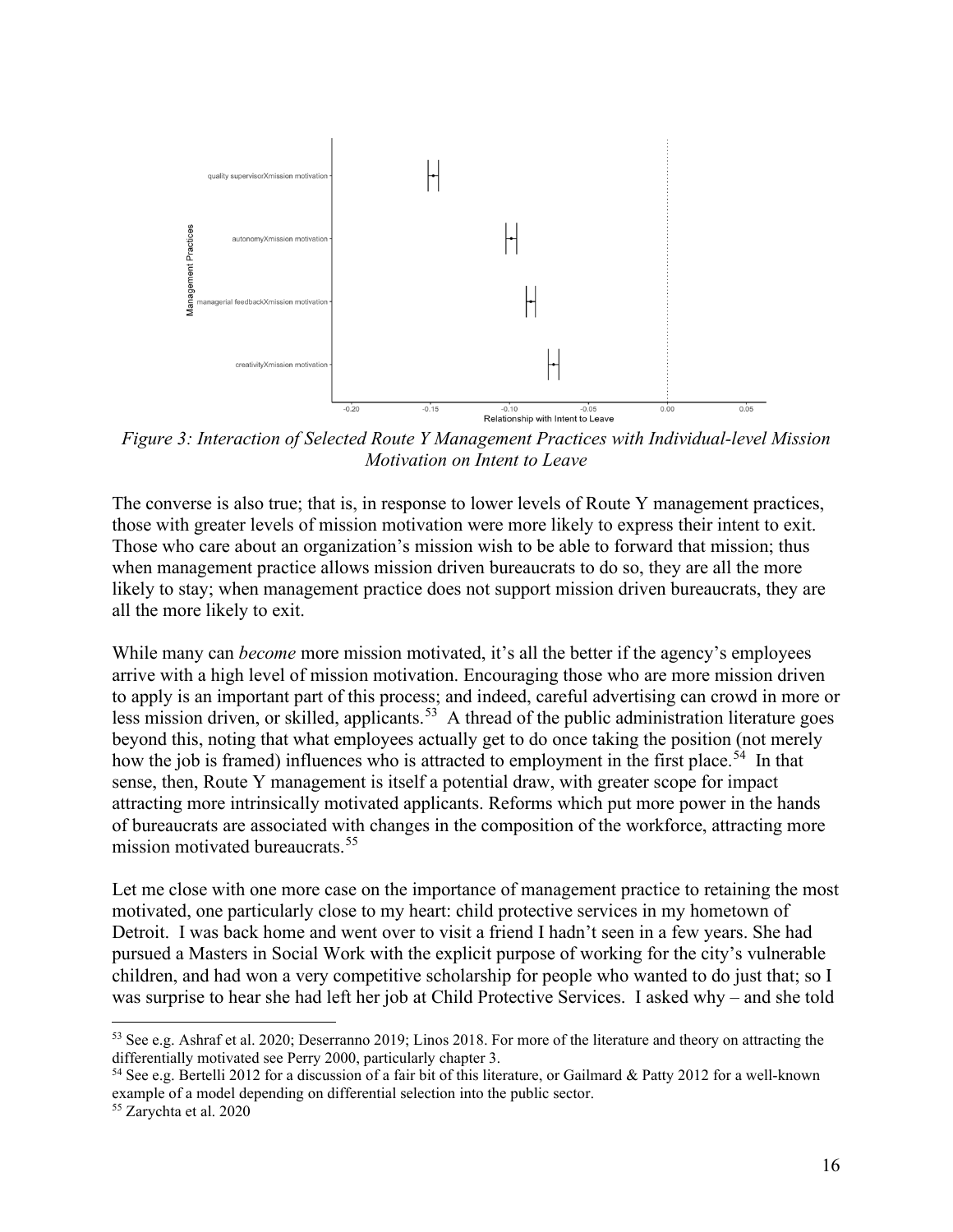me a tale of process compliance and Route X management that meant that her day to day experience had very, very little to do with actual impact as she defined it  $-$  of actually helping children.

Working with Lena Boraggina-Ballard and Joanne Sobeck of Wayne State University's School of Social Work we decided to study this more systematically, interviewing and surveying graduates of that highly competitive scholarship program – a program that specifically selected recipients through a rigorous screening process including in-person interviews in an effort to select those with the greatest commitment to child welfare.<sup>56</sup> We found, in my view rather tragically, that my friend was typical. That is, the screening mechanism did an *excellent* job – people who received the scholarship were very, very committed to child welfare. However, when faced with a job that did not allow them to have the positive impact on children – that led to "diminished feelings of autonomy, competence, and relatedness", consistent with selfdetermination theory – they left. Indeed, the greater an individual's level of mission motivation, the more likely that individual was to *exit.*

It strikes me like a really, really, *really* good idea to have the people who are working on behalf of my hometown to ensure the safety and health of abused and neglected children be those people who care the most about helping abused and neglected children. Those who were willing, indeed eager, to take lower pay than they would otherwise receive to do the job. Those who were willing, indeed eager, to take on an incredibly stressful and difficult job. Those who were willing, indeed eager, to do a job I think is incredibly valuable but I honestly think I'm not strong enough, or skilled enough, to do. These folks were willing to make lots of sacrifices – but they weren't willing to make those sacrifices and *not actually be able to help kids.* Honestly, I don't blame them. And while I'm sad for their lost time and investment, I'm sadder still for the children of Detroit.

Management matters in no small part because it affects who comes, who stays, and who goes. If we want people who care to do the difficult jobs of public service – jobs that oft come with some sacrifice, financially and emotionally – we need to manage those individuals in a way that lets them, in fact, do the job they came to do.

# *1.7 - Evidence of Route Y's Success in Improving Performance & Citizen Welfare (Including in Comparison to Route X)*

All of the above suggests that the more Route Y management, the less necessary it is to monitor individuals tightly to ensure they engage in action consistent with a given organization's mission. This is because Route Y management will attract and retain people who are by disposition more mission driven (selection); it is also because Route Y management itself will foster greater mission motivation (treatment).

The careful reader will note that everything above is about showing that Route Y management and mission motivation are related to each other, and why that's the case. None of this as-yet demonstrates that Route Y management actually improves agency performance and thus citizen welfare, or that attempts to promote more Route Y management are likely to induce performance

<span id="page-17-0"></span><sup>56</sup> Borragina-Ballard et al. 2021.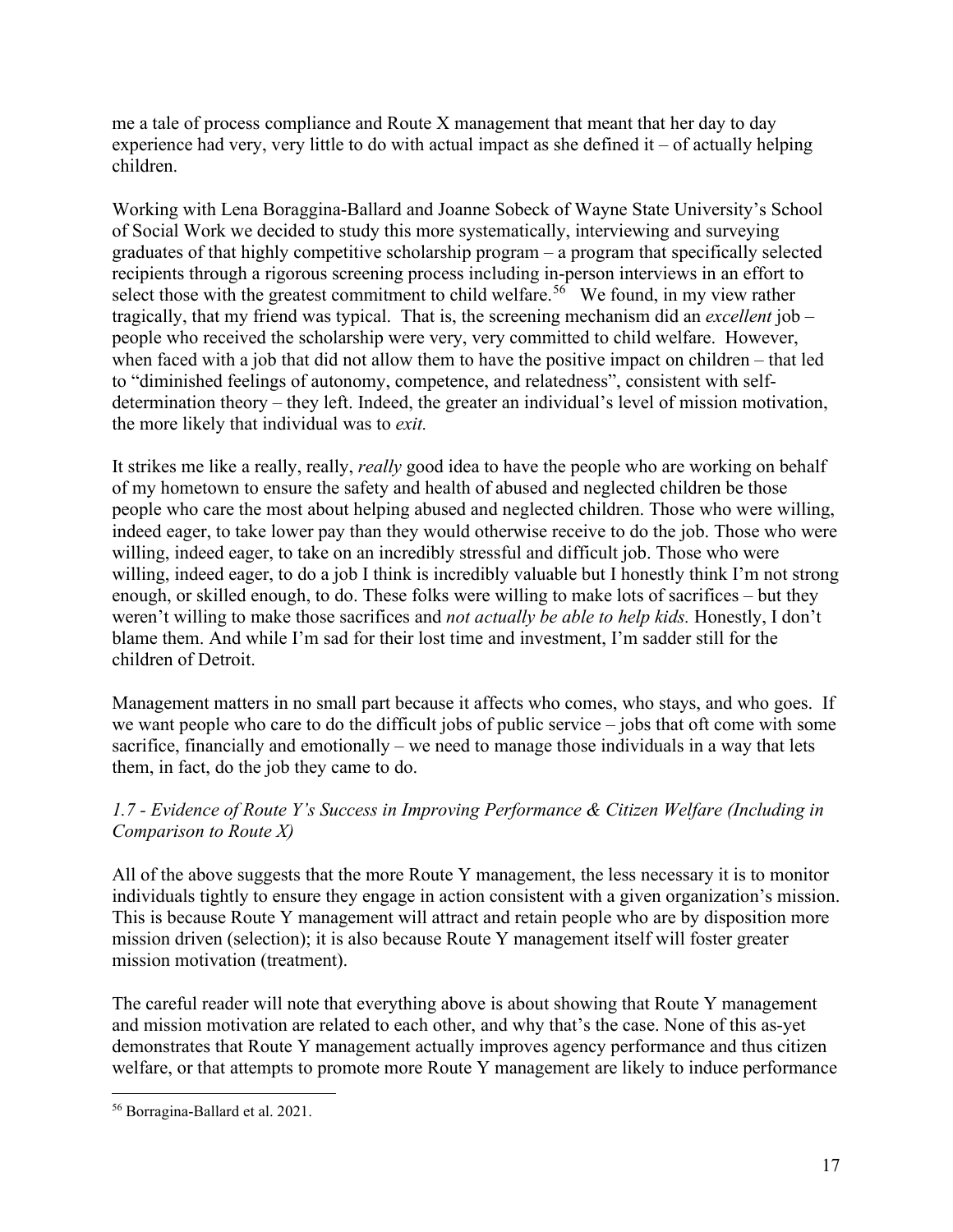improvements relative to either the status quo or Route X attempts at improvement. If above I've demonstrated "there's a path from Route Y management to mission motivation and thus improved performance", here I endeavor to convince you that that's a path worth traveling, worth investing in.

• Route Y Success Stories: Pretty Easy To Find Once You're Looking For Them

If I ask you to imagine an organization or unit or team that works really, really well, I'll wager the place that comes to mind is one that is managed in a broadly Route Y way. As Charles Goodsell once put it: "If we look at government agencies around us that stand out as 'best', we will find they consist of cohesive groups of women and men who are 'turned on' by something. But by what? Not their paychecks, nor the latest reform gimmicks, but by the very work they are doing: stopping child abuse, fighting forest fires, battling epidemics."<sup>[57](#page-18-0)</sup> This quote is from his book *Mission Mystique,* in which he articulates how the highest performing public agencies he observes seem to attract and retain mission motivated individuals, who are then empowered to exercise judgment and autonomy in service of the mission.<sup>[58](#page-18-1)</sup>

Goodsell's examples of high performing agencies that evince these qualities include a number of US federal agencies (the National Weather Service), but also state (the Virginia State Police) and local (Mecklenburg County, North Carolina's Department of Social Services) cases.<sup>59</sup> Dan Carpenter's work on the US Food and Drug Association's exceptional performance highlights the self-reinforcing dynamics between the Food and Drug Association's organizational autonomy, Route Y management practices, and well-earned reputation for competence and excellence; $^{60}$  $^{60}$  $^{60}$  Jon DiIulio articulated the notion of "principled agents" in the US Federal Bureau of prisons, focusing on the esprit de corps and mission-driven motivation of this high-performing agency;<sup>[61](#page-18-4)</sup> multiple generations of students have now had the pleasure of reading Herbert Kaufmann's classic account of US forest rangers, who cannot be supervised and thus are supported in the autonomous execution of their duties, with accountability steeped in a sense of shared culture and commitment to organizational norms.<sup>[62](#page-18-5)</sup> Collectively, these are a lot of agencies, doing a lot of different kinds of things; I also think it fair to say they collectively represent arguably the most (academically) famous examples of exceptional US agency performance. They are all, I would argue, cases of Route Y management; and in fact I can think of no academically prominent case of exceptional US agency performance which is steeped in Route X management.

The examples above are all in the US because (in my view troublingly) the study of public agency performance has historically been focused in the US and other developed countries. <sup>[63](#page-18-6)</sup>

<span id="page-18-0"></span><sup>57</sup> Goodsell 2010

<span id="page-18-1"></span><sup>&</sup>lt;sup>58</sup> I understand what Goodsell calls "internal commitment" to the agency's "central mission purpose" to be a close equivalent – indeed, essentially an alternative wording – of my "mission driven motivation".

<span id="page-18-2"></span><sup>59</sup> Goodsell 2010

<span id="page-18-3"></span><sup>60</sup> Carpenter 2014

<span id="page-18-4"></span> $61$  Diiulio 1994

<span id="page-18-5"></span><sup>62</sup> Kaufman 1960.

<span id="page-18-6"></span> $63$  See Bertelli et al. 2020 for an overview of my, and co-authors', concerns on this front and our view of how the study of public administration in developing countries might proceed, with benefits to developed and developing countries alike.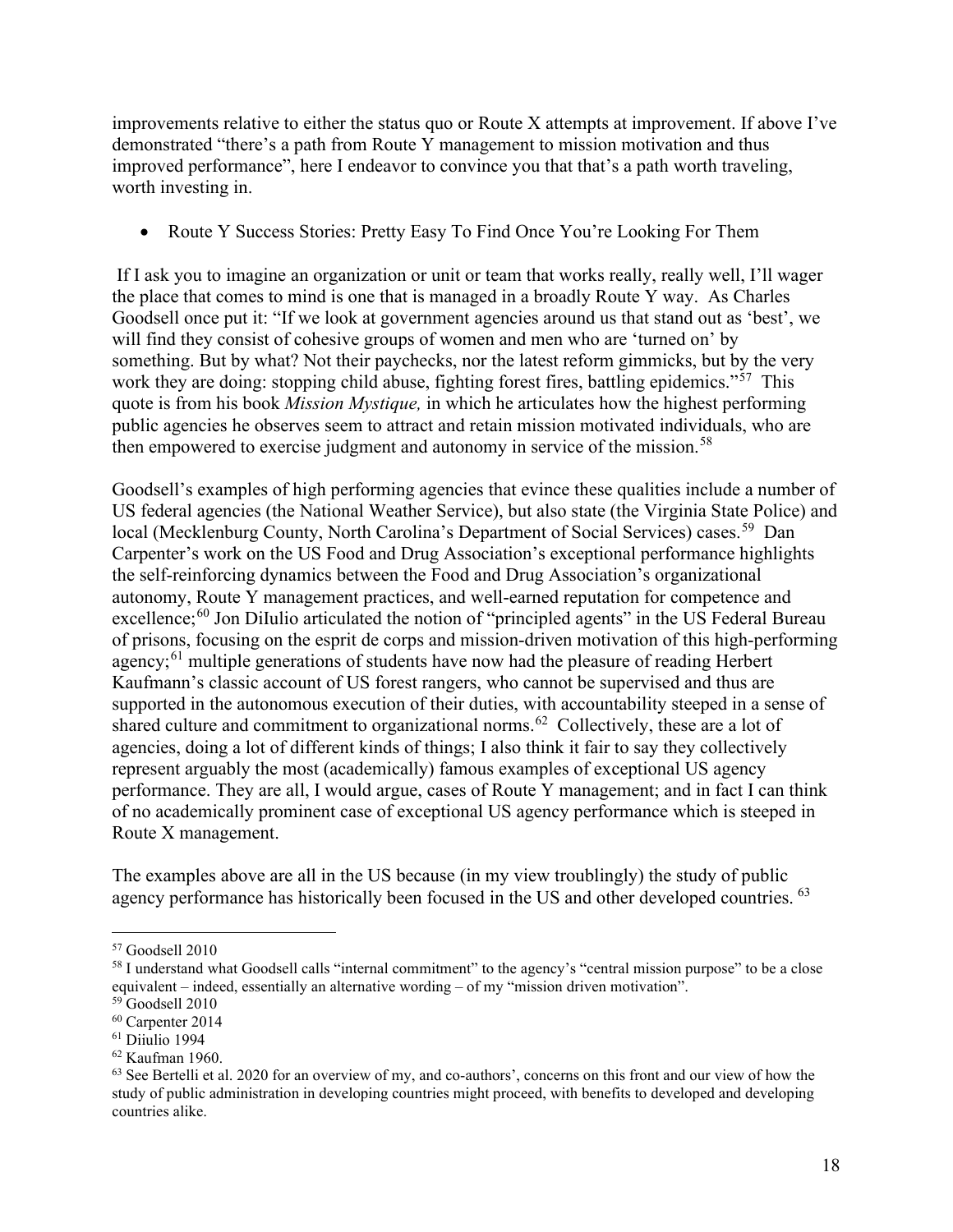But to the unfortunately limited extent to which scholars have cast sustained attention to the developing world – and to the even more limited extent to which scholars have highlighted successes of developing country public administration – there too the paradigmatic examples of success are heavily laden with Route Y management.

Judith Tendler's *Good Government in the Tropics* describes exceptionally high performing public agencies in Ceará, Brazil focused on health services, employment provision, agricultural extension services, and public procurement. Tendler describes good performance as typified by "greater worker discretion and autonomy", and both greater cooperation and greater trust between workers and management.  $64$  She summarizes the key elements of success as ensuring that government workers "demonstrated unusual dedication to their jobs"; that the government "created a strong sense of 'calling' and mission"; that workers with autonomy exercised discretion in what tasks to carry out "in response to their perception of what their clients needed, and out of a vision of the public good"; and that "workers wanted to perform better in order to live up to the new trust placed in them".<sup>[65](#page-19-1)</sup> If this is not a description of a Route Y equilibrium, I'm not sure what is.

Tendler is the rare scholar to highlight good public performance in the developing world, but she is far from the only one. Drawing on evidence from 29 public agencies in Bolivia, Central African Republic, Ghana, Morocco, Sri Lanka, and Tanzania, Merilee Grindle concludes that "when public organizations perform well in developing countries" it is where agencies are managed so as to give employees the autonomy to make consequential decisions and where employees feel a strong "sense of mission".<sup>[66](#page-19-2)</sup> Perhaps the clearest description of good bureaucratic performance in developing countries to emerge in the past few years is Erin McDonnell's description of "pockets of bureaucratic effectiveness in developing states" in *Patchwork Leviathan*, drawing on evidence from Brazil, Ghana, Kenya, and Nigeria.<sup>[67](#page-19-3)</sup> McDonnell highlights the importance of management practice which empowers its members to take collective ownership and internalize a commitment to the organization's goals. As McDonnell eloquently puts it, "If you let a small group of officials make important, consequential decisions about how a house will be built, they will defend it for a lifetime. We have been so fearful that public servants will live down to our worst fears of them that we have also robbed them of the discretion and agency that might enable them to rise to their own best hopes for themselves."<sup>[68](#page-19-4)</sup>

<span id="page-19-0"></span> $64$  Tendler 1997, p. 5.; for those interested in reading more but not able to acquire the book see Tendler & Freedheim 1994's wonderful description of public health workers in Ceará.

<span id="page-19-1"></span><sup>65</sup> Tendler 1997, pgs. 14-15

<span id="page-19-2"></span><sup>66</sup> Grindle 1997. Grindle refers to this sense of mission as "organizational mystique", in an echo of Goodsell 2010. It is interesting that two scholars seemingly independently (as Goodsell does not cite or refer to Grindle) felt the word 'mystique' appropriate here, suggesting there does seem to be something somewhat mystical, or magical, about the culture of a high-performing Route Y agency.

<span id="page-19-3"></span><sup>67</sup> Ang 2016; McDonnell 2020.

<span id="page-19-4"></span><sup>68</sup> McDonnell 2020, p. 206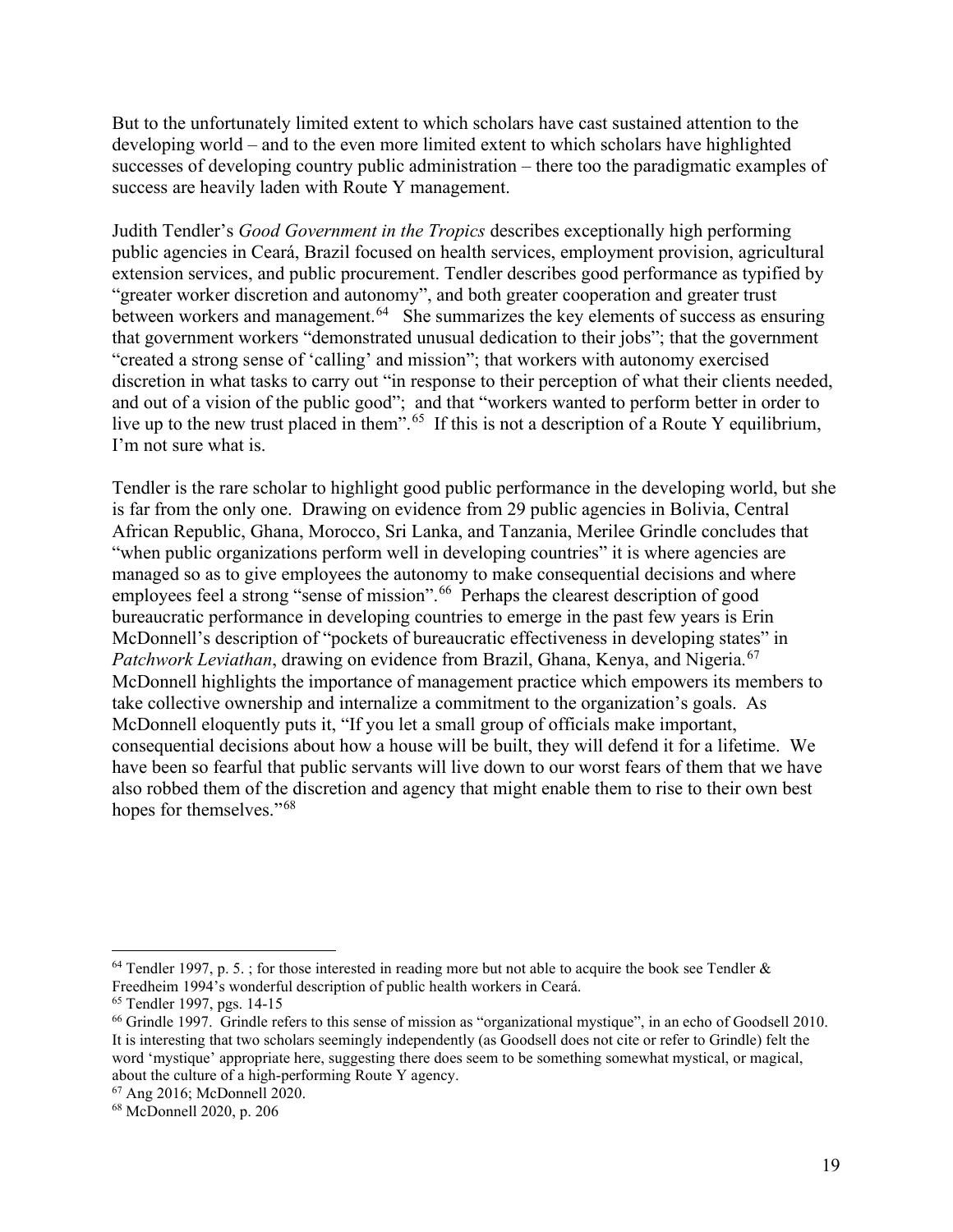• When Route Y Practices or Reforms Are Compared to Route X, Route Y Often Works Better – With Increasing Returns the Harder the Monitoring Challenge

That so many cases of extraordinarily good bureaucratic performance evince a Route Y approach to management does not, in and of itself, prove that Route Y is a strategy worth pursuing; something can be true of high performers but not beneficial on the margin for those of more modest performance levels. Roger Federer has an unusual training strategy, steeped much less in metrics and performance tests than most elite tennis players; he relies instead on the empowered judgment and wise eye of his long-time fitness coach (who interestingly does not play tennis), Pierre Paganini.<sup>[69](#page-20-0)</sup> This does not mean that such a strategy would improve my, far inferior, play more than would a fitness regime which instead followed the conventional wisdom of tight monitoring via quantitative performance testing. To establish under what conditions more Route Y is likely to work better, we need to look to cases where there is variation in some important characteristic of the situation – e.g. the task itself, or the abilities and motivations of the agents to doing the task.

In their work in Nigeria, Imran Rasul and Dan Rogger find that the more Route Y the management approach, the more likely projects are to be completed across the Nigerian civil service; the more Route X the management approach, the less likely project completion. As they put it, "increasing bureaucrats' autonomy is positively associated with completion rates, yet practices related to incentives/monitoring of bureaucrats are negatively associated with completion rates."<sup>70</sup> That this is true in Nigeria – a country tied for  $149<sup>th</sup>$  of 180 countries on Transparency International's 2020 corruptions perception index<sup>[71](#page-20-2)</sup> - suggests that even in a system where there are well-founded concerns about the potential misuse of discretion, it is *still*  the case that on the margin more discretion leads to better outcomes, and more incentives and monitoring less. This finding is confirmed by their work, joint with Martin Williams, in Ghana, where a similar empirical strategy examining the performance of 45 organizations finds that "the provision of incentives or monitoring to bureaucrats are *negatively* correlated with the likelihood of tasks completion", but that "monitoring practices providing bureaucrats more autonomy and discretion are *positively* correlated with task completion.<sup>[72](#page-20-3)</sup> This echoes my own work, where I find that foreign aid agencies which engage in more monitoring and reporting often undermine their own performance, as-compared to agencies which provide those in the field the autonomy and discretion to exercise empowered judgment.<sup>[73](#page-20-4)</sup>

It appears that, consistent with this paper's theory, monitorability plays an important role in explaining these findings. I find that foreign aid agencies which empower more judgment by agents in the field do better where tasks are difficult to monitor or environments are more unpredictable.<sup>74</sup> Rasul & Rogger find that in Nigeria an incentives & monitoring-laden managerial approach are even more strongly associated with performance declines the more

<span id="page-20-0"></span><sup>69</sup> Clarey 2017.

<span id="page-20-1"></span><sup>70</sup> Rasul & Rogger 2018.

<span id="page-20-2"></span><sup>71</sup> [https://www.transparency.org/en/cpi/2020/index/nga.](https://www.transparency.org/en/cpi/2020/index/nga) This description actually slightly overstates Nigeria's performance; it is a 7-way tie for 149<sup>th</sup>, so it would also be accurate to say Nigeria scores better than only 24 of 180 countries on the measure.

<span id="page-20-3"></span><sup>72</sup> Rasul et al. 2021

<span id="page-20-4"></span><sup>73</sup> Honig 2019

<span id="page-20-5"></span><sup>74</sup> Honig 2018, 2019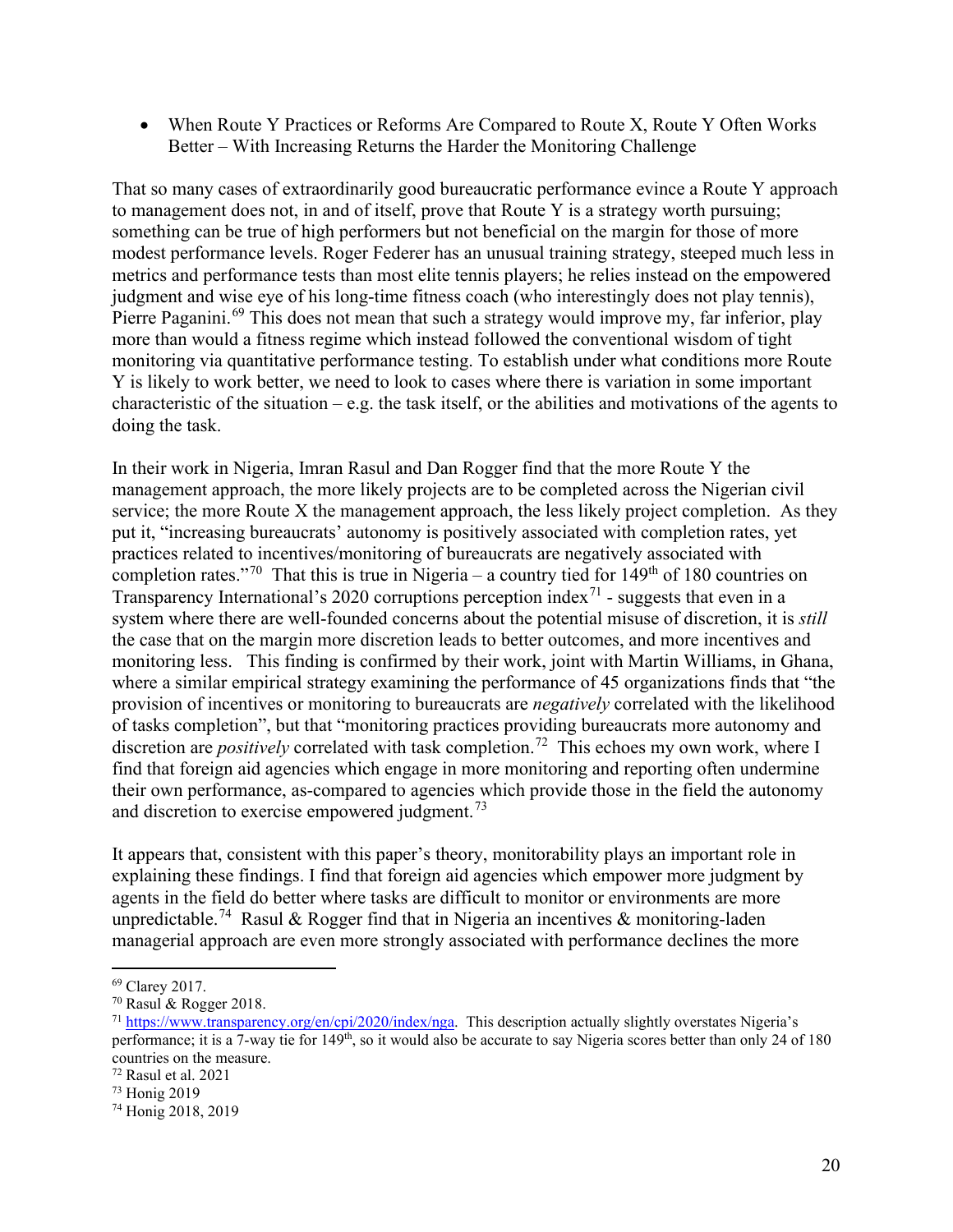ambiguous the project.<sup>[75](#page-21-0)</sup> The Ghana paper goes still further, focusing on variation across tasks in the clarity of what needs to be done (and thus tractability to monitoring). As the authors put it, "organizations could benefit from providing their staff with greater autonomy and discretion, especially for types of tasks that are ill-suited to predefined monitoring and incentive regimes."<sup>[76](#page-21-1)</sup> In all three of these empirical settings – the Nigerian civil service, the Ghanaian civil service, and foreign aid agencies – the more difficult it is to monitor the task at hand, the more deleterious Route X management and the more beneficial Route Y management proves to be.

• Experimental Evidence From Randomized Controlled Trials

The findings above are all observational; that is, they rely on looking across units (agencies, projects, etc.) and seeing how performance and management practices covary. While this can provide us with broad evidence of a relationship between management and performance consistent with Route Y performing better than Route X, what it is less able to do is provide us with evidence that an attempt to *change* management practices in the direction of more Route Y is, in fact, likely to improve an agency's performance. It is possible that those agencies which are performing less well and engaging in more Route X monitoring are still doing the best they can – perhaps some agencies are engaging in greater use of Route X controls because these are precisely the kinds of agencies that will not be responsive to Route Y management. An emerging literature suggests this concern, while certainly plausible, does not hold; that what we observe across agencies and units is also consistent with what we observe in those too-rare cases when agencies engage in Route Y management reforms. What's more, these Route Y attempts to improve performance clearly outperform Route X attempts to improve performance in the same agency when rigorously evaluated in randomized controlled trials.

Working with the Department of Health in Pakistan, Muhammad Yasir Khan examines the relationship between what he calls "mission motivation" and performance. In a randomized controlled trial, workers are either offered "performance-linked financial incentives" for increasing home visits consistent with Route X, or are asked to watch a video "describing and emphasizing the mission and then participate in reflection sessions with a facilitator to discuss the mission."<sup>[77](#page-21-2)</sup> So, then, one group of workers is offered money; the other is offered none, just the opportunity to reflect on the mission of the organization once a month for three months. I believe that conventional wisdom on public sector performance improvement would suggest that the Route Y treatment will be unlikely to work; or at the very least substantially underperform the Route X pay-for-performance approach.

For Pakistani government health workers the Route Y reform is *more* effective in improving child health outcomes than a scheme which rewards them financially for putting forward more effort. This is not because the Route Y encouragement of mission induces more home visits than does the Route X payments; those who are financially incentivized to show up do, indeed, show up the most. But it turns out promoting child health requires much more than just showing up;

<span id="page-21-0"></span><sup>75</sup> Rasul & Rogger 2018, Figure 1.

<span id="page-21-1"></span><sup>76</sup> Rasul et al. 2021

<span id="page-21-2"></span> $77$  Khan 2021. There is also a combined treatment arm, which I'm not drawing on here; that is, there are also workers offered both treatments. This is for expositional clarity, not because it's inconsistent with the point I want to make; the combined treatment also outperforms the finance-only arm of the study.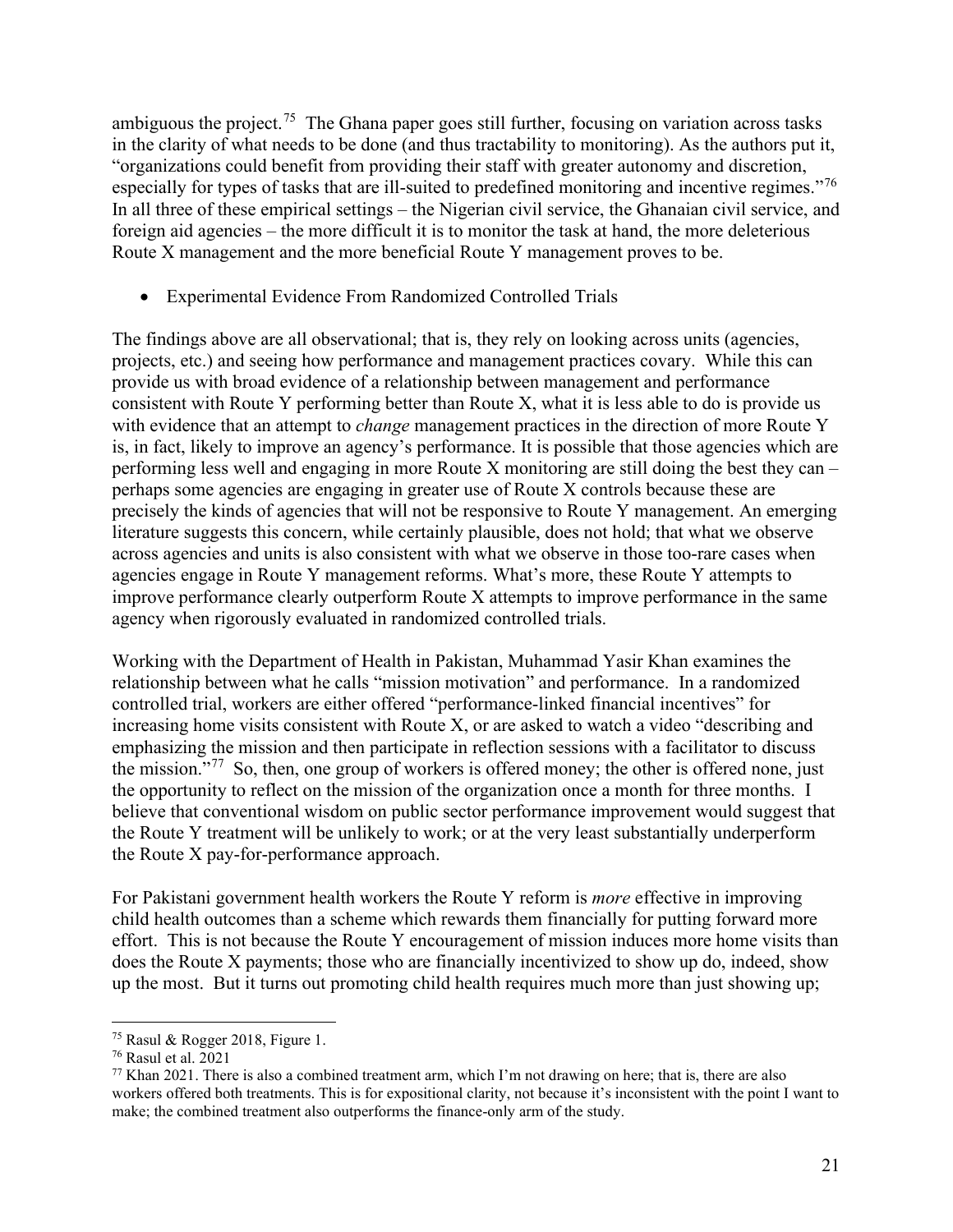and the Route Y kindling of mission driven motivation – but not the Route X payment – leads workers to put more effort into lots of other things which contribute to child health outcomes but would be very hard to monitor and incentivize, such as the quality of the mother and child health checks performed and their efforts and success in improving parents' understanding of practices that are likely to prevent disease. The Route Y reform clearly works better here; it does so for exactly the reasons this paper's theory and the observational results above would predict: because this is a task where the ability to monitor is good but not great, meaning that good performance needs to rely ultimately on the unmonitorable actions of those doing the work.

Let me close with another randomized controlled trial comparing a Route Y and Route X reform in a much harder case for my underlying theory. Working with procurement officers in Punjab, Pakistan, Oriana Bandiera and an illustrious group of coauthors explore different strategies for increasing value for money in the purchase of generic goods for which quality is easily observed and verified such as stationery, furnace oil, and the purchase of newspapers.[78](#page-22-0) One group of procurement agents is given greater ability to make decisions, and is exempt from reporting and monitoring requirements. Another group is given bonuses ranging from half a month's salary to two months' salary for those who achieve the greatest value for money.<sup>[79](#page-22-1)</sup>

By construction, this is a case where the goods are comparable, and monitoring is quite close to complete. It is also, if I'm honest, one of the public service tasks that I would have imagined least likely to evince mission motivation – unlike the task of actually helping a child thrive, or constructing a physical good that benefits citizens, buying cheaper stationary to save the Government money feels, to me at least, a bit less likely to inspire a sense of mission and intrinsic motivation. Procurement is also a task where it is quite easy to line one's own pockets with e.g. kickbacks from winning vendors, and Pakistan is – like Nigeria in the last section – a country where some Government agents are broadly perceived by fellow citizens as likely to do so, with Pakistan 124<sup>th</sup> of 180 countries on Transparency International's 2020 Corruption Perceptions Index.<sup>[80](#page-22-2)</sup>

I do not believe that Route Y is always the best way forward. On learning of this study while it was underway I thought this a case where Route X would perform better. I was wrong.

The Route Y more autonomy approach lowered prices paid for equivalent items by 9%; the effect of the pay for performance Route X approach is statistically indistinguishable from zero. The amount saved just from the Route Y pilot in a single year is sufficient to operate an additional 5 schools or add 75 hospital beds, the authors estimated. Route Y worked better even in one of the public sector's most easily monitored tasks. Route Y worked better even in a task where without monitoring it is particularly easy to engage in acts that use public office for private gain. Route Y worked better even in a setting where the public perceives corruption to be quite high, and thus where we might expect some bureaucrats not to use additional discretion in ways that fulfill the agency's mission. Route Y worked better even when the attempt to improve public performance in no way tried to cultivate a sense of mission or purpose but merely relaxed

<span id="page-22-0"></span><sup>78</sup> Bandiera et al 2022.

<span id="page-22-1"></span> $79$  There is also a combined treatment which outperforms the pay for performance arm (it's indistinguishable from the autonomy arm), which I'm not discussing here for simplicity.

<span id="page-22-2"></span><sup>80</sup> [https://www.transparency.org/en/cpi/2020/index/nga.](https://www.transparency.org/en/cpi/2020/index/nga) .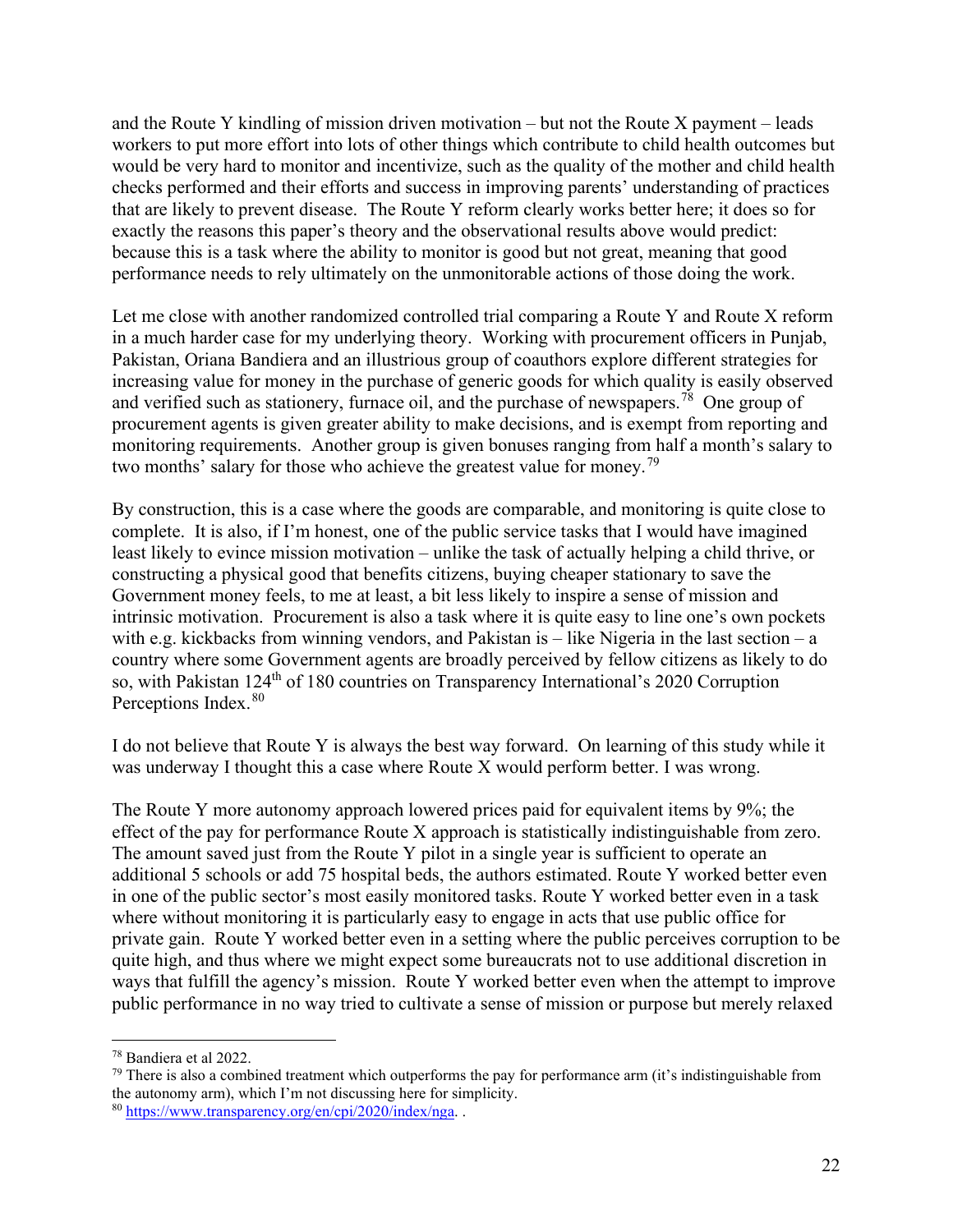monitoring and control. Route Y worked better *when all of these things were simultaneously true.*

We have every reason to believe that procurement of generic goods in Pakistani Punjab is a hard case for a Route Y strategy; there are many, many, many 'lower hanging fruit' contexts. That Route Y succeeded in this careful well-identified trial suggests that my argument that Route Y will often be more effective may, if anything, be a somewhat *conservative* claim.<sup>[81](#page-23-0)</sup>

#### *1.8 - Part I's Argument in Sum: Why Route Y Is Worth Pursuing, and Why and When It's Likely to Work*

A few years ago I was giving a talk about the book I referenced briefly in the last section, *Navigation by Judgment*, to some senior leaders of a public agency in charge of distributing that country's foreign aid.[82](#page-23-1) The talk focused on the benefits that could accrue were the agency to implement what I've here called more Route Y management, giving staff in the field more autonomy and decision-making power. If I'm honest, I didn't expect this to be an easy sell; the agency was in my view notable for its high and seemingly continually increasing reliance on what I call here Route X management, and my audience were the people devoted to that management philosophy. Afterwards one of the senior agency managers came up to me and said some nice things about the talk. Then he said "you know, when I got here, the people who worked here…. I would have trusted them to make the right judgments, they cared about doing the right thing. Now, though, I don't think so. These people? No way. They don't have the ability to think for themselves, and even if they did I wouldn't trust 'em. If we were able to bring in the right people, maybe then I'd be willing to give this kind of thing a try."<sup>[83](#page-23-2)</sup>

The manager's diagnosis of his own staff may well be incorrect.<sup>[84](#page-23-3)</sup> But let's assume, for a moment, that his diagnosis was entirely accurate. That is, let's suppose this senior leader was right that staff mission motivation had declined and some of those of higher ability and commitment had left the agency, or decided not to apply in the first place. Let's even grant that agency-wide mission motivation had fallen to such a low level that current staff would use any additional autonomy and decision-making authority in ways that would not forward the agency's objectives. I still think the implied prescription for how to get to a higher-performance Route Y equilibrium – that is, that the first step is through changing personnel, with management practice following behind – is exactly backwards in sequencing. Management practice needs, I believe the evidence strongly suggests, not to follow but rather to *lead* a reform effort.

<span id="page-23-0"></span><sup>81</sup> In stating this, to reiterate, I in no way mean to imply I think Route Y a "silver bullet" solution; Route Y *will not*  always be an effective, or better-than-Route X, alternative. I only mean to suggest that this study should update us in the direction of believing Route Y more applicable than some very narrow range of 'most likely' contexts, all else equal. The authors' view is the result reflects in part that the reform shifted power from (more corrupt) supervisors to (less corrupt) front line workers – a reminder that principals may be imperfect as well.

<span id="page-23-1"></span> $82$ Honig 2018. This description is anonymized to protect the utterer; for more on the internal organization and state of aid agencies (including what I learned from giving talks at them), see Honig 2020b, which I draw on in this section.

<span id="page-23-2"></span><sup>&</sup>lt;sup>83</sup> This is a reconstruction/wording likely not precisely as uttered but rather as accurately as I can remember.

<span id="page-23-3"></span><sup>&</sup>lt;sup>84</sup> I personally think it was – I felt I met lots and lots of earnest, caring, committed, seemingly quite capable folks but then I spent only a few days at the agency in question.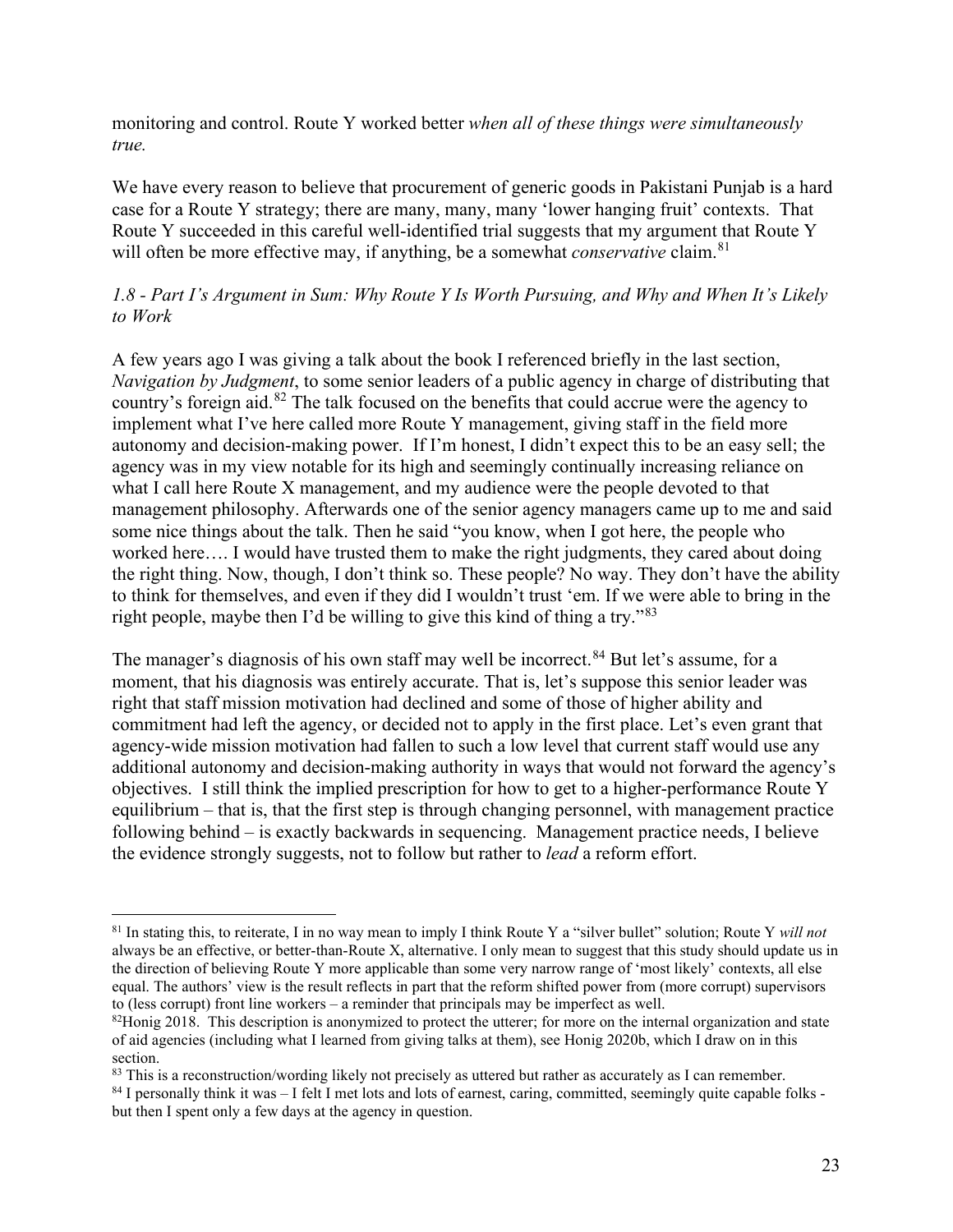Earlier in this paper I outlined some observable implications of my theory. They were that Route Y management and mission driven motivation should 'move together'; that management practice can cause within-person changes in motivation and thus performance; that management practice also effects employee motivation via its effects on who enters and exits an agency; and that public performance can in fact often be improved with more Route Y on the margin, particularly where monitoring is incomplete. I have, I hope, provided sufficient evidence consistent with these to suggest why I believe the manager at that agency – well intentioned though he might have been – is likely incorrect, despite his long experience at the agency and the hubris implicit in some outsider (me) suggesting I have a better plan than he does.

It is highly likely that those 'right people' the manager wants to bring in would either become demotivated or leave when exposed to the agency's extremely Route X management practices. Indeed, some of the people who currently are demotivated actually would make better use of additional autonomy and decision-making authority than the manager anticipates*.* This isn't because this particular agency is unusual, but because mission motivation and Route Y management practice generally move together. Our prior should be that there *will* be a relationship between greater levels of Route Y management and more mission driven employees.

Discretion is not an unmitigated good thing. If given discretion some may abuse it, undesirable though that is. The right question, however, is not "Is it possible discretion will be abused?" but rather "What is the net benefit of an increase in discretion – the benefits, as compared to the costs?" The answer depends on the nature of the task, the ability to monitor, and the people you can recruit. The performance maximizing degree of discretion for a given task is rarely "as much as possible." But it is equally rarely "as little as possible." It appears that in a great number of systems the current degree of discretion is suboptimally low, and a shift towards greater Route Y support and less Route X control will move systems towards greater performance.

The focus here on Route Y is not meant to imply that Route Y is always and everywhere likely to prove superior to Route X; simply that Route X is overused and Route Y underused. There is certainly a place for Route X performance improvement. When tasks are easily and accurately monitored and/or agents not mission motivated, monitoring can and does reduce malfeasance.<sup>85</sup> Where a holistic summary performance measure can be regularly and accurately monitored (thus avoiding the multitask problem – that is, underinvestment in what is not monitored) and tied to compensation, pay for performance and other extrinsic incentive schemes can and have proven effective.<sup>[86](#page-24-1)</sup> Route X practices can also be layered onto a system with a high performing Route Y 'core' of mission motivation and supportive management.[87](#page-24-2)

Route Y appears deserving of a great deal more attention than it has received to date, particularly given the promising empirical results in the limited circumstances in which Route Y and Route X reforms have to date been compared. There seems to be pretty good evidence that actually shifting management practice towards Route Y is often a prudent first step for the manager in question to take in attempting to improve performance. Even in circumstances that appear to be

<span id="page-24-0"></span><sup>85</sup> E.g. Olken 2007; Gans-Morse et al. 2018; Wholey & Hatry 1992

<span id="page-24-1"></span><sup>86</sup> E.g. Ashraf 2014; Khan et al. 2016, 2019; Leaver et al. 2021; Muralidharan & Sundararaman 2011.

<span id="page-24-2"></span><sup>&</sup>lt;sup>87</sup> See Honig & Pritchett 2019 for a description of this in the context of accounting vs. account-based accountability.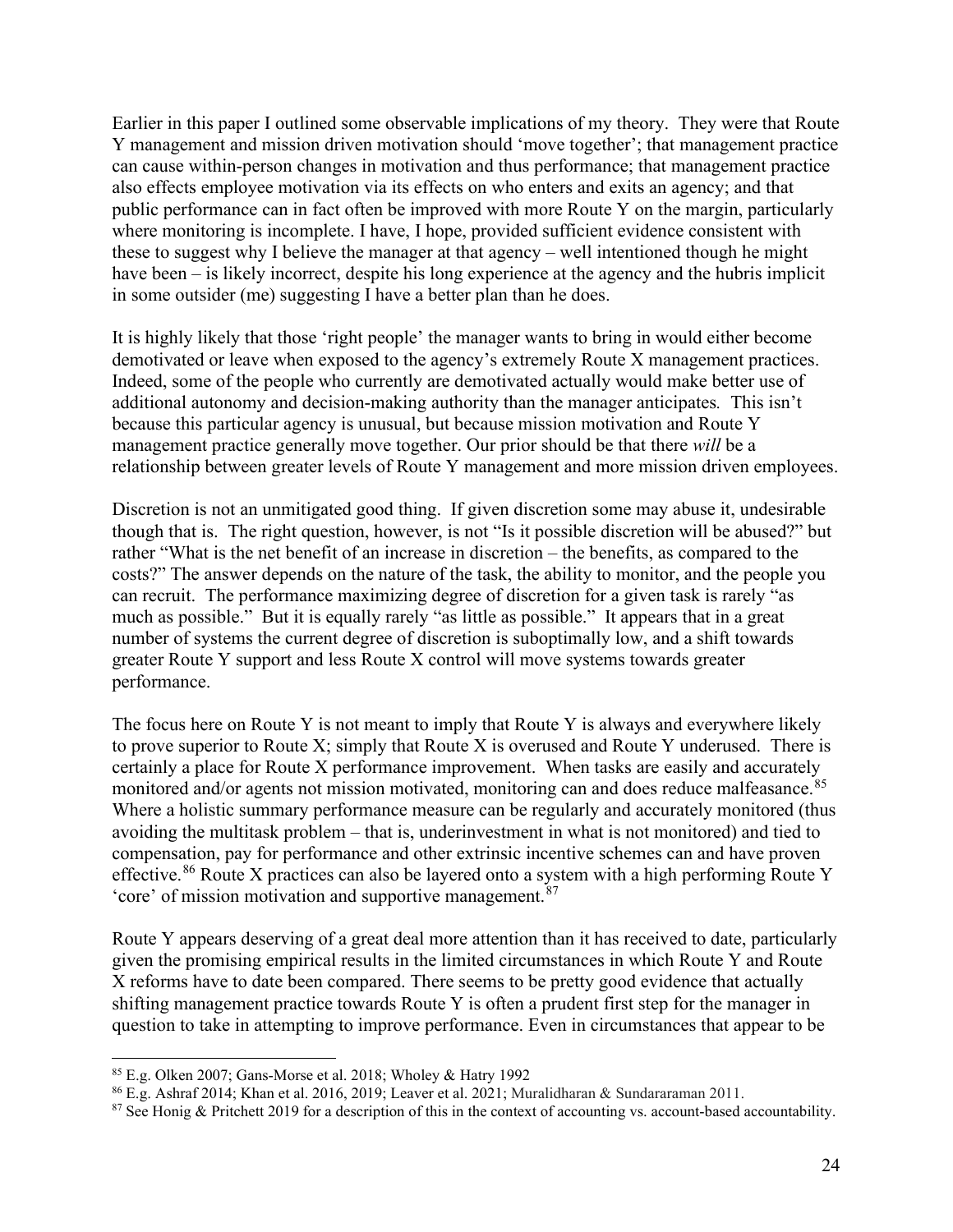quite 'hard' tests of the underlying theory – that is, in situations where we might have been particularly skeptical a Route Y approach would work – greater Route Y management seems to lead to substantial performance gains.

#### **Part 2: Back to School: Route X, Route Y, and Education System Performance**

There are lots of reasons for thinking education is an *excellent* domain in which to think about Route X and Route Y.

First, education systems have very, very large variation in performance, both within and across countries.[88](#page-25-0)

Second, education systems are systems in which citizens broadly have a stake, and personal experience, variously as educators, citizens, parents, community members, and students. Thus they are, relatively uniquely, cases where I believe most of us can imagine ways in which system performance might be tractable to Route X intervention (e.g. teachers not showing up to school) and Route Y intervention (e.g. systems which orient teachers towards compliance rather than learning, or that demotivate teachers who cannot teach what they believe best for students).

Third, many individuals are drawn to work in education systems – as teachers, principals, administrators, etc. – because they believe in the mission of schools, and wish to be part of an organization devoted to that mission.

Fourth, education systems are also systems where the core 'action arena', a classroom in which students and teachers interact, is only imperfectly observable. In what I believe the best book ever written on bureaucracy (*Bureaucracy,* by James Q. Wilson), Wilson notes that teachers "perform a task of supreme importance but one that cannot by easily observed or accurately evaluated."[89](#page-25-1) Both common sense and a substantial part of the literature suggest, as Ehren & Baxter put it, that "the high level of specialist knowledge and skills required to teach, as well as the independence needed to accommodate various student needs, requires a degree of trust in teachers."[90](#page-25-2) In Rasul & Rogger's work in Nigeria, tasks that are sufficiently ambiguous for incentives & monitoring to have a net negative effect include procurement, the building of buildings, and the digging of boreholes.<sup>91</sup> I would submit that educating a child is *substantially* more difficult to monitor than any of these.

Fifth, there is a substantial body of research supporting the view that management of schools, and school systems, matters. Wilson also observed that "well-run public schools are possible when talented, dedicated people are at work in sympathetic communities", and that this emerged

<span id="page-25-0"></span><sup>88</sup> On 'between countries' see e.g. Pritchett 2013, or more recent analysis of TIMSS data showing e.g. 19 percent of grade 4 children in the Philippines "meet the low international benchmark in math" and in many countries even the 95th percentile students "are getting less than a mediocre education by global standards" see Akmal et. al. 2020. There's a massive literature on the achievement gap within countries, almost too big to refer to cogently; see e.g. Cohen et. al. 2005 & Haycock 2001 on the US racial gap, though there is also of course massive variation by socioeconomic status and, to the thrust of this paper, school system quality. <sup>89</sup> Wilson 1989, p. 150

<span id="page-25-3"></span><span id="page-25-2"></span><span id="page-25-1"></span><sup>90</sup> Ehren & Baxter, p. 11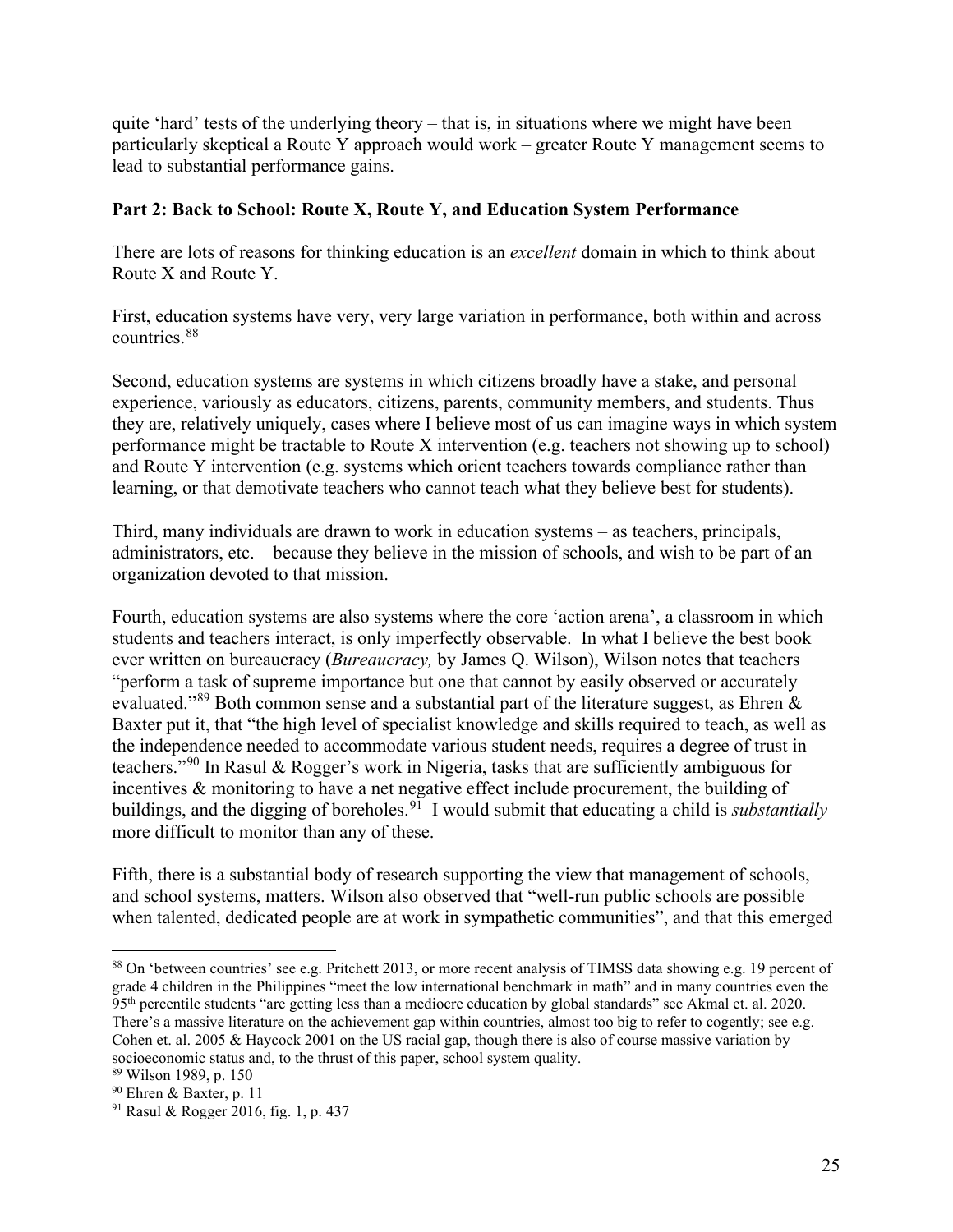from the management practices of "educational leaders".[92](#page-26-0) Schools are thus good examples of the general phenomenon noted when he said "The key difference between more and less successful bureaucracies... has less to do with finances, client populations, or legal arrangements than with organizational systems."<sup>[93](#page-26-1)</sup> This insight is confirmed by a wealth of contemporary empirical research, which finds that variations in school management – including as-measured by the World Management Survey – are associated with substantial variations in school performance.<sup>[94](#page-26-2)</sup>

Education systems, then, appear to be settings where examining management practice and public servants' (both teachers and school system employees) motivation is likely to be quite important. Efforts to increase the positive welfare impacts of the education system for students and society more broadly are likely to require careful thought about how teachers, principals, and other schools system staff are, and can be, motivated and managed.

The next section of this paper  $(2.1)$  attempts this, using the framing of part 1 to draw contestable stylized facts from my reading of the education reform literature. 2.2 then proposes a variety of ways to productively shift towards greater Route Y practices where appropriate in education systems. 2.3 raises a special issue in system reform efforts where, as is the case in education, it is difficult to monitor and control sufficiently well to prompt optimal performance – the prospect of Route X 'dead ends' that improve systems in the short term but may leave them further from the truly large performance improvements some systems appear to require to provide adequate education to students. 2.4 suggests a series of diagnostic questions to ask in assessing the prospects or results of education system reform efforts. 2.5 concludes by discussing why a greater focus on Route Y education reforms is likely to be worth the effort.

# *2.1 – Education Reform Through X and Y-Colored Lenses*

• Mission Driven Educators are Associated with Better Performance, and Can be Attracted by the Opportunity to Contribute

Intrinsic and altruistic motivation are, in the words of a meta-analysis examining 130 studies of teacher motivation, "major reasons accounting for the decision to teach", as well as for remaining in the profession.<sup>[95](#page-26-3)</sup> Teachers enter a job typified in many countries by high levels of professional stress and low levels of social esteem and, conditional on their level of education, salary.<sup>[96](#page-26-4)</sup>

Mission motivated teachers are, it appears, better teachers. Intrinsically motivated teachers engage in superior teaching practices;  $97$  make more effort to learn about new pedagogical

<span id="page-26-1"></span><span id="page-26-0"></span> $\frac{92}{93}$  Wilson 1989, p. 153<br> $\frac{93}{93}$  Ouote from Wilson 1989, p. 23.

<span id="page-26-2"></span><sup>&</sup>lt;sup>94</sup> For World Management Survey see e.g. Leaver et al 2019 & Lemos et al. 2021. For more on school management mattering see e.g. Crawfurd 2017; Hwa & Leaver 2021; World Bank 2007.

<span id="page-26-3"></span><sup>&</sup>lt;sup>95</sup> Han & Yin 2016. Most of the studies cited in this section are small-N studies (as is common, or historically has been, in psychology), and should be interpreted in that light. In part as a result I primarily cite synthesis articles, meta-analyses, and findings that have been shown in multiple prominent (>100 citation) studies.

<span id="page-26-4"></span><sup>96</sup> de Jesus & Lens 2005; Han & Yin 2016

<span id="page-26-5"></span><sup>97</sup> Han & Yin 2016; Thoonen et al. 2011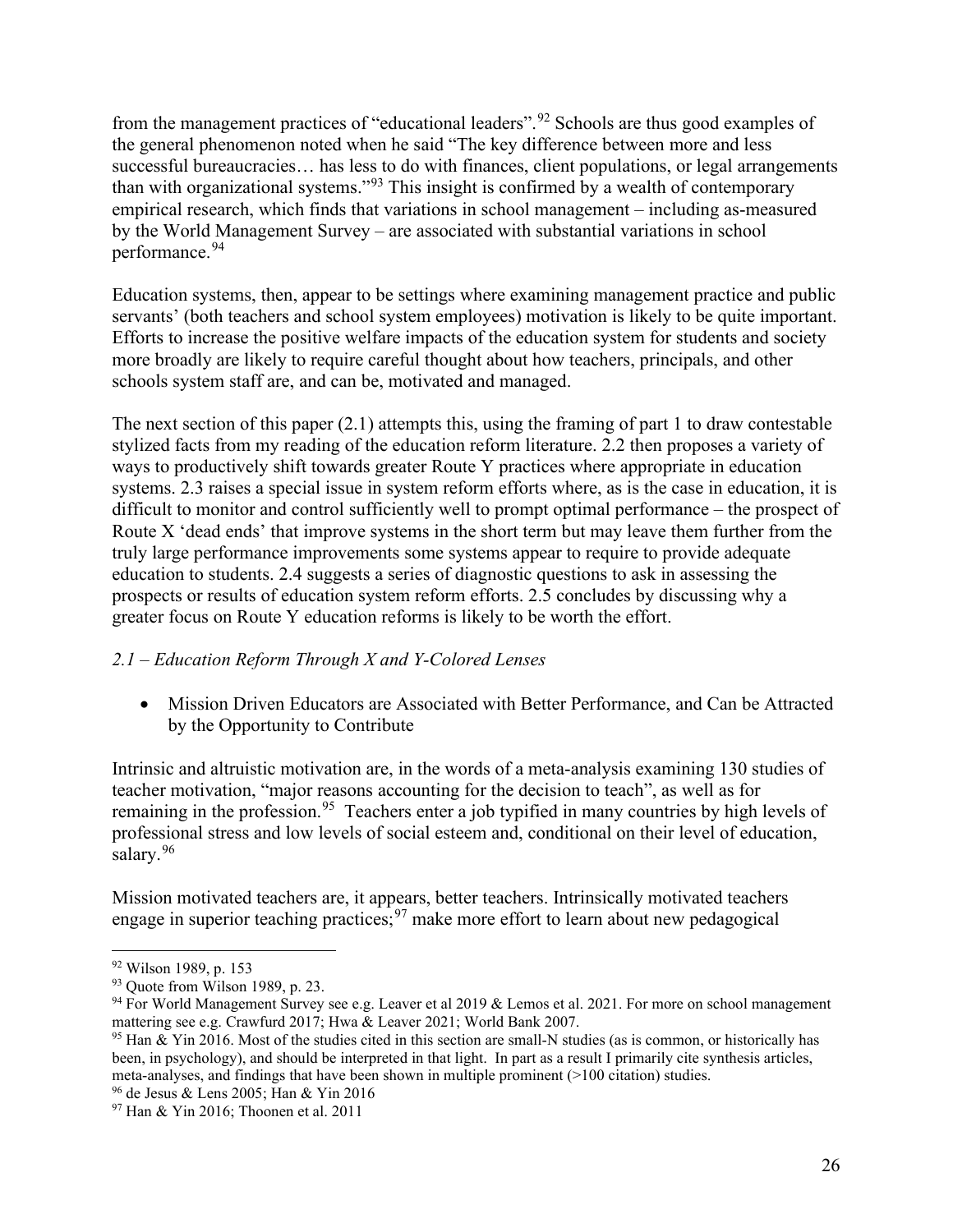techniques and practices;<sup>[98](#page-27-0)</sup> are more likely to advocate for and implement educational reforms that benefit students;  $99$  and are more effective in motivating their students.<sup>100</sup>

What, then, determines teacher mission motivation once on the job? Deci & Ryan, the fathers of self-determination theory – the psychological theory this paper, and much of the literature on motivation, draws on – argued with coauthors forty years ago that management practice is key to teacher motivation.<sup>[101](#page-27-3)</sup> Their key finding is that efforts at control – including "impressing upon teachers that they are responsible for their students' performing up to standards" – lowered teachers' mission driven motivation and made teachers more controlling, critical, and demanding of their students.<sup>[102](#page-27-4)</sup> There is little evidence that much has changed in this regard in the past halfcentury; as one prominent piece puts it, "teachers' sense of self-efficacy appeared to be the most important motivational factor for explaining teacher learning and teaching practices."<sup>[103](#page-27-5)</sup> Feeling that one can make a difference is critical to sustaining motivation and thus good performance on the job for teachers, consistent with the need for mission-driven motivation in this hard to monitor task.

Many teachers, or potential teachers, see teaching as a calling – and so do others who work in the education system in administrative roles. Sarah Thompson, who has worked with me on projects related to the thesis of the paper, reflected on her former job recruiting highly educated professionals from other fields (finance, law, etc.) to potentially enter the Broad Residency, an "opportunity for outstanding management professionals to apply their skills and knowledge to meet the challenges faced by [US] urban public school systems"- that is, to serve in school district middle-management.<sup>[104](#page-27-6)</sup> This meant that Sarah often was in the position of asking highly paid professionals if they would be interested in making far less money at what for many would be a substantially more stressful job with longer hours. Additionally, she offered an "opportunity" that in many cases their peers and community would hold in less esteem than their current roles. Some reacted the way standard economic theory would predict – "Would anyone actually apply for this 'opportunity'?"<sup>[105](#page-27-7)</sup> For others, however, "they saw the same grim proposal instead as a gift… they could still be paid to do work that had meaning to them…. [and] were ready to use their considerable talents to instead serve their community." Sarah reports that more than one person described receiving her unsolicited email as "divine intervention". That many are willing to take such an offer suggests a large extensive margin for mission motivated public servants – that this is a profession that in many circumstances has, and where it has not could, be comprised substantially of mission motivated teacher, principals, and school system administrators.

<span id="page-27-0"></span><sup>98</sup> Han & Yin 2016; Thoonen et al. 2011

<span id="page-27-1"></span><sup>99</sup> de Jesus & Lens 2005

<span id="page-27-2"></span><sup>100</sup> Atkinson 2000; Han & Yin 2016

<span id="page-27-3"></span><sup>101</sup> Deci et al. 1982

<span id="page-27-4"></span><sup>102</sup> Deci et al. 1982

<span id="page-27-5"></span><sup>&</sup>lt;sup>103</sup> Quote from Thoonen et al. 2011; the broader literature on the importance of self-efficacy in teacher motivation summarized in Richardson & Watt 2010

<span id="page-27-6"></span><sup>104</sup> Quote from their website; https://www.broadcenter.org/broad-residency/

<span id="page-27-7"></span><sup>&</sup>lt;sup>105</sup>All quotes in this para from Sarah Thompson Email, March 2, 2021. When Sarah started talking about this I asked her to write it down so I could cite it someday – apparently that day is today.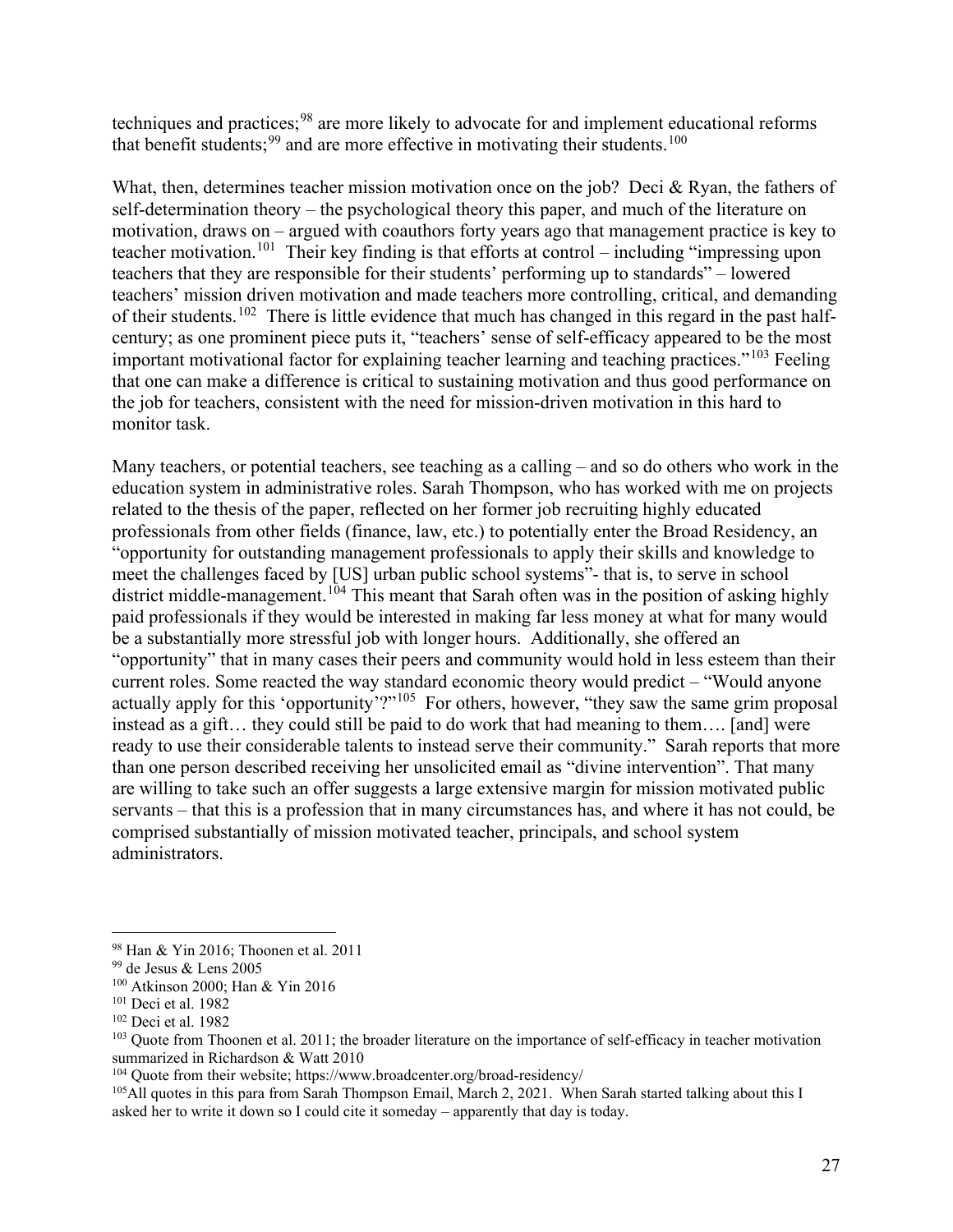Mission motivation in school systems is associated with better performance. Management practice, and particularly the feeling that one has the ability to make a positive impact on students influences who enters and exits a given school and the broader profession (selection effects); it also influences the performance of teachers once on the job (treatment effects). That said, it is not universally true; there certainly are teachers who are not, and are unlikely to become, mission motivated.

• There are Examples of High Performing Systems That Evince both X and Y Management **Practices** 

The actual de facto equilibrium of a given school varies not just across, but also within, education systems. Systems vary with regards not just to results but to the experience of being a student, teacher, supervisor, parent, or other stakeholder in the system. In some systems there is an equilibrium of empowered, knowledgeable teachers; in others, teachers do not have basic knowledge of the materials they are teaching.<sup>[106](#page-28-0)</sup> How management works, what is expected of teachers and students, the role of parents and of accountability based on accounting (e.g. test scores) vs. more nuanced account-based accountability (e.g. horizontal professional norm-based accountability), and much more vary substantially even within the same national or subnational education system.<sup>107</sup> This in turn suggests the success of any intervention is likely to be substantially conditioned by what, precisely, are the features of the equilibrium it seeks to change.

In one notable recent example, a randomized controlled trial finds that Route X teacher pay for performance in Rwandan primary schools quite clearly does *not* lead to performance reduction via a tradeoff in attracting intrinsically and extrinsically motivateable teachers and *does* lead to increases in performance.[108](#page-28-2) Teachers who join expecting pay for performance contracts and those for whom the pay for performance contract is a post-hiring surprise both performing better when the top 20 percent of teachers are rewarded with extra pay for learning outcomes and teacher presence, preparation, and pedagogy.<sup>[109](#page-28-3)</sup>

Some of the highest performing education systems have a good deal of Route X-type accountability; in other very high performing systems, there is much more emphasis on Route Y. Hwa documents this in an elegant comparison of two extremely high performing education systems in Singapore (which has quite a lot of Route X-type monitoring and assessment of educators and students) and Finland (which has a much more Route Y approach to accountability).<sup>110</sup> What typifies a high performing education system appears in Hwa's account not to be the simple presence or absence of any given practice, but rather the presence of mission motivated teachers who are empowered to act autonomously and connected to the fruits of their

<span id="page-28-0"></span><sup>106</sup> Bold et al. 2017.

<span id="page-28-1"></span><sup>&</sup>lt;sup>107</sup> See e.g. Hickey & Hossain 2019 on Bangladesh or Levy et. al. on South Africa subnational (and more granular) variation.

<span id="page-28-2"></span><sup>108</sup> Leaver et al. 2021; gains are approximately .2 standard deviations, or of a similar magnitude to Duflo et al. 2021 (discussed in more detail in section 2.3 below)

<span id="page-28-3"></span><sup>&</sup>lt;sup>109</sup> Ibid; presence is measured via unannounced visits to schools to check attendance; preparation via audits of lesson plans; pedagogy through classroom observations. The performance measure is 1/2 student test scores, 1/6 presence, 1/6 preparation, and 1/6 pedagogy.

<span id="page-28-4"></span><sup>110</sup> Hwa 2019, 2021.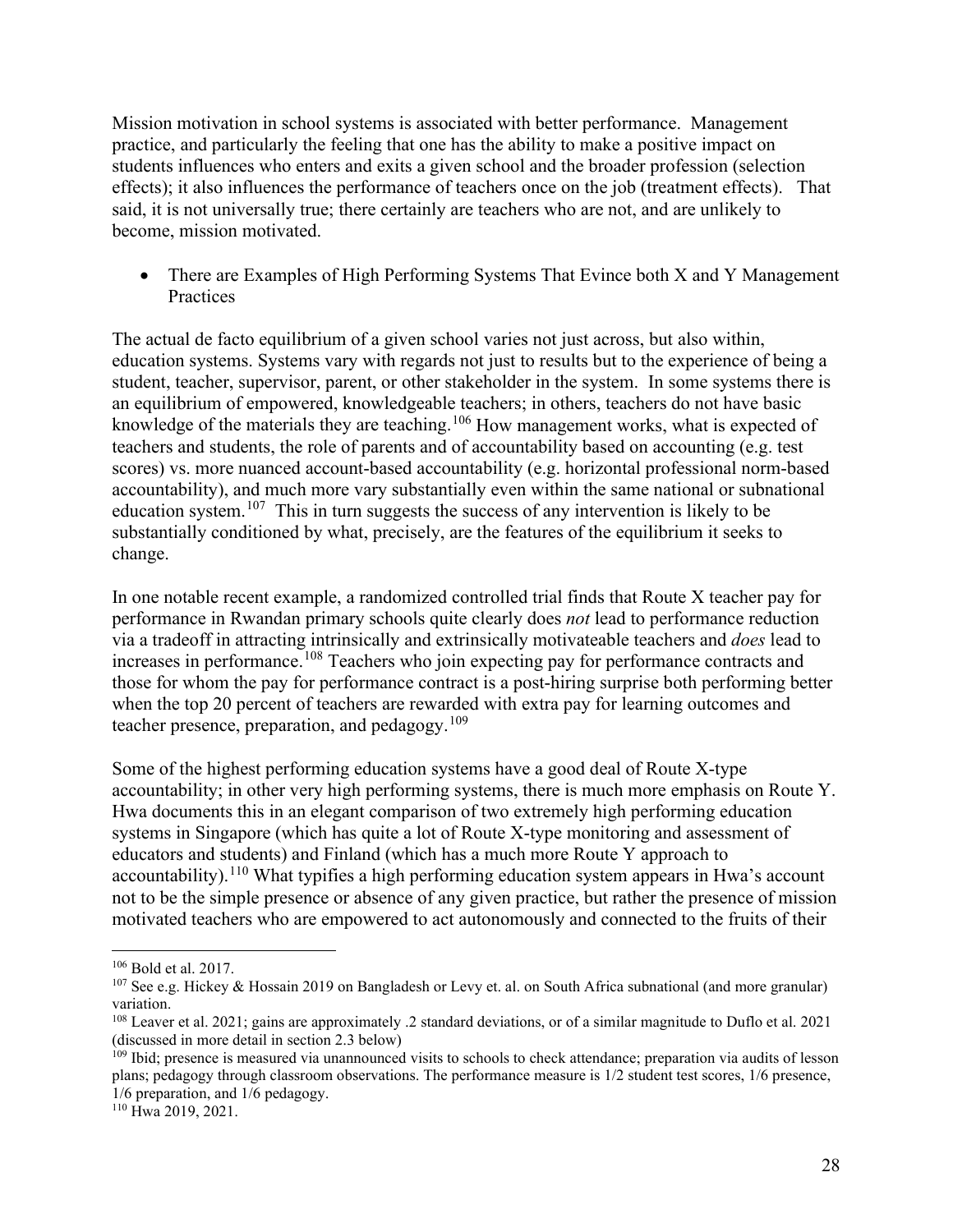labors – this interestingly suggests that where X practices succeed in high performing systems they may do so by making themselves compatible with self-determination theory's autonomy, competence, and relatedness in the workplace.

• Some Route X education reforms have improved performance, but many have not – particularly where it is hard to monitor the ultimate goal of the reform effort

While Route X education reforms can and do fail to obtain their objective, some do also succeed – at least insofar as achieving greater production for whatever is incentivized, e.g. inputs like teacher school attendance<sup>[111](#page-29-0)</sup> or outputs like student performance.<sup>[112](#page-29-1)</sup> This is also true at the system level; clear system-level targets e.g. on outcomes like foundational learning<sup>[113](#page-29-2)</sup> or inputs like the Millennium Development Goals' primary enrolment rates<sup> $114$ </sup> do indeed accomplish their goals.

It does often require tight controls for Route X reforms to work, particularly when the goal is to alter the behavior of individual teachers or administrator. In a systematic review of over 200 impact evaluations, Gaminian and Murnane find that individual rewards for teacher attendance "work only when monitoring is systematic and nondiscretional."<sup>[115](#page-29-4)</sup> Glewwe and Muralidharan come to a similar conclusion in reviewing this literature, finding that the monitoring needs to be "high stakes"; that is, "monitoring with positive (negative) consequences for teacher presence (absence)."[116](#page-29-5) Multiple meta-reviews and analyses also establish a quite small but consistently positive effect on student performance of pay-for-performance or merit pay schemes.<sup>117</sup> Route X reforms can and do improve educational performance, it seems, with both sanctions and rewards capable of working – e.g. both firing teachers for not showing up and rewarding them financially for doing so will, in fact, lead more teachers to appear.

That said, consistent with the multitask framework (wherein investment in an observed and measured component of a job induces under-investment in other components), there are also signs of distortions. Arguably the clearest evidence supporting the effectiveness of the Millennium Development Goals' primary enrolment target in catalyzing primary school enrolment also finds evidence of some (but not all) countries' substitution away from secondary and tertiary enrolment.<sup>[118](#page-29-7)</sup>. Ganimian  $\&$  Murnane note that the same pay for performance schemes which show benefits need to be considered in light of what the authors call "dysfunctional responses".[119](#page-29-8) Rewarding teachers for test performance can lead them to drill the specific test items – to "teach to the test" – in ways that do not improve students' actual knowledge. A rewards strategy can also lead to teachers and principals "discouraging low-

<span id="page-29-0"></span><sup>111</sup> Duflo et al.2012

<span id="page-29-1"></span><sup>112</sup> E.g. Leaver et al. 2021; Muralidharan & Sundararaman 2011. Leaver et al. uses an admirably broad measure of observable teacher inputs and observable student performance, and thus may represent a plausible 'high bar' for what can be measured and contracted upon in an education system.

<span id="page-29-2"></span><sup>113</sup> Crouch 2020

<span id="page-29-4"></span><span id="page-29-3"></span><sup>&</sup>lt;sup>114</sup> Bisbee et al. 2019<br><sup>115</sup> Ganimian & Murnane 2016, p.739.

<span id="page-29-5"></span><sup>&</sup>lt;sup>116</sup> Glewwe & Muralidharan 2016, p. 714.

<span id="page-29-6"></span><sup>117</sup> Ganimian & Murnane 2016; Pham et al. 2020

<span id="page-29-7"></span> $118$  Bisbee et al. 2019

<span id="page-29-8"></span><sup>119</sup> Ganimian & Murnane 2016, p.740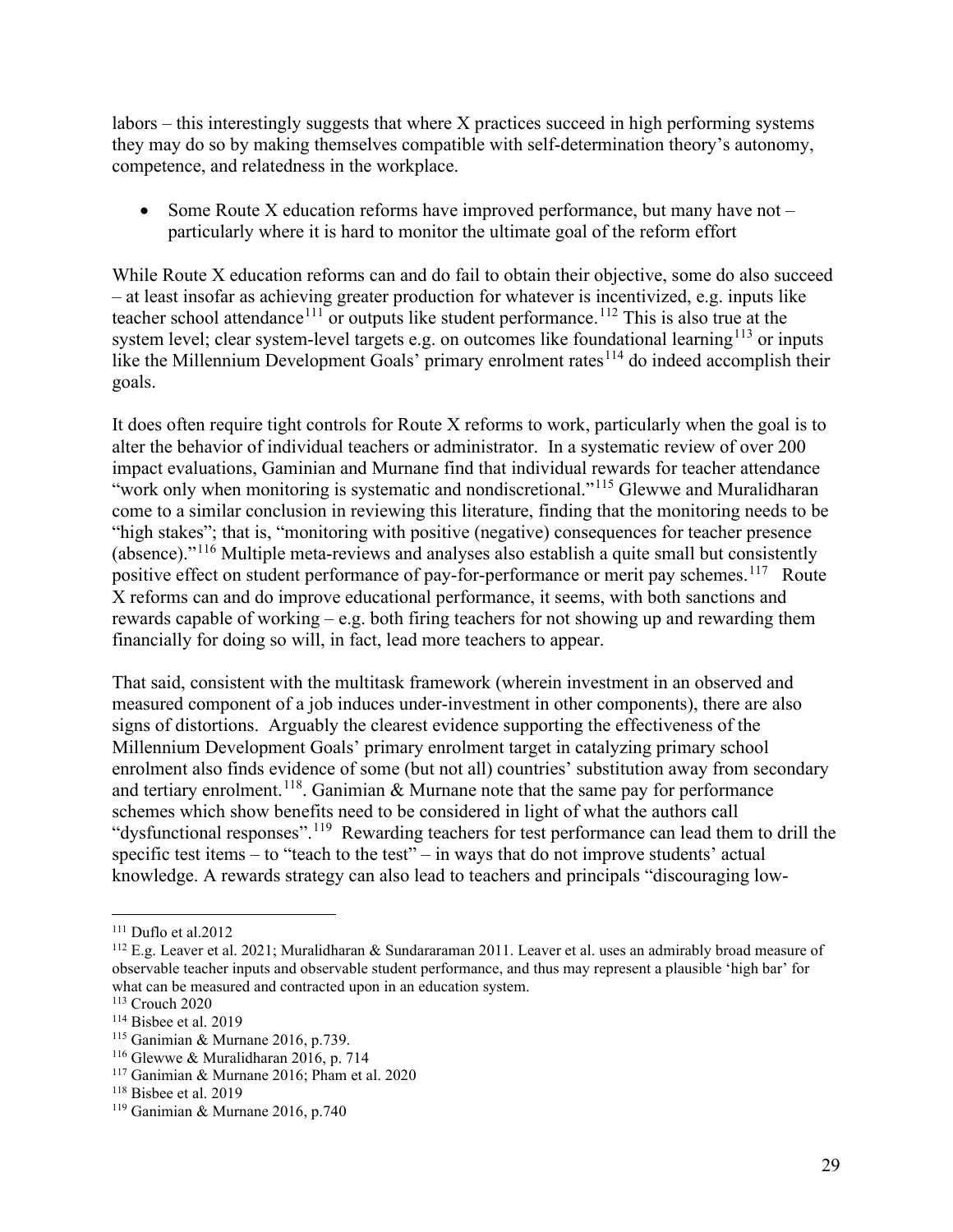achieving students from enrolling or taking the tests".<sup>[120](#page-30-0)</sup> These types of effects are particularly concerning given that the vast majority of the evidence we have on the effects of Route X are from pilots; however likely these distortions are to occur in a small sample, they are surely far more likely to occur if a given Route X intervention was implemented system-wide.

In sum, Route X attempts to improve education systems have in some settings modest but real gains in student achievement, normally as measured by tests. They have done so in ways consistent with the "good but not great monitoring" diagnosis; that is, by causing greater investment in the measurable bits of the tasks, which have in some contexts led to underinvestment in other (potentially more) important elements of the job. In at least some circumstances, then, Route X reforms have led what is measured as achievement to cease to be well-correlated with the actual broader goals of education systems.

• Achieving Substantial Improvements in System Performance Often Occurs by Altering Culture, Management Practice, & Motivation – Even When the Logic of the Intervention is "Route X"

When system performance improves it seems this is often because of the extent to which the Route X reform does not just change rewards and punishments, but rather organizational *culture*, and thus how teachers and managers feel about, and go about, their work.

A prominent recent study examines the randomized rollout of a program called Kiufunza in 350 Tanzanian public schools and over 120,000 students by the NGO Twaweza.[121](#page-30-1) Twaweza's program had two components; unconditional grants to schools and teacher performance pay. The performance pay "aimed to improve teacher motivation and effort"<sup>122</sup>; and in that sense this intervention had a Route X theory of change. But the intervention is successful only where teachers report greater "job support" from management.<sup>[123](#page-30-3)</sup> As the final report from Twaweza, entitled "A Twist on Performance Theory," puts it, teacher bonuses led to a school environment that "focuses on learning, solutions, and performance…", one in which "teachers, students, and parents become bonded in their joint pursuit of performance" and "teacher's self-image recovers as they identify as purposeful professionals."<sup>124</sup> In this case, performance pay worked by changing not just the incentives of individual teachers, but also the culture, sense of community, and management practice of the institution. That the NGO themselves came to this very Route Y conclusion – contrary their initial assessment of why such an intervention might affect

<span id="page-30-0"></span> $120$  Ibid.

<span id="page-30-1"></span><sup>121</sup> Mbiti et al. 2019

<span id="page-30-2"></span><sup>122</sup> Ibid, pgs. 1628-1629

<span id="page-30-3"></span><sup>&</sup>lt;sup>123</sup> Mbiti & Schipper 2021. The pay for performance arm of the initial randomized controlled trial (Mbiti et al. 2019) finds no impact on student performance for the standard exams which the researchers pre-specified in their preanalysis plan, with modest performance gains coming only on the exams for which teachers are rewarded. Performance improves across all tests – and to a substantially higher degree – for those schools that are given *both*  the grants and where teachers are given performance incentives, which is supportive of this "change of culture prompted by performance pay" conclusion, in my view.

<span id="page-30-4"></span><sup>&</sup>lt;sup>124</sup> McAlpine et al. 2018, p. 4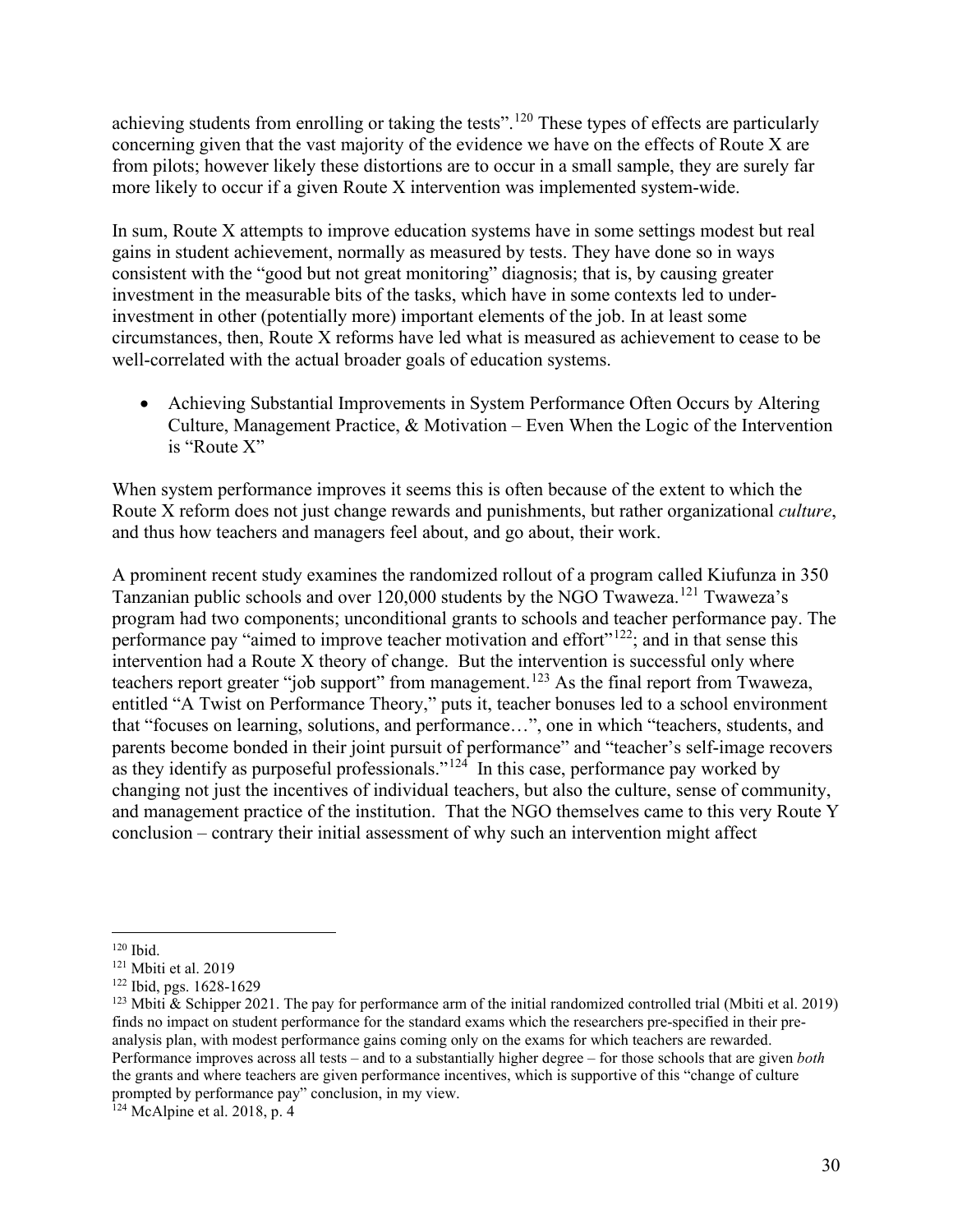motivation – is particularly notable.  $^{125}$  $^{125}$  $^{125}$  Hwa's description of both highly Route X Singapore and highly Route Y Finland suggests that both systems' success is predicated on teachers' mission motivation – that high performance may be able to exits with Route  $X$  accountability routines, but cannot exist without highly intrinsically motivated educators.<sup>[126](#page-31-1)</sup>

Governance or accountability reforms often seek to involve citizens in the process of school governance as a form of monitoring and oversight. However when these reforms are effective, it appears to be the case that in this domain too effectiveness is a product of achieving not greater Route X control, but greater Route Y empowerment – an equilibrium where teachers, principals, and administrators feel empowered to focus on achieving actual results, rather than simply monitoring as a form of external control.<sup>[127](#page-31-2)</sup> Ehren and coauthors find in a wide variety of settings that where they are most effective it is because these types of reforms have been tools for fostering teacher intrinsic motivation and building trust among and between teachers, other education system officials, and community members.<sup>[128](#page-31-3)</sup>

Just as seemingly Route X interventions can sometimes be effective because they do in fact serve to change culture and management practice in the direction of empowered teachers, so too can ostensibly Route Y interventions fail because they are effectively captured by the fundamental monitoring and compliance logic of the broader system. One recent example is a program to improve school management practices at scale implemented by the Government of the Indian state of Madhya Pradesh in 1,774 primary schools, studied via a randomized controlled trial by Karthik Muralidharan and Abhijeet Singh.<sup>[129](#page-31-4)</sup> This program did not change incentives – there were no rewards or sanctions - but rather provided information and guidance to schools in the form of assessments and improvement plans. Plans were made, performance against them was reported, and one looking simply at these data would conclude the program was a rousing success.

In part on the back of this pilot program's apparent success the program was rolled out to *600,000* schools nationally, with plans to eventually expand to *1.6 million schools.* This may

<span id="page-31-0"></span> $125$  For a non-education example of a similar phenomenon, see Lohmann et al. 2018, exploration of why a pay for performance scheme for Malawian health providers succeeded. They report is was "(1) by acting as a periodic wake-up call to deficiencies in their day-to-day practice; (2) by providing direction and goals to work towards; (3) by strengthening perceived ability to perform successfully at work and triggering a sense of accomplishment; (4) by instilling feelings of recognition; (5) by altering social dynamics, improving team work towards a common goal, but also introducing social pressure; and (6) by offering a 'nice to have' opportunity to earn extra income." (p. 183); the Route X logic is the sixth and perhaps least important of the six pathways they document, with the others invoking a Route Y logic.

<span id="page-31-1"></span><sup>&</sup>lt;sup>126</sup> Hwa 2019, 2021. As Hwa puts it, "interview participants in both the countries [Finland & Singapore] expressed a strong sense of intrinsic motivation to teach well, despite the vast differences in the extrinsic incentive structures that circumscribe their work". (2021, p. 245) As Hwa puts it, "with "the crux of the matter is how to design accountability instruments that influence teacher motivation in desirable ways." (2019, p.29)

<span id="page-31-2"></span><sup>&</sup>lt;sup>127</sup> See e.g. Pradhan et al. 2014, Levy et al. 2018. Levy et al. 2018, and relatedly Hickey & Hossain 2019, focus on the political context in which successful education reforms can take root; when they do, it is through a system which is committed to improving learning rather than the façade of having done so, and appear in school-level case studies to be achieved by a system that is Route Y in nature, relying on empowered educators supported by (rather than "policed by") management and accountability practices.

<span id="page-31-3"></span><sup>&</sup>lt;sup>128</sup> See Ehren & Baxter (eds) 2021, particularly chapter 3 (by Frederique Six), 4 (by Baxter), and 14 (by Ehren & Baxter).

<span id="page-31-4"></span><sup>129</sup> Muralidharan & Singh 2020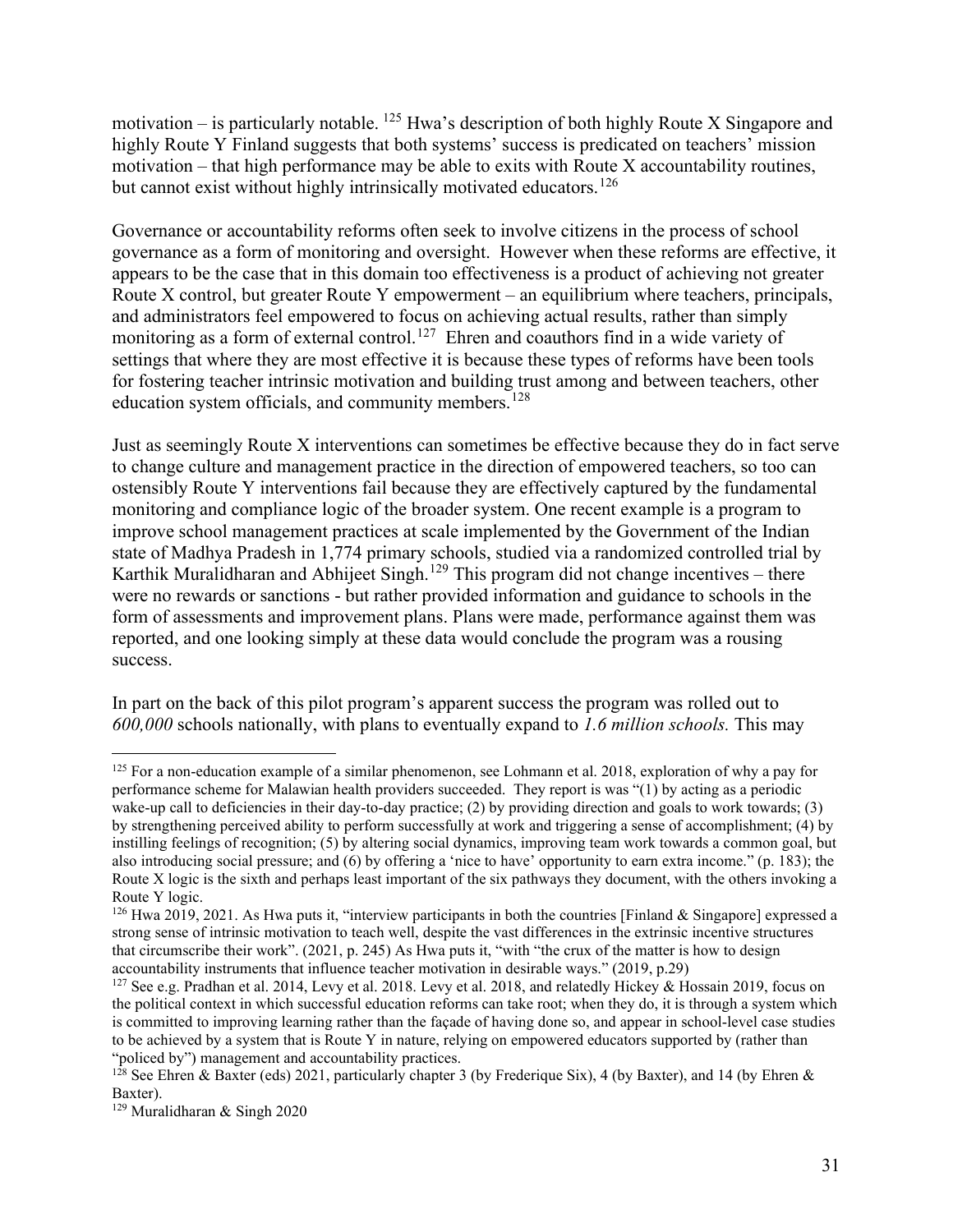appear to be a wonderful triumph of a Route Y intervention – but it is not. As the authors put it, "even after over five years of iterating on the design of the program and expanding its scale, it had no discernible effect on student learning." <sup>[130](#page-32-0)</sup> This is because "the program was reduced to an exercise in administrative compliance, i.e. ensuring that the required paperwork was submitted on time."<sup>[131](#page-32-1)</sup>

It is notable that the education system Muralidharan & Singh study was so steeped in a Route X logic to effectively convert an intervention aimed at creating greater autonomy and agency into the paperwork, control, and compliance of Route X. That this happened is consistent with Aiyar et. al.'s description of the Delhi education system as "built around an assessment, training and administrative system that coheres around the goals of rote learning and maximizing examination results; one with demotivated teachers who feel they have very little agency and autonomy, and must focus instead on following instructions and regulation ("circulars and orders") rather than what is in their student's best interests."<sup>[132](#page-32-2)</sup> That a school-wide management plan did not change this fundamental logic is, if disheartening, perhaps predictable. It too is a thin, broad-brush intervention that did not engage deeply with the underlying logic of the system it aimed to alter.

That the logic of the system was so ingrained that this failure was *called a success by the system*  is perhaps particularly troubling. As Muralidharan & Singh put it, "senior officials do monitor performance. The problem is that they can only do so based on what they observe. It is noteworthy that the program we studied worked till the point where outcomes were visible to senior officials (school assessments were completed, and school improvement plans uploaded), but stopped working at the point where outcomes were no longer easily visible (classroom effort, and learning outcomes)."<sup>[133](#page-32-3)</sup> This is the heart of the "good but not great" monitoring challenge, married with a Route X theory of top-down management and controls. It confuses what, precisely, success and failure *are,* and has the potential to call a reform that actually improves the education system a failure, and one that in fact further adds to the compliance regime while having no performance effect a success.

# *2.2 Incorporating a Greater Degree of Route Y: Different Approaches for Different Education Systems*

In cases of system reform success many elements of the system change – when the system as a whole becomes more "coherent for learning", in the language of RISE.<sup>[134](#page-32-4)</sup> There are a variety of ways of achieving this coherence – but achieving it nearly always involves something more than simply changing the rewards, punishments, and monitoring that some group (usually teachers) face. Achieving systems change involves changing deeper understandings about the nature of the work. The first step to improvement is diagnosis. Who populates the system? What is their current understanding, constraints, abilities?

<span id="page-32-0"></span> $130$  Ibid

<span id="page-32-1"></span> $131$  Ibid

<span id="page-32-2"></span><sup>132</sup> Aiyar et al. 2021

<span id="page-32-3"></span><sup>133</sup> Muralidharan & Singh 2020.

<span id="page-32-4"></span><sup>134</sup> See e.g. Pritchett 2015, Scur 2016.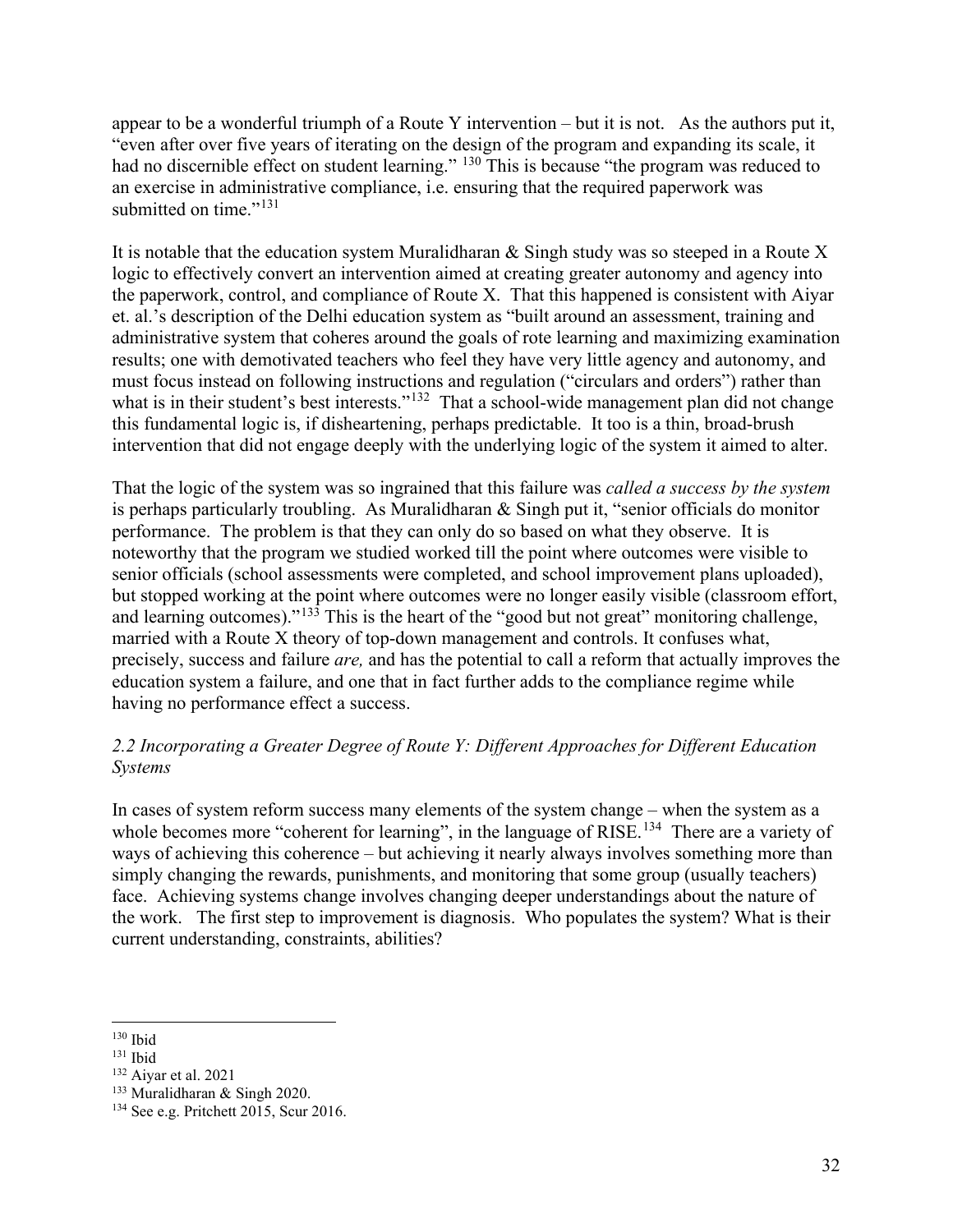Even where the answers to these questions are seemingly least hospitable for a Route Y theory of change – where e.g. teacher capacity is quite low – the evidence suggests that managing for motivation, and thus incorporating some Route Y elements, can be useful. In some settings providing teachers' guides, sometimes referred to as "scripts", has been effective in improving students' scores on the margin.<sup>[135](#page-33-0)</sup> However – consistent with the notion that even in these cases encouraging teacher agency, empowerment, and mission motivation is a critical element of success - the most effective scripts appear to be those that do not actually script the lesson, but rather provide structure while preserving agency. As the Center for Global Development's David Evans & Ben Piper have put it, allow "teachers [to] adapt the lessons to make them their  $own.^{136}$  While teacher's guides are often framed as a form of Route X control on teachers, they work better when rather than treating teachers simply as unthinking implementers, they empower teachers' use of their own agency rather than controlling them – thus providing the opportunity for teachers to see that their efforts and investment are helpful in improving students' knowledge, cultivating an (accurate) sense of self-efficacy. Often, teacher capacity will be greater; and thus the level of autonomy and support (rather than control) should rise in parallel.

Another important element of diagnosis is to understand what the current system *in fact* takes as its goal. Where the answer is not student learning but rather process compliance – as e.g. Aiyar et. al. depict in Delhi – then one central question is how to alter that goal. This means not just shifting the stated objective of the system, or adding improvement plans, but requires – as Aiyar et al. put it – "a granular understanding of the precise ways in which the low-level performance culture and practices shape belief systems and attitudes."<sup>[137](#page-33-2)</sup>

How best to alter that understanding – how to change what is in the minds not just of 'reformers' sitting at the top of the system but in the individuals whose collective action aggregates to performance – depends on the nature of the status quo and the tools available. Sometimes system understandings can be altered by focusing on a very few clear quantitative indicators which map onto clear goals (e.g. student learning) – on re-orienting *system* (rather than individual) performance via a focus on *collective* performance measures. Crouch documents examples of this working in parts of Brazil, Mexico, and Kenya.<sup>138</sup> In these cases, as Crouch documents, data can re-orient the understandings of the system – and thus help motivate all actors towards the system's goals, increasing mission motivation. In these cases, metrics and targets do not constrain system actors and encourage process compliance, but rather act at the collective level – thus creating space for greater effective support and empowerment of teachers.

Reasonable people can disagree about what will alter the foundational logic of the system. The very rich discussion of Girin Beeharry's recent proposal that education reform efforts refocus on foundational literacy  $\&$  numeracy is a case in point.<sup>[139](#page-33-4)</sup> While some experts have great hope for such an approach, others question whether foundational literacy can be accurately measured; whether it might usurp other goals; and (in my view most importantly) when and where such an

<span id="page-33-0"></span><sup>&</sup>lt;sup>135</sup> Piper et al 2018; see Stockard et al. 2018 for a recent metaanalysis.

<span id="page-33-1"></span><sup>&</sup>lt;sup>136</sup> Piper & Evans 2020, describing the findings of Piper et al 2018.

<span id="page-33-2"></span><sup>137</sup> Aiyar et al. 2021, p. 72

<span id="page-33-3"></span><sup>138</sup> Crouch 2020

<span id="page-33-4"></span><sup>&</sup>lt;sup>139</sup> See Center for Global Development 2021 for both Beeharry's initial essay and the variety of comments  $\&$ responses referred to here. Crawfurd & Hares' contribution on "The (Mis)Alignment of Global and National Priorities for Education" frames in the multitask problem.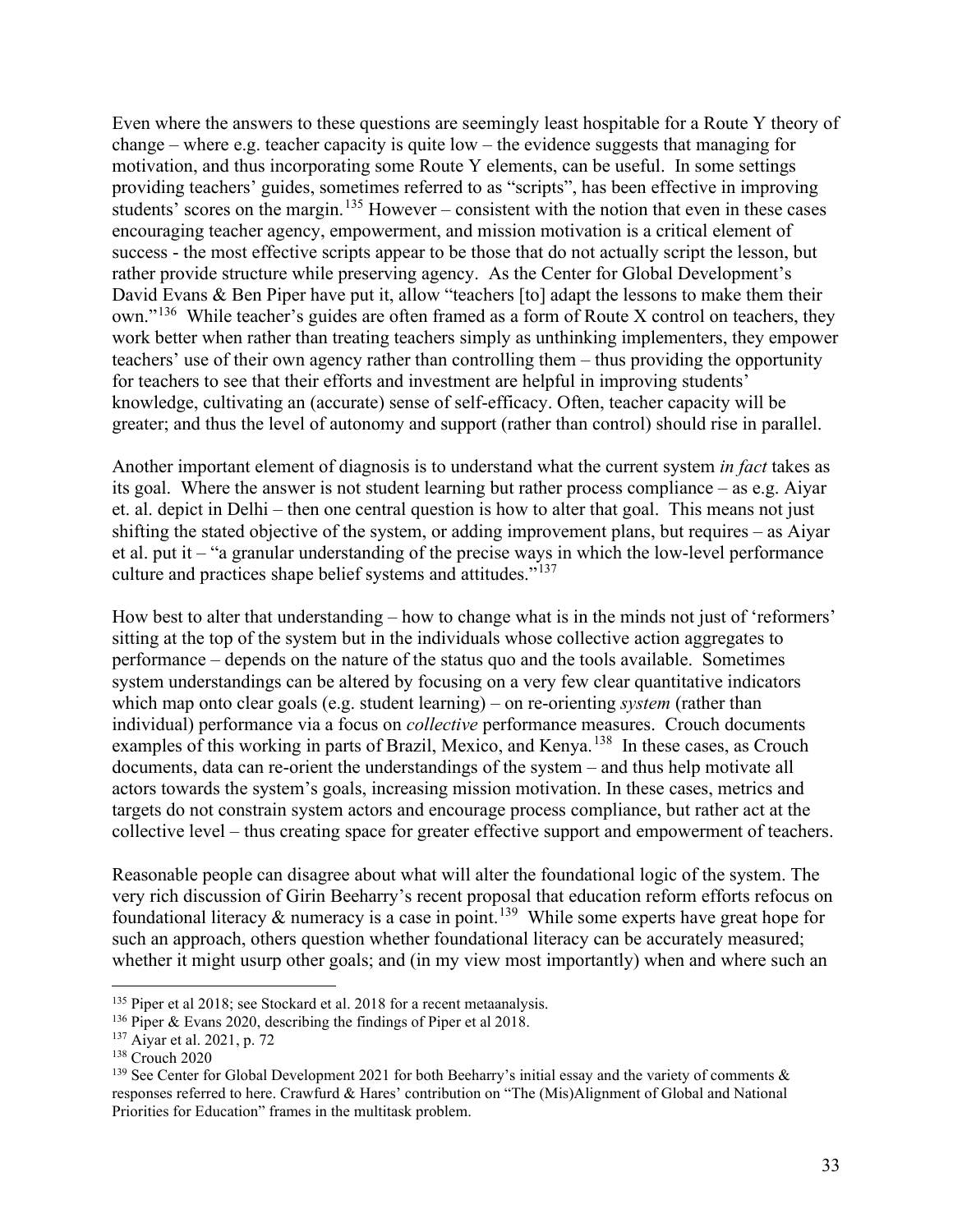approach might contribute to *ending* a culture that focuses on compliance and accounting-based accountability and where such attempts might instead reinforce such a culture. One thing is clear in all of this conversation: Positive change needs to come with the buy-in – not just the control of – the district officials, teachers, and others who populate the system.

There *are* cases where targets, incentives, and other Route X technologies can help achieve this broader change in beliefs and understandings, and thus coherence for learning. Where this is true, it seems to be done largely by changing *collective* focus – by reorienting the system, not the rewards and penalties facing the individual. There is also no reason to believe such a solution generalizes in a thin, broadly applicable way; these results are deeply conditioned by the nature of the system they intervene on, inasmuch as results depend on changing understandings and management practice, often in response to greater clarity regarding collective goals, and the collective mission towards which the system aspires.

An often more direct, and tractable, way to alter a system in a Route Y-compatible way is to attempt (following careful diagnosis) Route Y-type reforms. There *are* organizations already centering managing for motivation, with models focused on both 'selection' (altering who enters and exits the education system) and 'treatment' (cultivating mission motivation and autonomy). Education Pioneers works "to ensure that the education sector has the talent to transform".<sup>[140](#page-34-0)</sup> Global School Leaders sees leadership development and the management practices of school system leaders as critical to education system success.<sup>[141](#page-34-1)</sup> STiR Education aims "to reignite" intrinsic motivation in every teacher and official", working in multiple countries to "increase autonomy, mastery, and purpose" in public servants working in the education system.<sup>[142](#page-34-2)</sup> Edwell seeks to provide one-on-one peer coaching for teachers to "fight burnout and improve educator well-being".<sup>[143](#page-34-3)</sup> Where there are motivate-able teachers, or they can be attracted, to a system interventions such as these hold a great deal of promise.

It appears to me that a clear emerging 'consensus' Route Y approach in the education sector is some form of coaching (that is, monitoring with a logic of Route Y support and improvement, not Route X control).<sup>[144](#page-34-4)</sup> Cohort-building also appears to be increasingly common; a number of the programs above aim not just to improve the particular schools and even school systems in which they operate, but to catalyze a global movement. Finally, creating space – through, for example, professional fora or training – for development of an individual and collective sense of mission and agency can also be effective in catalyzing changed beliefs and accountability relationships that are more 'horizontal across' (towards fellow professionals) and 'down' (towards students and their learning) rather than 'up' (towards superiors, report-filing, and compliance). As one study of Rwandan school trainings put it, "constructing school leaders as autonomous professionals through management and leadership training constitutes the first step to releasing their potential to improve school quality."[145](#page-34-5)

<span id="page-34-0"></span><sup>140</sup> https://www.educationpioneers.org/who-we-are

<span id="page-34-1"></span><sup>141</sup> https://www.globalschoolleaders.org/about

<span id="page-34-2"></span><sup>142</sup> https://stireducation.org/what-we-do/our-approach/

<span id="page-34-3"></span><sup>143</sup> https://www.edwell.org/mission

<span id="page-34-4"></span><sup>&</sup>lt;sup>144</sup> There is also empirical evidence that coaching can be a component of improved education systems; see e.g. Angrist et al. 2021 & Wilichowski et al 2020

<span id="page-34-5"></span><sup>145</sup> Uworwabayeho et al. 2020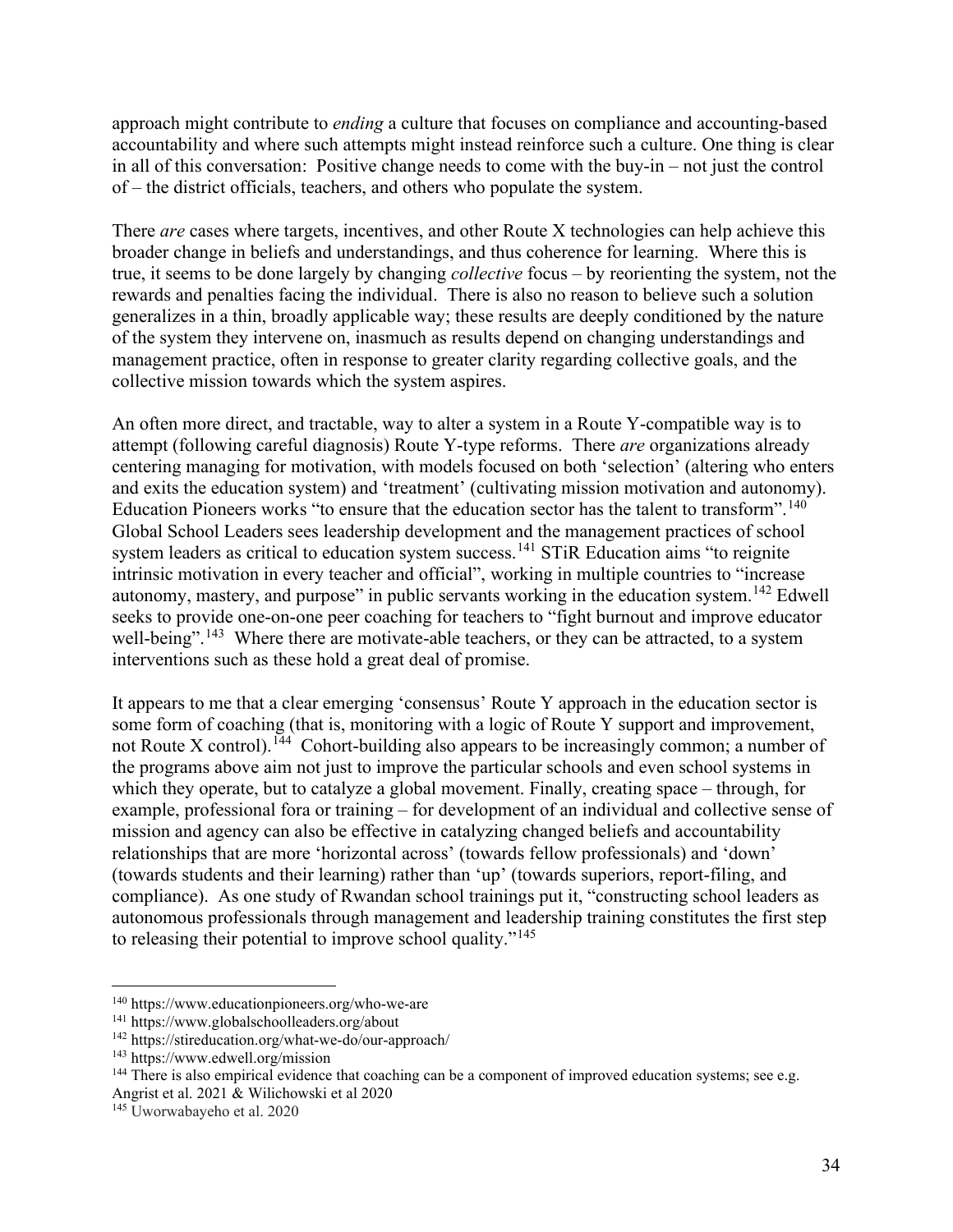Route Y reforms that are worth adding to our toolkit (when and where a careful diagnosis suggests they are likely to be useful, either independently or in addition to more Route X elements) include (but are not limited to) attempts to give teachers and educators more autonomy, and support in the exercise of their autonomy; cultivate a sense of shared mission amongst those working in the education system; build professionalism, horizontal accountability, and esprit de corps through communities of practice;<sup>[146](#page-35-0)</sup> and altering governance and management arrangements directly to improve performance. The general evidence presented above suggests that changes in management practice like introducing greater managerial support and feedback, providing more autonomy, promoting a climate with greater trust and psychological safety, or simply encouraging a sense of mission can be useful in transforming education systems for the better. As the school improvement plan experience studied by Muralidharan & Singh and Aiyar et. al.'s account of attempts at system improvements make clear, any intervention – whatever its theory of change – that attempts to actually alter systemwide understandings will need to proceed with care and a careful attention to context, to ensure they are not absorbed by a culture of compliance and top-down, accounting-based accountability.[147](#page-35-1)

#### 2.3 – *Beware Route X Dead Ends: Local and Global Maxima in Systems Transformation*

Reforms are normally thought of as if we're in what an economist might call a world of additive utility, with various reform efforts as independent goods – as if we should consider the success or failure of each reform effort separately, seeking to get to the best possible performance by getting the most impact from each reform, and adding it up to a total impact. This is how soccer (football) leagues work – adding up the points from each game gives you a season total. But it's not how system reform efforts work.

A given reform effort, if successful, leaves the system on which it intervenes in a different place – at a different equilibrium – than that system was at prior to the reform. Assuming that no single reform effort can fully solve the challenge at hand  $-e.g.$  create the perfect education system – we need to consider not just starting points but also ending points when contemplating reforms.

It is perfectly possible for a reform to improve things on the margin but head towards, or even reach, a local maximum that is *further* from the global maximum than was the system before the reform began. Figure 4 depicts such a case based on no data whatsoever – that is, figure 4 is a theoretical illustration, not a description of empirical results.

<span id="page-35-0"></span><sup>&</sup>lt;sup>146</sup> Those interested in cultivating communities of practice – which I see as a promising, relatively light touch way to move towards Route Y equilibria in many settings – may find Wegner et. al. 2002, which in my experience is littleread amongst those interested in improving public systems despite having over 15,000 google scholar citations as of June 2021, of interest.

<span id="page-35-1"></span><sup>147</sup> Aiyar et al. 2021; Muralidharan & Singh 2020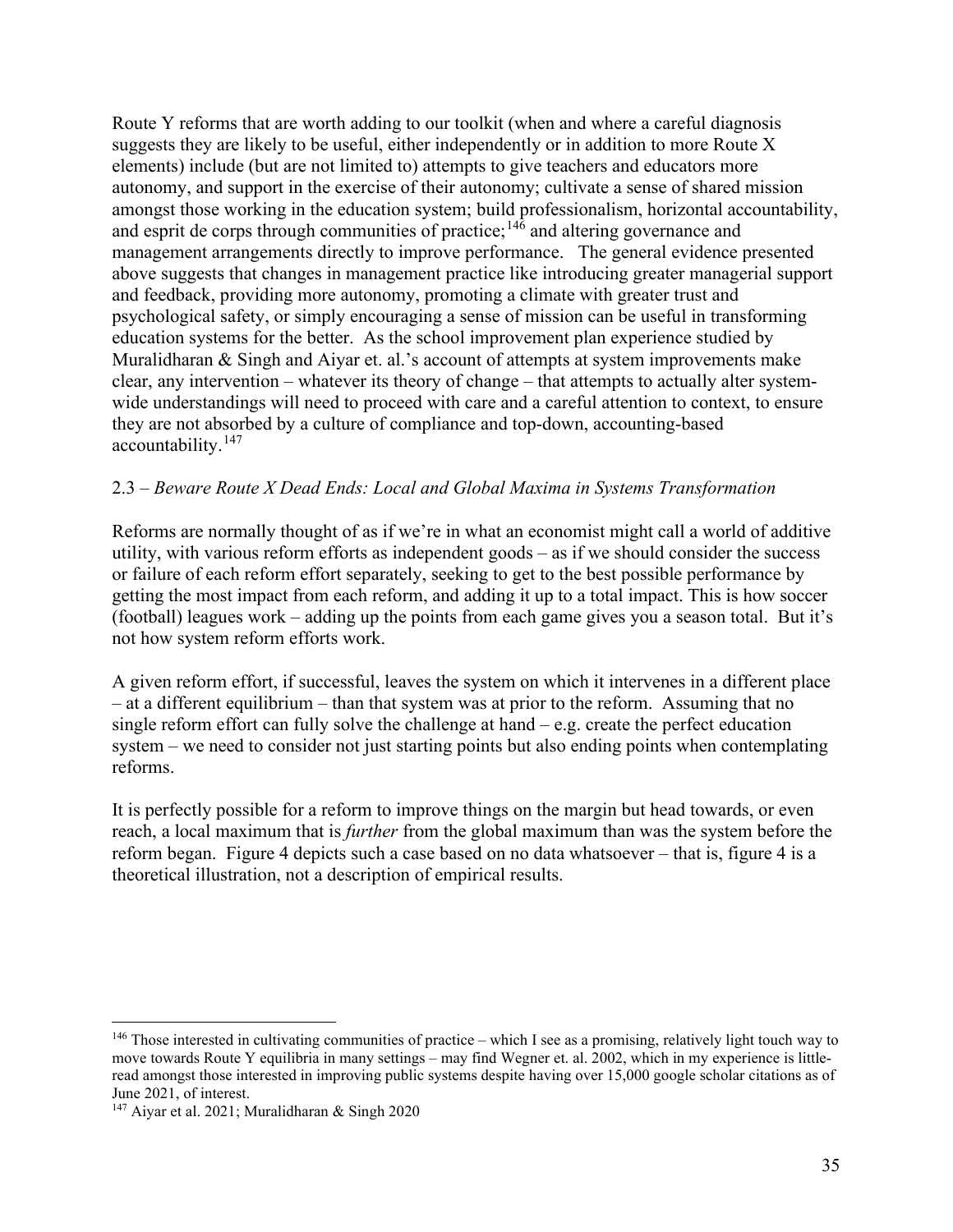

Duflo et. al.'s famous study "Incentives Work" – in which time stamped photos and incentive payments increase teacher attendance and ultimately performance – is a candidate for a route X reform which fits figure 4's stylized depiction. If Part 1 of this paper is correct, we should expect that the tight monitoring regime which this reform produces is likely to induce mission motivated agents to exit – to shift the system towards a Theory  $X$  equilibrium of teachers who only do what is incentivized. The reform is difficult to intensify for those teachers who do attend school in response to the intervention – a single teacher cannot show up more than once a day, and thus tighter monitoring of attendance cannot induce additional effort. What's more, the reform leaves schools *full of teachers who would not otherwise be there*. These are teachers who, I suspect, will not put forward sufficient effort on all the parts of the role of being a teacher that cannot be as easily monitored as physical presence. In exchange for these potential weaknesses the attendance monitoring reform offers student learning gains of .17 of a standard deviation – enough to move a student from approximately the  $50<sup>th</sup>$  to the  $57<sup>th</sup>$  percentile.<sup>[148](#page-36-0)</sup> These are real gains – but they are in an education system where 25% of grade 4 students could not read a single word and the top level of performance (being able, in grade 4, to read a story intended for grade 2) was achieved by only 30% of students.<sup>[149](#page-36-1)</sup> It thus matters quite a bit whether these gains can be built upon – if this .17 standard deviation gain is a first step, it is a substantial one. If, however, this reform is a dead end that leaves the system further from its potential global maximum than it was before, it is far from sufficient.

<span id="page-36-0"></span><sup>&</sup>lt;sup>148</sup> Based on a normal distribution. Discussed in slightly greater detail in Honig & Pritchett 2019.

<span id="page-36-1"></span><sup>&</sup>lt;sup>149</sup> These are 2008 India ASER scores, to match the 2007 endline of Duflo et. al. 2012; ASER results are India-wide, not in the specific locations Duflo et. al. study (and so may be higher or lower performing on average). ASER results as summarized in Pritchett 2013, p. 29. Grade 4 in UK/India is equivalent to US 3<sup>rd</sup> grade, grade 2 in UK/India equivalent to US 1<sup>st</sup> grade.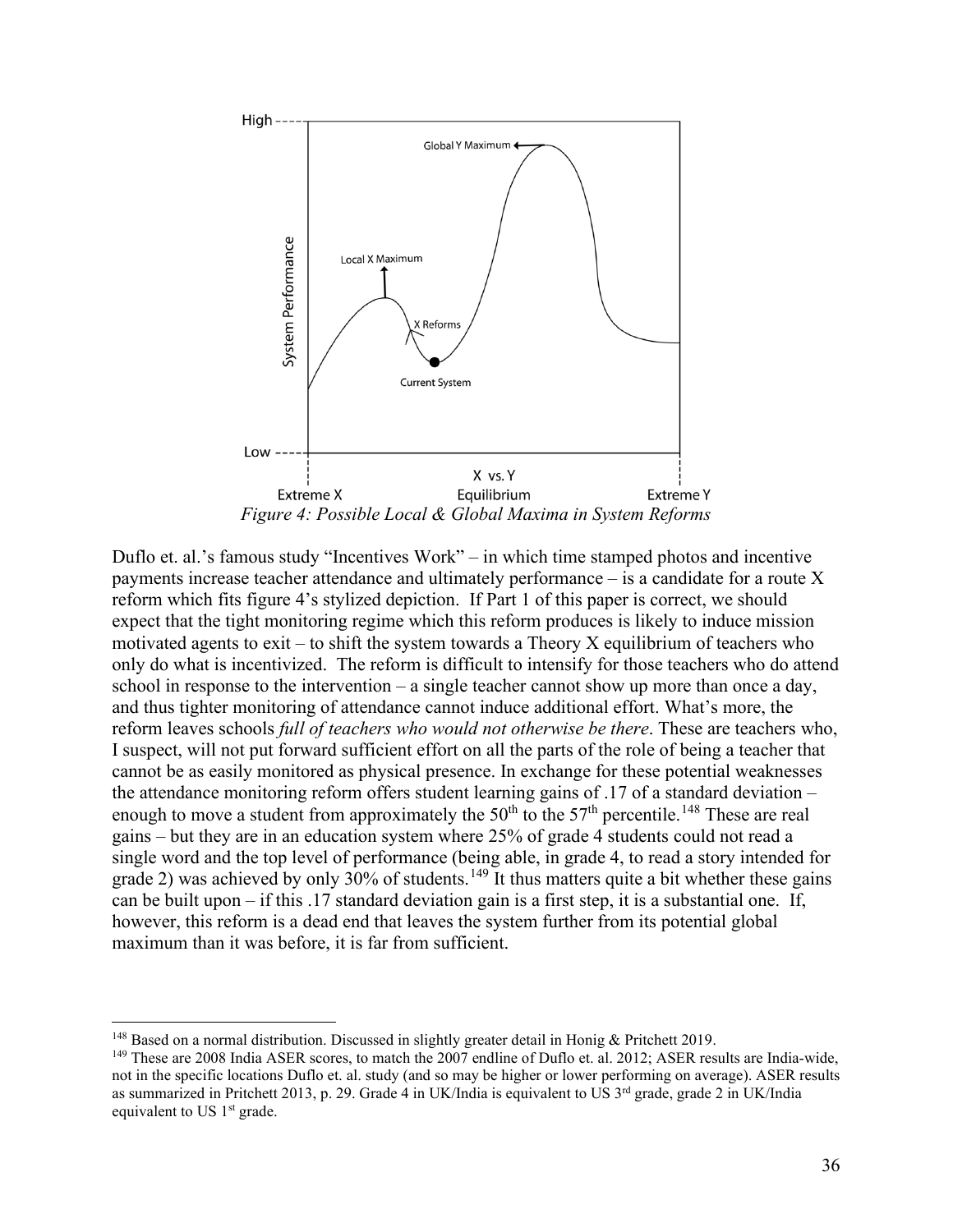Monitorability imposes a limit to where Route X reforms can go; Route Y reforms face no such limit. Thus it is much more likely that Route X steps will lead to a local maximum dead end which leaves systems even further from the equilibrium that would deliver to students the education they, and all children, deserve.

Duflo seems to genuinely hold the view that Route X can get education systems where they need to go. In preparing this paper I read for the first time a 15 year old forum (that is, an argument and responses) in which Pritchett & Murgai argue that the reaction to "high levels of [teacher] absenteeism and very high levels of not being engaged in teaching even when present" in Delhi schools is *not* a Route X monitoring and control regime.<sup>150</sup> Instead they propose a new governance, management, and accountability model focused on attracting and retaining mission motivated and capable educators. Duflo was one of the respondents; she argued for Route X monitoring and incentives, noting that "Getting teachers to come to school and to teach while there, appears a logical and intuitive first step" to systems improvement.<sup>[151](#page-37-1)</sup> This is because, in her view, "teacher compensation structure is at the heart of the teacher motivation problem."<sup>[152](#page-37-2)</sup>

Duflo is a Nobel laureate whose work I deeply respect; that said, on this point I strongly disagree. I think it is undoubtedly correct that in many contexts stricter controls and payments linked to attendance will often get teachers to come to school, and that this will improve performance at the margin. But the evidence from programs focusing on teachers' motivation suggests that while teacher compensation *certainly* matters, it is not the heart of the teacher motivation problem; far from it. [153](#page-37-3)

Getting teachers to come to school in a Route X manner may appear to be a logical, evidencesupported intuitive first step – but in this case, appearances can and do in many cases deceive. This is because very little of what it means to have a high functioning education system is tractable to oversight via cameras and tight Route X controls. But it is also because of what it means to take a "step". The first step on a given path leaves whomever makes that step in a different place than when they began; the same is true of systems. "Incentives work" may be exactly the wrong approach if our goal is "transforming education systems to improve learning and livelihoods for students" rather than "improving systems on the limited number of things that can be reliably measured and contracted upon".

It is possible that Route X steps improve performance relative to current levels while leaving the system further from more substantive medium-term performance gains.<sup>[154](#page-37-4)</sup> Route Y steps are more likely to create space for further reform, as they do not rely on intervening to alter what agents would otherwise do – and thus are not subject to the same natural limit to what can be monitored and contracted on with penalties and/or rewards.

<span id="page-37-0"></span><sup>150</sup> Pritchett & Murgai 2007

<span id="page-37-1"></span><sup>151</sup> Duflo writing in Pritchett & Murgai, p. 169.

<span id="page-37-2"></span><sup>152</sup> Ibid, p. 170.

<span id="page-37-3"></span><sup>153</sup> See programs that focus on teachers' motivation, e.g. the Broad Residency (broadfoundation.org) and STiR education (stireducation.org).

<span id="page-37-4"></span><sup>&</sup>lt;sup>154</sup> This is not to suggest *all* Route X steps are steps in the wrong direction; indeed, many high functioning systems layer Route X reforms and accountability technology onto a solid Route Y base.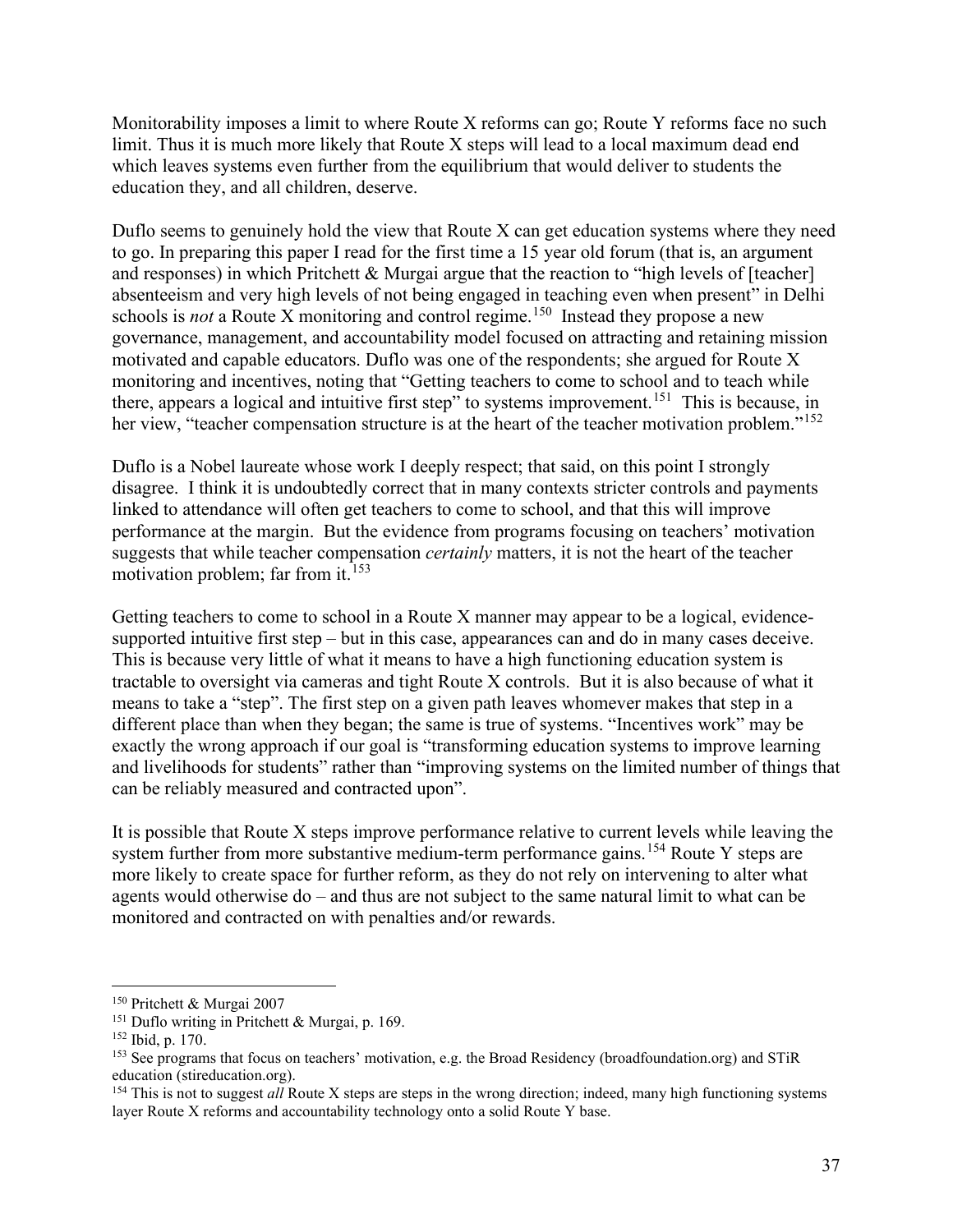# *2.4 – Questions to Ask Ourselves of Education Reform Attempts*

I would propose that we ask of any attempt to improve education systems whether they:

• *Open the path to further performance improvements, or alternately reach a dead end?* Route X reforms will shift the system towards a route X equilibrium. Even where a given reform (e.g. getting teachers to show up to school) results in a marginal improvement, there are only so many possible reforms based on observation and control – as there are only a small number of things that can be observed and controlled in education systems, raising the risk of X reform dead ends.

The Route X theory of change has only so far it can go – and when it ultimately reaches a dead end, it will often (but not always) have gotten there at the cost of displacing the mission motivated. A system that runs on monitoring and control can only go as far as the monitoring is good enough, the control tight enough. Given the inherent unmonitorability of the core tasks of education, it is in my view exceedingly unlikely that the best plausible Route X equilibrium achievable in a given education system over, say, the next 10 years will be better than the best plausible Route Y equilibrium. Thus in evaluating what path to take, we should think not just about *this* reform, but about where a given reform will leave the system.

- *Work with what distortions – and would we know if there were any?* If we focus only on the outcome measures pre-specified and incentivized, but have no ability to pick up on whether these outcome measures are leading us in the wrong direction, we may end up with a façade of success – and thus learn the wrong lessons from a particular reform effort.[155](#page-38-0)
- *Work to what degree?* In the academic discourse something "works" if it shows an effect that is non-zero.<sup>[156](#page-38-1)</sup> But a non-zero effect can be very big, or very small. It seems to me at least that education system reforms should prioritize efforts that have a chance of leading to very large gains, even if they do so with less certainty; that is, to use a baseball metaphor, reform efforts should try to hit home runs, even if that leads to more strikeouts. A high reform 'on base percentage' – a lot of small-effect 'singles' – is not without its use… but the parlous state of many education systems' performance suggest more transformational approaches.

<span id="page-38-0"></span><sup>&</sup>lt;sup>155</sup> While this is true of *all* reform efforts, not just Route X reforms, and thus a question worth asking, distortions are more likely when we're in a multitask environment, in the sense of Holmstrom Milgrom 1991 (as many public sector jobs, and nearly every education sector job, is); thus setting up one's evaluation to capture potential distortions are more of a concern for a Route X reform effort. This is also more of a concern when monitoring and evaluation are reduced to metrics, which seems to be more often (but far from always, to be clear) the case for Route X reforms given the epistemic lenses and backgrounds of those who disproportionately advocate for and study these types of reform efforts (i.e., development economists). Honig & Pritchett 2019 discusses the potential downsides of an 'accounting-based accountability' measurement approach in education more broadly.

<span id="page-38-1"></span> $156$  More precisely, very likely differentiable from zero; something just at the bound of the conventionally employed 95% confidence interval (vs. a null hypothesis of no effect) has a 5% likelihood of being a 'false positive'.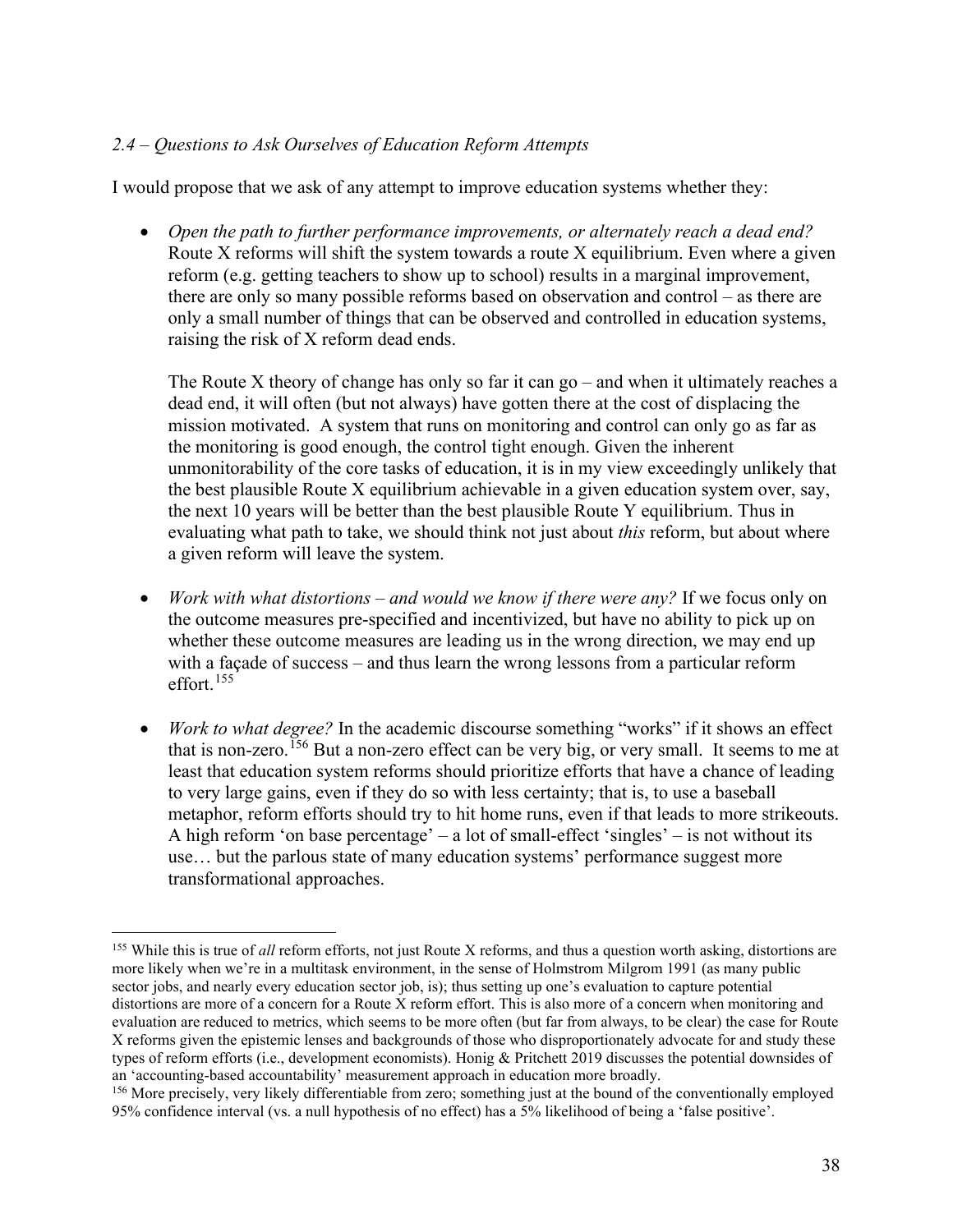• *Why, how, and for whom did it work – and what does that tell us about whether it will work anywhere else?* This is a question we need to ask of all reforms – including Route X reforms. Incentives, or controls, or reforms studied via a randomized controlled trial, are no more inherently universal in their effects than would be, say, an intervention that promoted singing of the country's national anthem, or feedback and coaching sessions, or any other reform efforts. We have good reason to believe not just that "context matters", as has become fashionable to opine, but that context *dominates*. [157](#page-39-0) Understanding where any particular finding can travel is not about adjusting an intervention on the margins, but about thinking deeply about the various elements of a given system, its current reality, and the levers of change that might be tractable in that setting.<sup>[158](#page-39-1)</sup>

Intervening in systems to improve them is somewhat prescribing treatment for a complex ailment; while there are commonalities between systems (patients), each is sufficiently different that good prescription requires a system (patient)-specific diagnosis. It also requires thinking carefully about not just whether a given prescription will fight the disease, but whether the system (patient) will be better off at the end – more capable of continued improvements in their condition - than they were at the beginning. Unlike in the health case, however, in systems reforms we're just beginning to learn what different medicines even *do*, in specific patients. System improvement thus requires careful and systematic study and aggregation.

# 2.5 – *Incorporating Route Y Into Education Reforms Is Worth the Effort*

Systems are unlikely to be transformed relatively simple, fast, low-cost, easily scaled approaches, be they information technology-enabled monitoring<sup>[159](#page-39-2)</sup> or school performance plans.[160](#page-39-3) This promise of speed and scale is often an appealing feature of Route X reforms with their promise of relatively rapid, measurable results. This focus on speed makes sense – it is a learning *crisis*, after all, and crises focus the mind on rapid response. But education systems will not often be tractable to this kind of rapid approach; indeed, even the successful Route X approaches noted above tended to involve longer-term systemic change.

Transforming a system takes time, care, and deep attention to the details - the particulars of the individuals, tasks, labor markets (i.e. what the dispositions are of new entrants we expect the agency to attract), organizational culture (and ability of that culture to change), and much more.<sup>[161](#page-39-4)</sup> But potential payoffs are large, and Route Y is worth greater consideration in those efforts - particularly where Route X reforms have failed.

<span id="page-39-1"></span><span id="page-39-0"></span> $157$  See e.g. Pritchett & Sandefur 2015, and Pritchett 2021 for why 'systematic reviews' don't solve the problem. <sup>158</sup> Such efforts are also critical to thinking systematically and aggregating knowledge on Route Y approaches as well, of course. This is a question we should absolutely ask of *all* reform efforts, whatever form they take. In this regard for education systems I have hope for efforts currently underway to study why particular delivery approaches in education over the medium term, including UK DFID/FCDO's proposed "What works" hub (which will also it seems focus on the "why", "when", and "how"), and the DeliverEd Initiative's plans to take a mixed-methods approach to understanding comparative education policy delivery efforts. See Williams et al. 2021 for on the latter. <sup>159</sup> Honig & Pritchett 2019

<span id="page-39-3"></span><span id="page-39-2"></span><sup>160</sup> Muralidharan & Singh 2020

<span id="page-39-4"></span><sup>161</sup> Nor will moving towards a Route Y equilibrium always work, or work better than alternative (e.g. Route X-laden controls, incentives, and monitoring) prescriptions, which would be easier to implement, might. I've suggested one important dimension which is going to determine when Route Y is worth trying – when monitoring and targetsetting are less than perfect.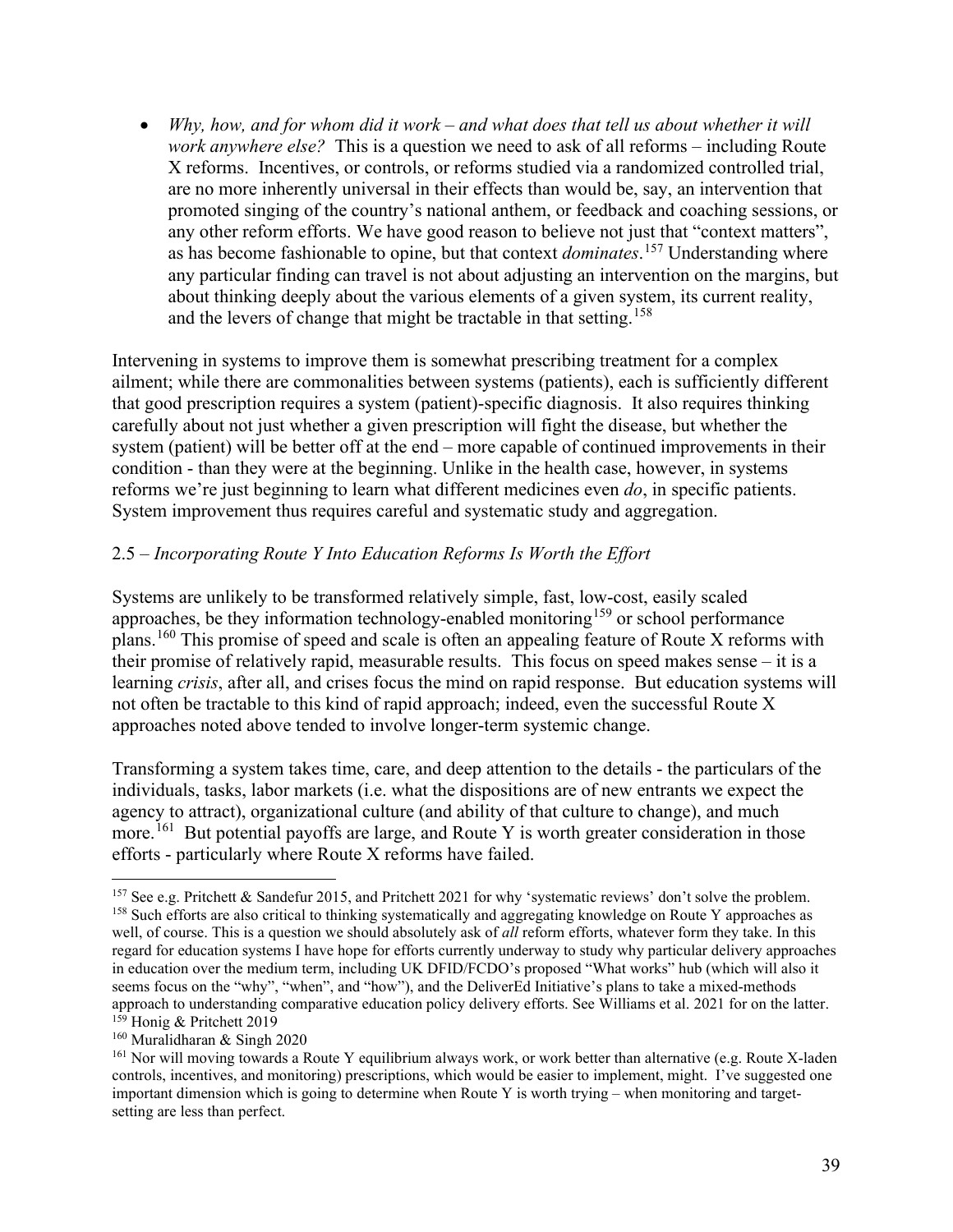I believe it will often be the case that, when presented with a Route X-type educational reform effort, we would do well to ask if there is an alternative, better way to improve the education system in question. I suspect there sometimes, perhaps even often, will be such a path. These Route Y paths will often be more difficult to execute, require longer time horizons, and require much more attention to the specifics of the current system and the people who populate it. Route Y reforms are, however, much more likely to leave education systems on the path to global maxima – with initial reforms "first steps", rather than "dead ends".

That education system reform should focus on 'managing for motivation' seemingly has increasing support in prominent places. The Director for OECD's Directorate of Education and Skills, Andreas Schleicher, recently articulated a Route Y approach in arguing that "Some people say one cannot give teachers and education leaders greater autonomy because they lack the capacity and expertise to deliver on it. There may be some truth in that. But simply perpetuating a prescriptive model of teaching will not produce creative teachers: those trained only to reheat pre-cooked hamburgers are unlikely to become master chefs. It is when teachers feel a sense of ownership over their classrooms and when students feel a sense of ownership over their learning that productive teaching takes place. That is the fundamental problem of systems where administrative accountability arrangements stifle autonomy, they do not generate and sustain capacity. So the answer is to strengthen trust, transparency, professional autonomy and the collaborative culture of the profession all at the same time."[162](#page-40-0)

The way forward in shifting conventional wisdom will be far from easy– but it offers the potential for transforming education systems that Route X alternatives do not. We owe it to the public servants who labor in education systems, and to the beneficiaries of those systems – students, and ultimately society – to try.

# **Conclusion: More Route Y and Managing for Motivation as a Viable Path for Reform Across the Public Sector**

In the 1990's then-US Vice President Al Gore led a "National Performance Review" of the Government whose final report was entitled "From Red Tape to Results: Creating a Government That Works Better and Costs Less."[163](#page-40-1) The commission sought to achieve this goal primarily through more monitoring  $&$  control – a regime of targets and reports that pushed bureaucrats' eyes and accountability upwards towards the superiors to whom they reported. The goal is right – but for many (but by no means all) public sector tasks the proposed method is ineffective at best, and frequently counterproductive.

However frequently this approach is unhelpful in improving a nation's physical capital by building a road, it is even *more* likely to be unhelpful in improving a nation's human capital by educating students. The more difficult it is to monitor performance effectively due to limitations of technology, supervisory capacity, or the nature of the task, the less often a regime focused on monitoring & control or pay-for-performance (which requires monitoring performance

<span id="page-40-0"></span><sup>162</sup> Schleicher 2021

<span id="page-40-1"></span><sup>163</sup> Gore 1993.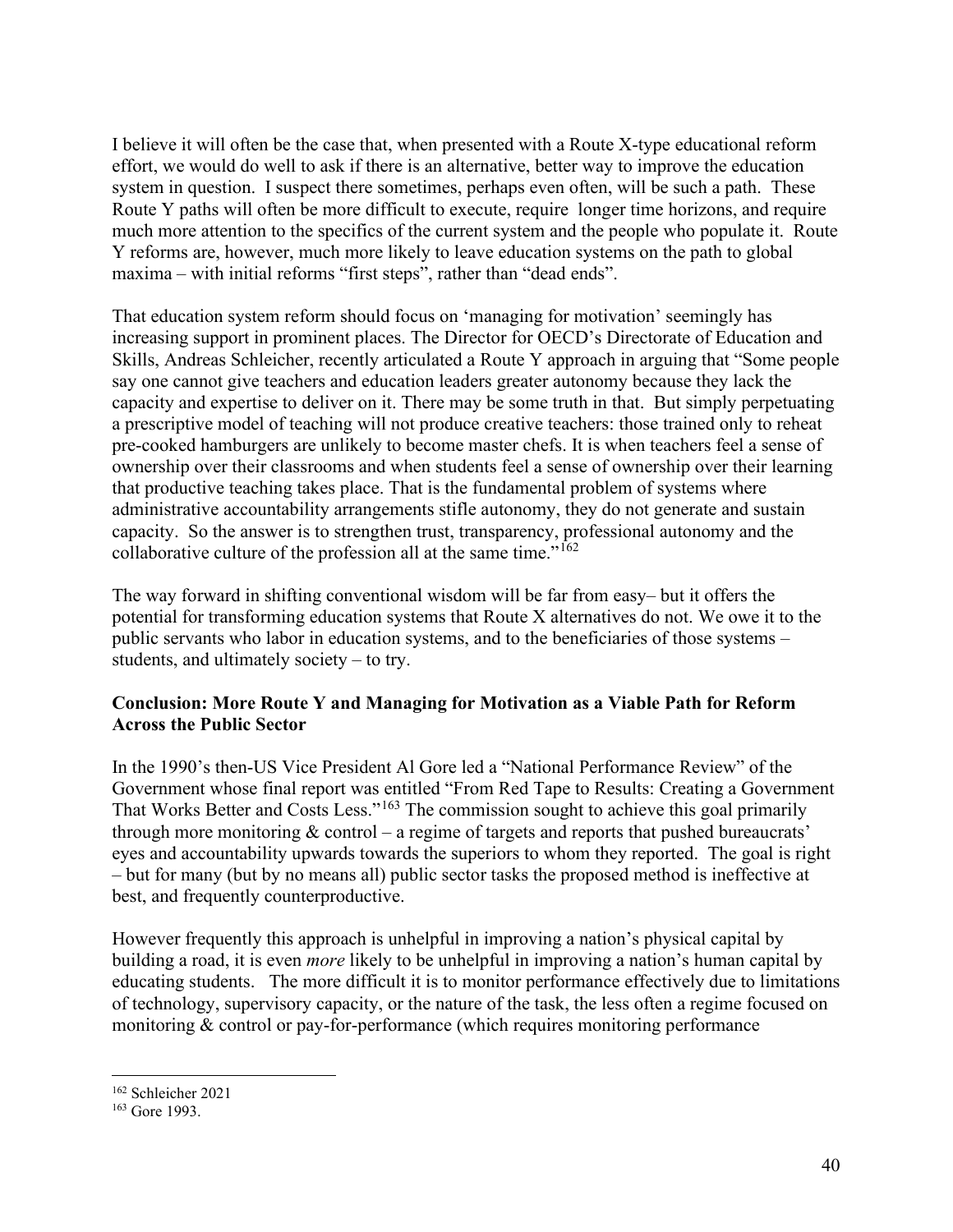accurately to reward it) is likely to be an effective path to performance improvements of a scale which meets the magnitude of the global learning crisis.

Judith Tendler, writing in 1997, described (by way of critiquing) two pillars of "mainstream development thinking" for improving public performance as 1) eliminating autonomy and discretion, as these "provide opportunities for bureaucrats to exert undue influence" and 2) "subjecting agencies and their managers and workers to market-like pressures and incentives to perform."<sup>[164](#page-41-0)</sup> An additional quarter-century of following this Route X philosophy has not led to a great many successes in education systems or the public sector more broadly. A true 'evidencebased approach' necessitates rethinking conventional wisdom. This paper has endeavored to outline what a different, Route Y, approach to systems improvement in education and far beyond might aim towards, and why it would be a good to give such an approach more serious consideration than has been the case to date.

Route Y is by no means a universal prescription for all ailments. While Route X reforms are susceptible to "dead ends" – with Route X reforms capable of marginal gains that reach a local maximum but not systems transformation – this is not to suggest that there are *never* situations where Route X reforms can be effective catalysts for greater systems change.<sup>[165](#page-41-1)</sup> As Leaver  $\&$ Pritchett put it in a thoughtful discussion of teachers' pay for performance schemes, "the answer to any question requires a pause for thought about conditions and context rather than a presumption that there is an easy and universal answer."[166](#page-41-2)

Whether an agency's leadership will benefit by Route Y's "managing for mission" depends on whether it has or can have (by recruitment or motivating existing employees) mission driven bureaucrats. The success of Route Y management also depends on how well the alternative – that is, a focus on control and extrinsic carrots and sticks – is like to fare. The more easily observed an employee's aims – e.g. procuring basic goods, as compared with providing psychosocial counseling to veterans – the less to be gained by managing for mission.

Route Y solutions are also unlikely to produce 'quick wins' – indeed, the available evidence suggests while there may be rapidly scalable and generalizable (usually Route X) ways to improve performance modestly, systems transformation in education and beyond needs to begin with careful diagnosis. The appropriate means via which to foster a virtuous cycle of mission motivated public servants and supportive management practice will depend on circumstance, and is likely to take substantial time, investment, and adaptation.

That said, there are reasons to believe Route Y reforms a path often worth pursuing. The evidence on my read suggests that the error of 'too little control' is far less frequent than the error of 'too much control' at present in the education sector, and far beyond. We've gotten caught in a vicious cycle of believing that tight oversight and control is the way to get the best

<span id="page-41-0"></span><sup>164</sup> Tendler 1997, p. 2

<span id="page-41-1"></span><sup>165</sup> Crouch 2020 suggests examples of Route X-catalyzed broader transformation, though with some ambiguity over whether the systems are left in position for further transformation ("first steps") or have reached local maxima postreform ("dead end").

<span id="page-41-2"></span><sup>166</sup> Leaver & Pritchett 2019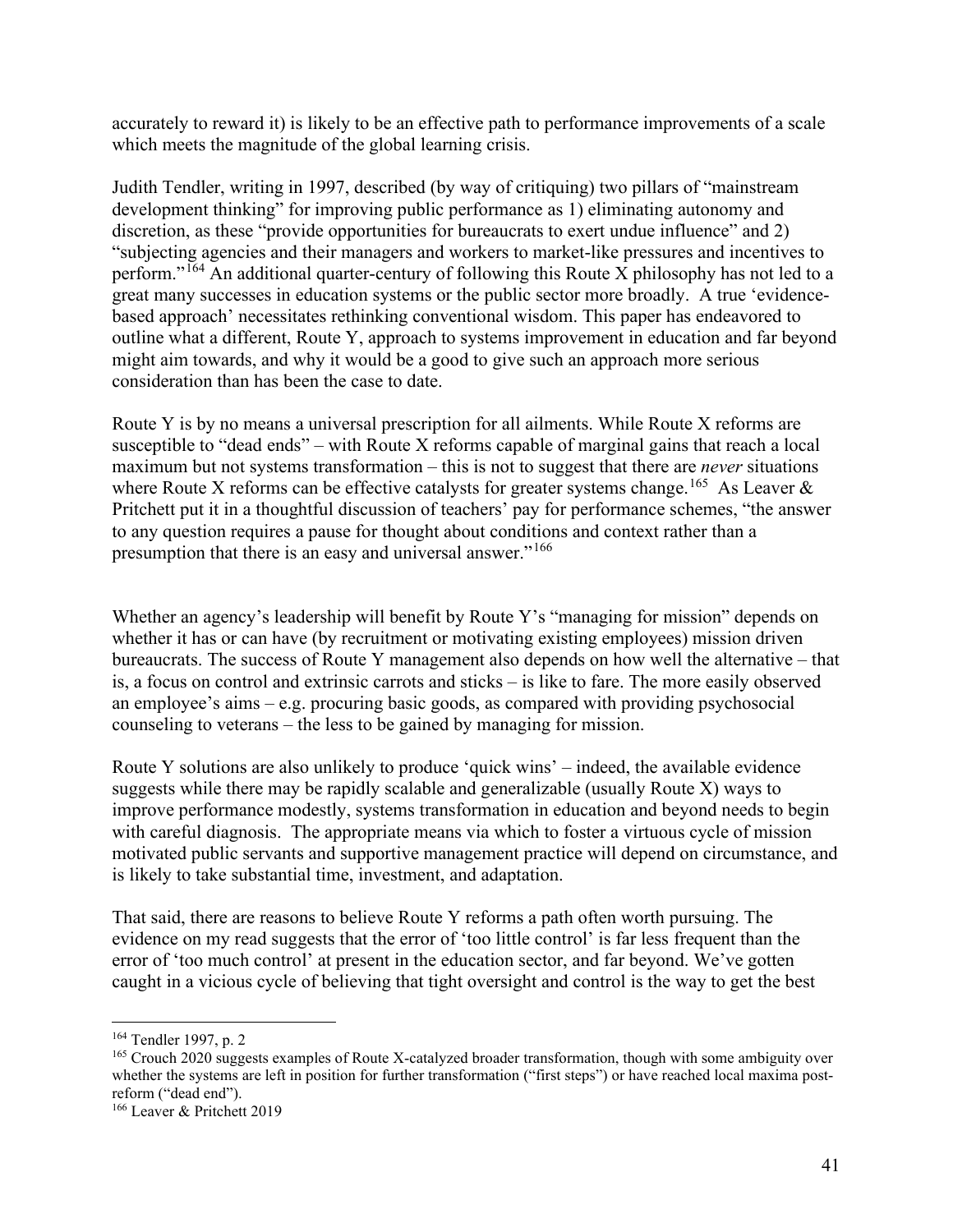performance in the public sector; and that's often not the case.

"Good management" often does not mean "tight, controlling, top-down management" in the public sector. Instead good management often rests on the three-legged stool of 1) autonomy; 2) support and structure in exercising that autonomy; and 3) the ability to see one's autonomous efforts have meaningful, welfare-improving, consequences.

Tight control often seems an appropriate response to employees who are not devoted to the mission; but tight controls can also be a cause of demotivation in an organization. Tight controls often minimize the damage done by the worst bureaucrat at the expense of preventing *beneficial*  work by other bureaucrats. When bureaucrats who want to get the job done can't, this risks the exit of just those individuals whose service may lead to the greatest welfare gains.

One important way to improve public welfare is in many cases management practice and organizational rules which support those who choose to work for a public purpose they care deeply about, and encourage more of the many of us who care to join this effort. There are a lot of Mission Driven Bureaucrats – and where there aren't, organizations will often be better served by changing management practice so as to encourage greater mission devotion amongst current staff and attract and retain more Mission Driven Bureaucrats.

Management practice is sometimes the problem to be overcome in allowing Mission Driven Bureaucrats to deliver welfare-enhancing public services. When management observes a bureaucrat shirking, it is natural to imagine that more controls, or more incentives, are the way forward. What we believe to be an unmotivated individual may be instead a demotivated one – an individual whose behavior is the result of management practice which has sought to control too tightly, or rules that prevent them from having the impact they desire.

I have argued here for simple facts we seem to have collectively forgotten at some point, or at least have failed to incorporate into our attempts at system reform. People matter; what motivates a person has a lot to do with what they're going to do; how a person is treated on the job has a lot to do with how motivated they are, and whether they'll stick around at all. Efforts to improve education systems will often be improved by remembering, and acting upon, these simple truths, and to ensuring public system can deliver on their ultimate mission: to make citizens' lives better.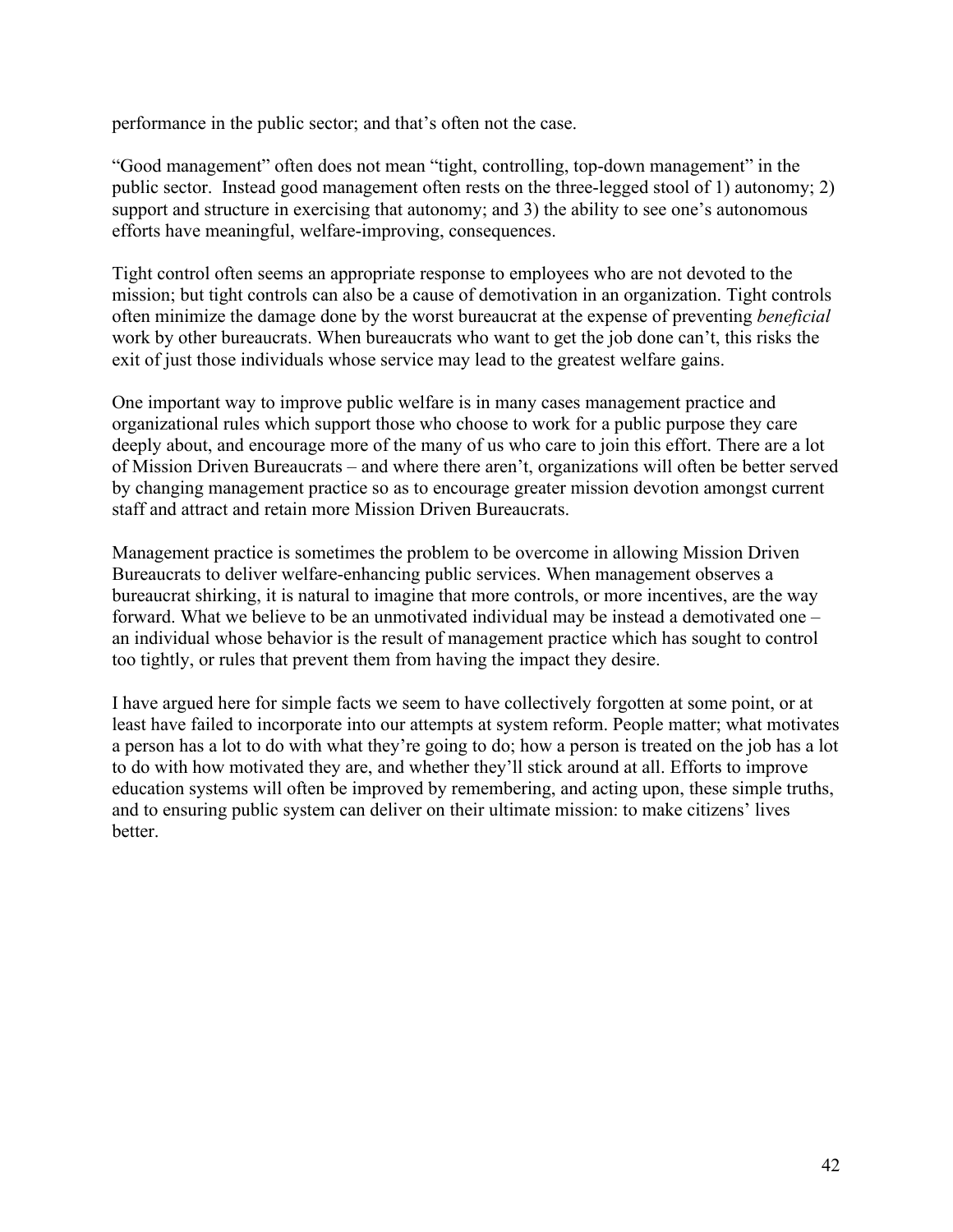Works Cited

Aiyar*,* Y., V. Davis, G. Govindan, T. Kapur. (2021) Rewriting the Grammar of the Education System: Delhi's Education Reform (A Tale of Creative Resistance and Creative Disruption). *RISE Working Paper.*

Akmal, M., S. Carvalho, S. Hares & A. Le Nestour. (2020) The Education Year in Review: Five Big "Non-COVID" Stories of 2020. Blog, *Center for Global Development*.

Ali Baig, F., Han, X., Hasnain, Z., & Rogger, D. (2021). Introducing the Worldwide Bureaucracy Indicators: A New Global Dataset on Public Sector Employment and Compensation. *Public Administration Review*.

Allgretto, S. & L. Mishel. (2020). Teach Pay Penalty Dips but Persists in 2019. *Economic Policy Institute*.

Andrabi, T. & C. Brown (2021). Subjective versus Objective Incentives and Employee Productivity. *Unpublished manuscript.*

Ang, Y. Y. (2016). *How China escaped the poverty trap*. Cornell University Press.

Angrist, N., de Barros, A., Bhula, R., Chakera, S., Cummiskey, C., DeStefano, J., Floretta, J., Kaffenberger, M., Piper, J. & Stern, J. (2021). Building back better to avert a learning catastrophe: Estimating learning loss from COVID-19 school shutdowns in Africa and facilitating short-term and long-term learning recovery. *International Journal of Educational Development*, *84*, 102397.

Ashraf, N., Bandiera, O., Davenport, E., & Lee, S. S. (2020). Losing prosociality in the quest for talent? Sorting, selection, and productivity in the delivery of public services. *American Economic Review*, *110*(5), 1355-94.

Ashraf, N., Bandiera, O., & Jack, B. K. (2014). No margin, no mission? A field experiment on incentives for public service delivery. *Journal of public economics*, *120*, 1-17.

Atkinson, E. S. (2000). An investigation into the relationship between teacher motivation and pupil motivation. *Educational Psychology*, *20*(1), 45-57.

Bandiera, O., Best, M. C., Khan, A. Q., & Prat, A. (2021). The allocation of authority in organizations: A field experiment with bureaucrats. *Quarterly Journal of Economics* 136(4), 2195-2242.

Banerjee, A. V., Duflo, E., & Glennerster, R. (2008). Putting a band-aid on a corpse: incentives for nurses in the Indian public health care system. *Journal of the European Economic Association*, *6*(2-3), 487-500.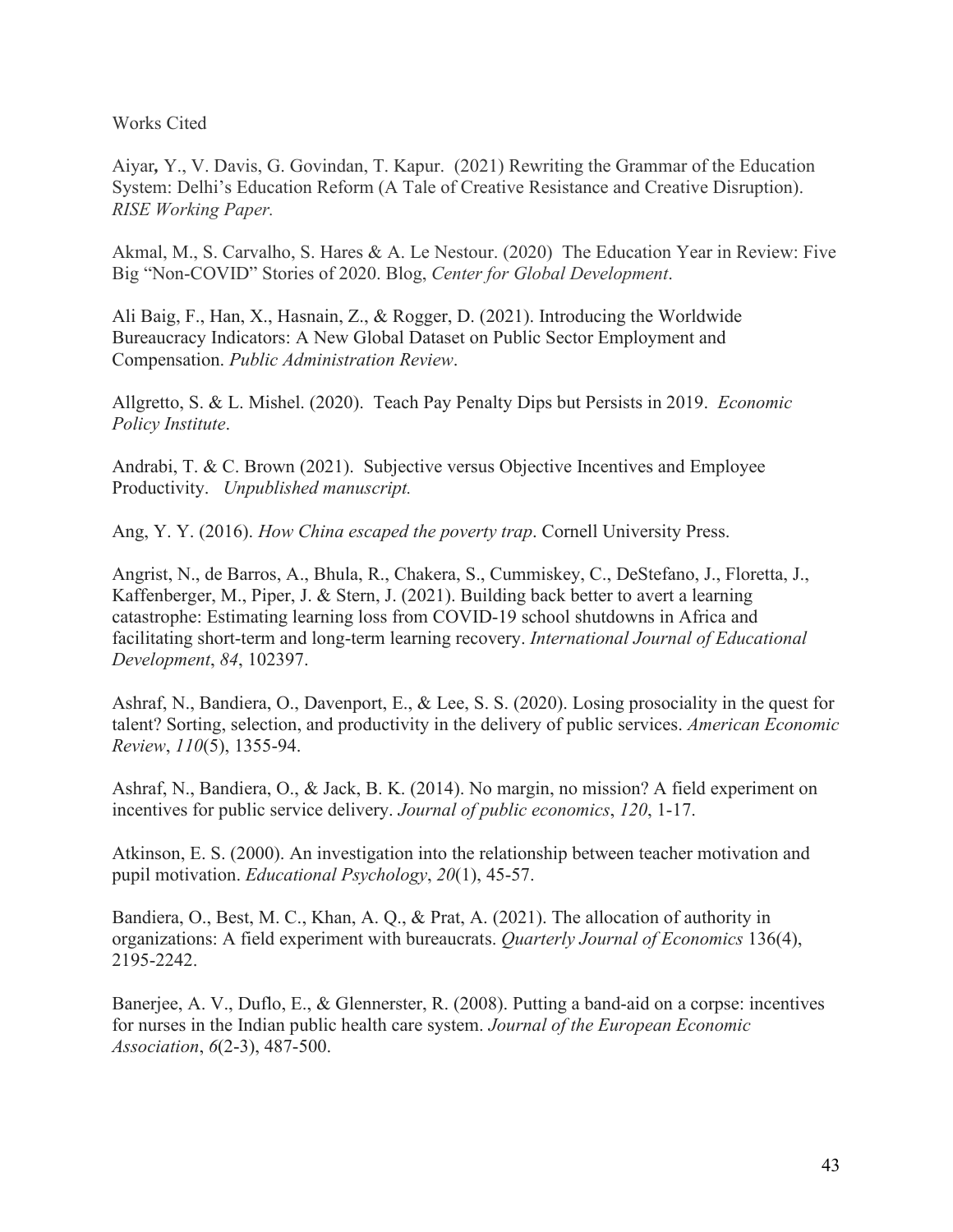Banuri, S., & Keefer, P. (2016). Pro-social motivation, effort and the call to public service. *European Economic Review*, *83*, 139-164.

Bellé, N. (2013). Experimental evidence on the relationship between public service motivation and job performance. *Public Administration Review*, 143-153.

Bertelli, A. M. (2012). *The political economy of public sector governance*. Cambridge University Press.

Bertelli, A. M., Hassan, M., Honig, D., Rogger, D., & Williams, M. J. (2020). An agenda for the study of Public Administration in Developing Countries. *Governance*, *33*(4), 735-748.

Besley, T., & Ghatak, M. (2005). Competition and incentives with motivated agents. *American economic review*, *95*(3), 616-636.

Bisbee, J. H., Hollyer, J. R., Rosendorff, B. P., & Vreeland, J. R. (2019). The millennium development goals and education: Accountability and substitution in global assessment. *International Organization*, *73*(3), 547-578.

Bold, T., Filmer, D., Martin, G., Molina, E., Rockmore, C., Stacy, B., ... & Wane, W. (2017). What do teachers know and do? Does it matter? Evidence from primary schools in Africa. *Does it Matter*.

Boraggina-Ballard, L., Sobeck, J., & Honig, D. (2021). What motivates highly trained child welfare professionals to stay or leave?. *Children and Youth Services Review*, *124*, 105958.

Brown, C. & T. Andrabi. (2021) Inducing Positive Sorting through Performance Pay: Experimental Evidence from Pakistani Schools. *Unpublished manuscript;* available at https://christinalbrown.github.io/Christina\_Brown\_JMP\_Teacher\_Sorting.pdf

Carpenter, D. (2014). *Reputation and power: Organizational image and pharmaceutical regulation at the FDA*. Princeton University Press.

Center for Global Development. (2021). The Pathway to Progress on SDG 4: A Symposium.

Christensen, R. K., Paarlberg, L., & Perry, J. L. (2017). Public service motivation research: Lessons for practice. *Public Administration Review*, *77*(4), 529-542.

Cohen, G. L., Garcia, J., Apfel, N., & Master, A. (2006). Reducing the racial achievement gap: A social-psychological intervention. *science*, *313*(5791), 1307-1310.

Crawfurd, L. 2017. School Management and Public-Private Partnerships in Uganda. RISE Working Paper Series. 17/013. https://doi.org/10.35489/BSG-RISE-WP\_2017/013

Crewson, P. E. (1997). Public-service motivation: Building empirical evidence of incidence and effect. *Journal of public administration research and theory*, *7*(4), 499-518.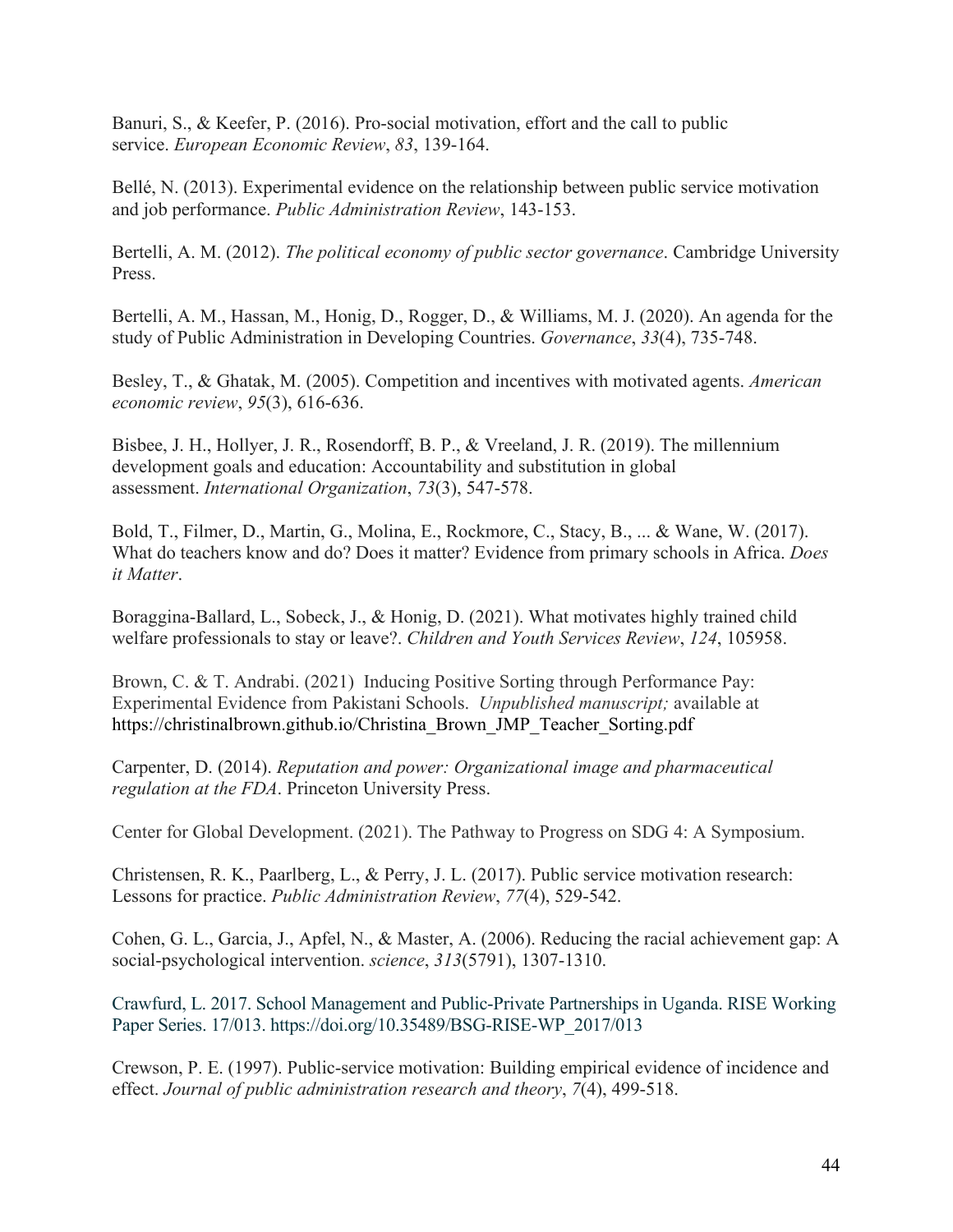Crouch, Luis. (2020). System Implications for Core Instructional Support: Lessons from Sobral (Brazil), Puebla (Mexico), and Kenya. RISE Insight Note.

Deci, E. L., Spiegel, N. H., Ryan, R. M., Koestner, R., & Kauffman, M. (1982). Effects of performance standards on teaching styles: Behavior of controlling teachers. *Journal of educational psychology*, *74*(6), 852.

Deserranno, E. (2019). Financial incentives as signals: experimental evidence from the recruitment of village promoters in Uganda. *American Economic Journal: Applied Economics*, *11*(1), 277-317.

Dhaliwal, I., & Hanna, R. (2017). The devil is in the details: The successes and limitations of bureaucratic reform in India. *Journal of Development Economics*, *124*, 1-21.

Dilulio J. D. (1994). Principled agents: The cultural bases of behavior in a federal government bureaucracy. *Journal of public administration research and theory*, *4*(3), 277-318.

Duflo, E., Hanna, R., & Ryan, S. P. (2012). Incentives work: Getting teachers to come to school. *American Economic Review*, *102*(4), 1241-78.

Ehren, M. & J. Baxter. Trust, Accountability, and Capacity: Three Building Blocks of Education System Reform. In Ehren & Baxter (Eds). *Trust, Accountability, and Capacity in Education System Reform*. Routledge.

Evans, D. & B. Piper. (2020) Guiding Teachers Rather than Scripting Them. Blog, Center for Global Development.

Fazzio, I., Eble, A., Lumsdaine, R. L., Boone, P., Bouy, B., Hsieh, P. T., Jayanti, C., Johnson, S., & Silva, A. F. (2021). Large learning gains in pockets of extreme poverty: Experimental evidence from Guinea Bissau. *Journal of Public Economics*, *199*, 104385.

Frey, B. S. (1997). On the relationship between intrinsic and extrinsic work motivation. *International journal of industrial organization*, *4*(15), 427-439.

Gailmard, S., & Patty, J. W. (2012). *Learning while governing: Expertise and accountability in the executive branch*. University of Chicago Press.

Gans-Morse, J., Kalgin, A., Klimenko, A., Vorobyev, D., & Yakovlev, A. (2020). Public service motivation and sectoral employment in Russia: New perspectives on the attraction vs. socialization debate. *International Public Management Journal*, 1-20.

Ganimian, A. J., & Murnane, R. J. (2016). Improving education in developing countries: Lessons from rigorous impact evaluations. *Review of Educational Research*, *86*(3), 719-755.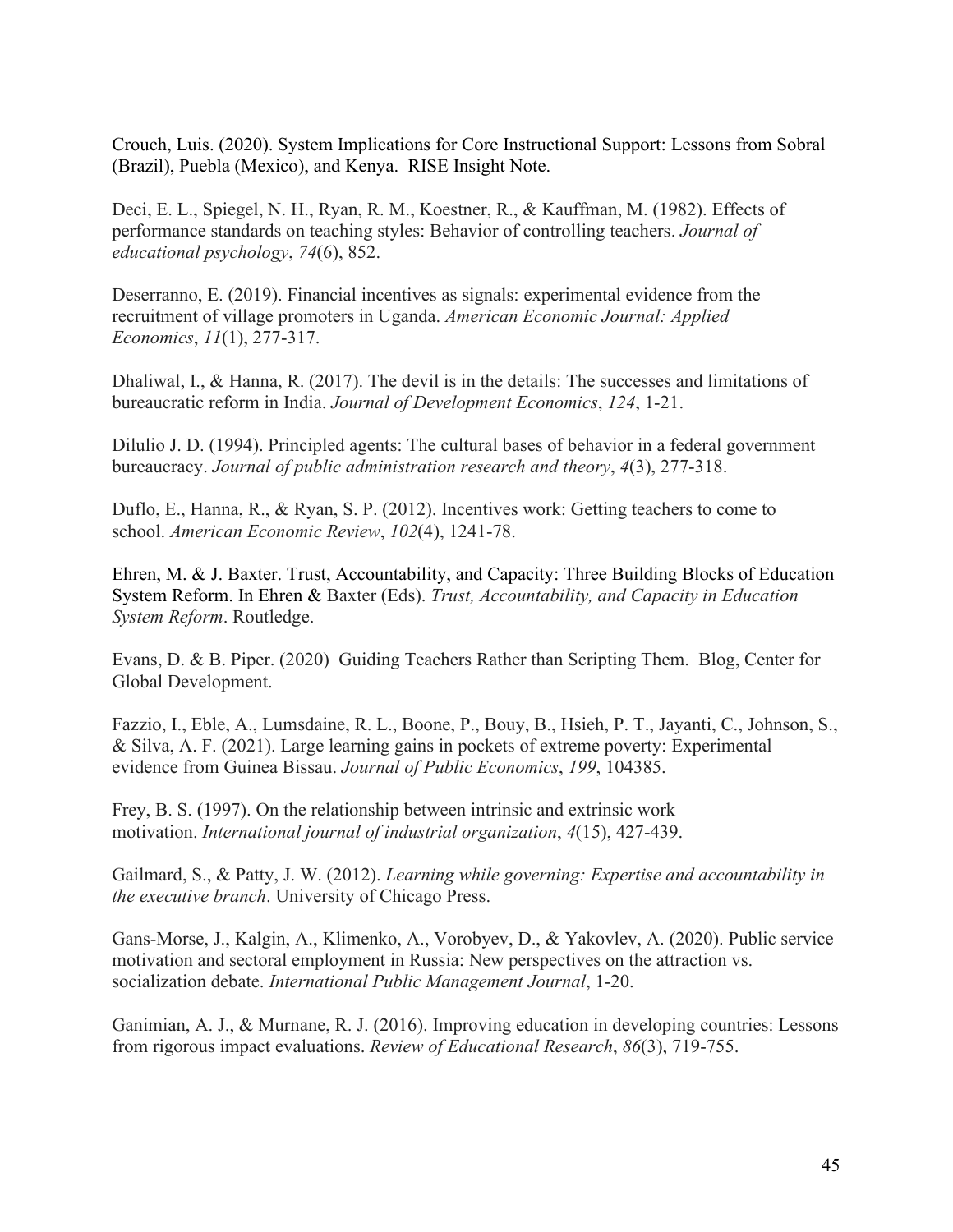Gans-Morse, J., Kalgin, A., Klimenko, A., Vorobyev, D., & Yakovlev, A. (2021) Public Service Motivation as a Predictor of Corruption, Dishonesty, and Altruism, *Journal of Public Administration Research and Theory*.

Gans-Morse, J., Borges, M., Makarin, A., Mannah-Blankson, T., Nickow, A., & Zhang, D. (2018). Reducing bureaucratic corruption: Interdisciplinary perspectives on what works. *World Development*, *105*, 171-188.

George, B., Pandey, S. K., Steijn, B., Decramer, A., & Audenaert, M. (2020). Red tape, organizational performance and employee outcomes: meta‐analysis, meta‐regression and research agenda. *Public Administration Review*.

Glewwe, P., & Muralidharan, K. (2016). Improving education outcomes in developing countries: Evidence, knowledge gaps, and policy implications. In *Handbook of the Economics of Education* (Vol. 5, pp. 653-743). Elsevier.

Goodsell, C. T. (2010). *Mission mystique: Belief systems in public agencies*. Sage.

Grant, A. M. (2008). Does intrinsic motivation fuel the prosocial fire? Motivational synergy in predicting persistence, performance, and productivity. *Journal of applied psychology*, *93*(1), 48.

Grindle, M. S. (1997). Divergent cultures? When public organizations perform well in developing countries. *World Development*, *25*(4), 481-495.

Han, J., & Yin, H. (2016). Teacher motivation: Definition, research development and implications for teachers. *Cogent Education*, *3*(1), 1217819.

Haycock, K. (2001). Closing the achievement gap. *Educational leadership*, *58*(6), 6-11.

Hickey, S. & N. Hossain (eds) (2019) The Politics of Education in Developing Countries: From Schooling to Learning. *Oxford University Press.*

Honig, D. (2018). *Navigation by Judgment: Why and When Top-Down Management of Foreign Aid Doesn't Work*. Oxford University Press.

Honig, D. & Pritchett, L. 2019. The Limits of Accounting-Based Accountability in Education (and Far Beyond): Why More Accounting Will Rarely Solve Accountability Problems. RISE Working Paper Series. 19/030.

Honig, D. (2019). When reporting undermines performance: The costs of politically constrained organizational autonomy in foreign aid implementation. *International Organization*, *73*(1), 171- 201.

Honig, D. (2020a). Caught Between Bangkok & Bumrung-Sook: Motivation & Mission-Principal Tension in Thai Districts. *Unpublished Manuscript.*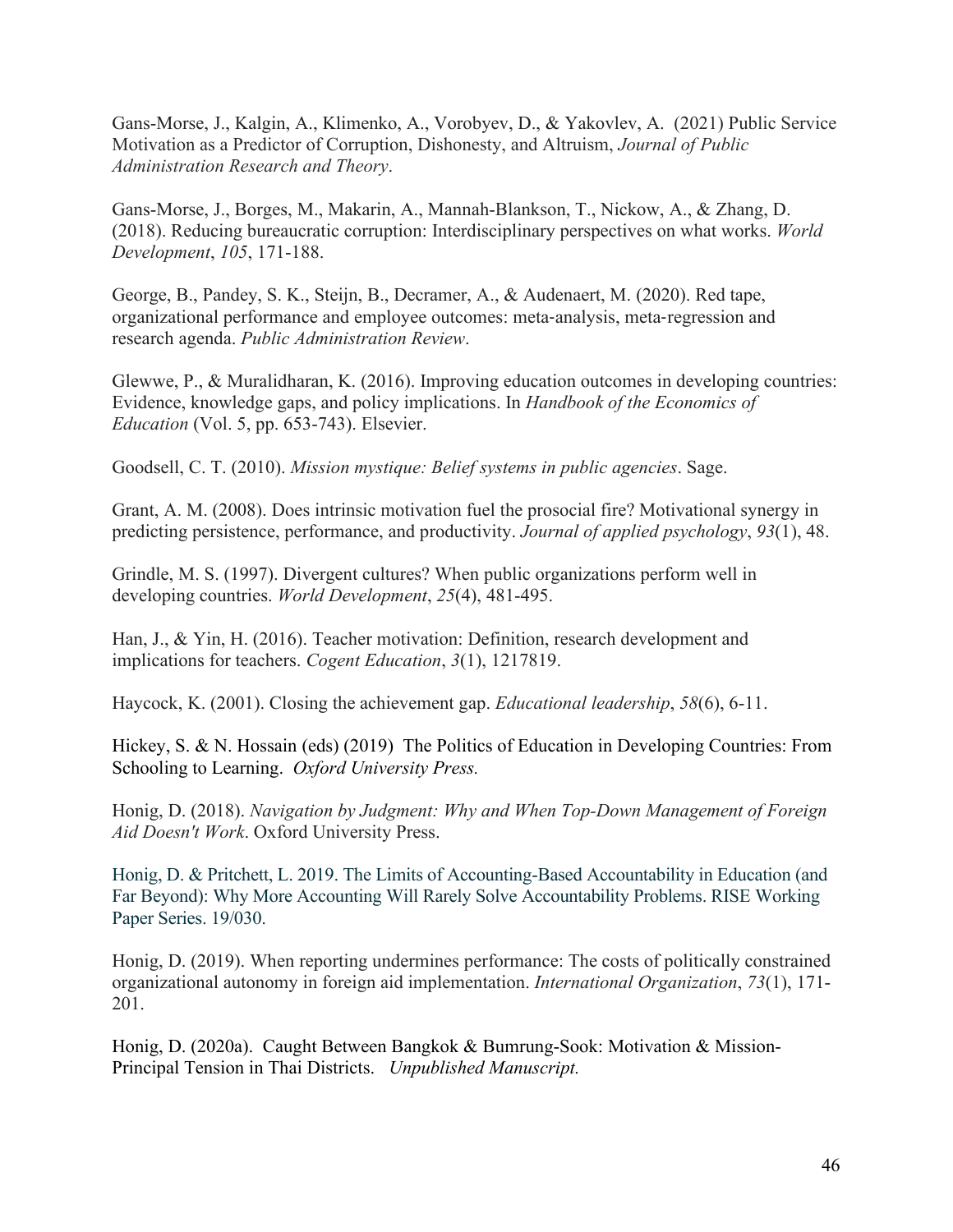Honig, D. (2020b). Actually Navigating by Judgment: Towards a New Paradigm of Donor Accountability Where the Current System Doesn't Work. *Center for Global Development Policy Paper* #*169*.

Honig, D. (2021). Supportive management practice and intrinsic motivation go together in the public service. *Proceedings of the National Academy of Sciences*, *118*(13).

Hwa, Y. & C. Leaver. (2021). Management in Education Systems. *Oxford Review of Economic Policy*, 37(2), 367-391.

Hwa, Y. (2021) Contrasting Approaches, Comparable Efficacy?: How Macro-level Trust Influences Teacher Accountability in Finland and Singapore. In Ehren & Baxter (Eds). *Trust, Accountability, and Capacity in Education System Reform*. Routledge.

Hwa, Y. (2019). *Teacher accountability policy and sociocultural context: A cross-country study focusing on Finland and Singapore* (Doctoral thesis). https://doi.org/10.17863/CAM.55349

Jensen, U. T., & Bro, L. L. (2018). How transformational leadership supports intrinsic motivation and public service motivation: The mediating role of basic need satisfaction. *The American Review of Public Administration*, *48*(6), 535-549.

Kaffenberger, M. (2019) What Have We Learned About the Learning Crisis? *RISE Blog***,** 20 May.

Khan, M. Y. (2021) Mission Motivation and Public Sector Performance: Experimental Evidence from Pakistan. Working paper; online at [https://y](https://y-khan.github.io/yasirkhan.org/muhammadyasirkhan_jmp.pdf)[khan.github.io/yasirkhan.org/muhammadyasirkhan\\_jmp.pdf.](https://y-khan.github.io/yasirkhan.org/muhammadyasirkhan_jmp.pdf) Accessed version dated August 31, 2021

Khan, A. Q., Khwaja, A. I., & Olken, B. A. (2016). Tax farming redux: Experimental evidence on performance pay for tax collectors. *The Quarterly Journal of Economics*, *131*(1), 219-271.

Khan, A. Q., Khwaja, A. I., & Olken, B. A. (2019). Making moves matter: Experimental evidence on incentivizing bureaucrats through performance-based postings. *American Economic Review*, *109*(1), 237-70.

Kijima, Rie, and Phillip Y Lipscy. 2020. "International Assessments and Education Policy: Evidence from an Elite Survey." In The Power of Global Performance Indicators, edited by Judith Kelley and Beth Simmons, 174–202. Cambridge University Press.

Leaver, C., Lemos, R., and Scur, D. 2019. Measuring and Explaining Management in Schools: New Approaches Using Public Data. RISE Working Paper Series. 19/033. [https://doi.org/10.35489/BSG-](https://doi.org/10.35489/BSG-RISE-WP_2019/033)[RISE-WP\\_2019/033](https://doi.org/10.35489/BSG-RISE-WP_2019/033)

Leaver, C. & L. Pritchett. (2019) Should "Pay for Performance" be Used for Teachers? (With a Plea to Pause Before you Answer). RISE Blog.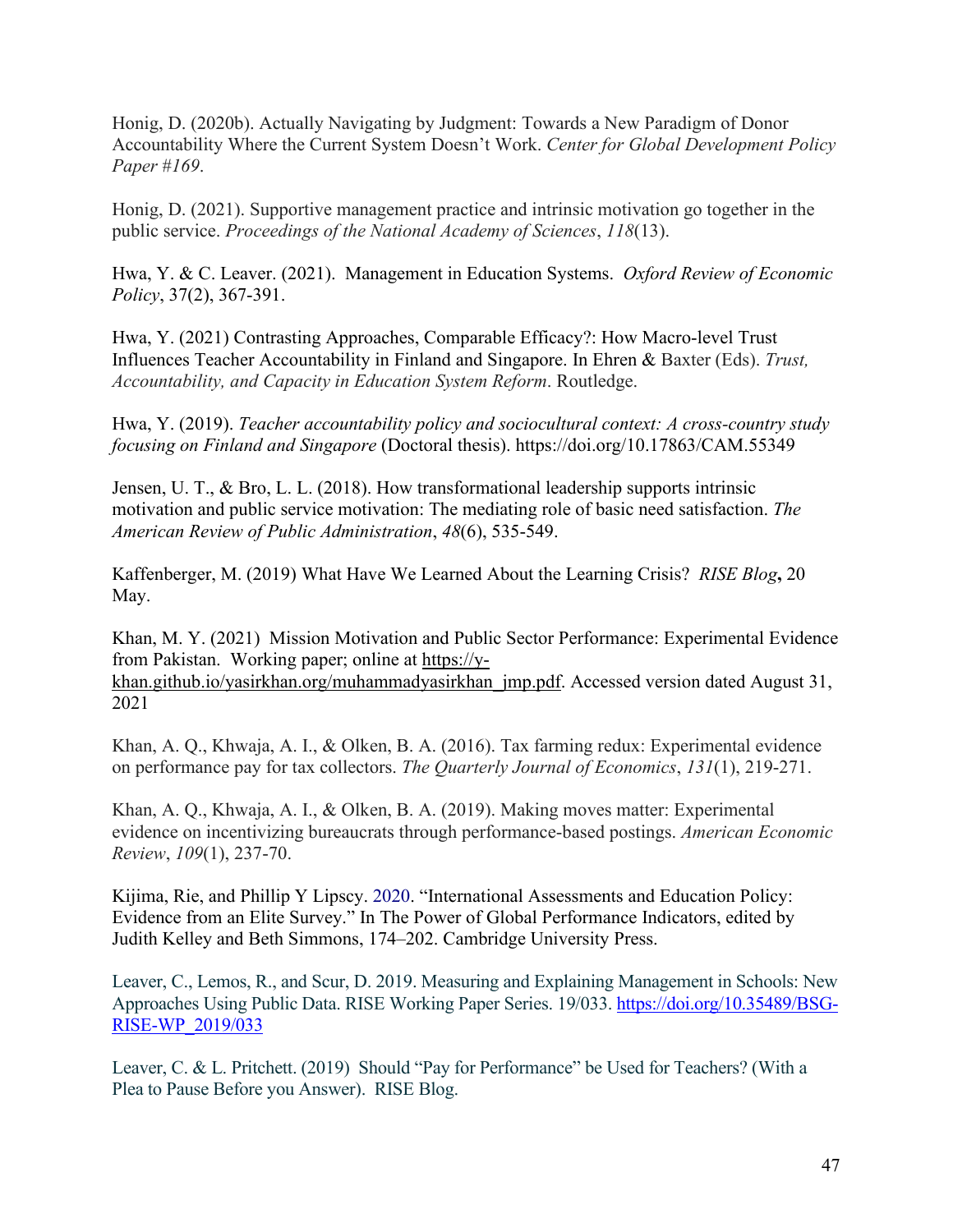Leaver, C., Ozier, O., Serneels, P., & Zeitlin, A. (2021). Recruitment, effort, and retention effects of performance contracts for civil servants: Experimental evidence from Rwandan primary schools. *American economic review*, *111*(7), 2213-46.

Lemos, R., Muralidharan, K. and Scur, D. 2021. Personnel Management and School Productivity: Evidence from India. RISE Working Paper Series. 21/063. [https://doi.org/10.35489/BSG-RISE-](https://doi.org/10.35489/BSG-RISE-WP_2021/063)WP 2021/063

Le Nestour, A., Moscoviz, L., and Sandefur, J., 2022. "The Long-Run Decline of Education Quality in the Developing World." CGD Working Paper 608. Washington, DC: Center for Global Development

Levy, B.m R. Cameron, U. Hoadley, & V. Naidoo (editors) (2018). The Politics and Governance of Basica= Education: A Tale of Two South African Provinces. Oxford University Press.

Linos, E. (2018). More than public service: A field experiment on job advertisements and diversity in the police. *Journal of Public Administration Research and Theory*, *28*(1), 67-85.

Lohmann, J., Wilhelm, D., Kambala, C., Brenner, S., Muula, A. S., & De Allegri, M. (2018). 'The money can be a motivator, to me a little, but mostly PBF just helps me to do better in my job.'An exploration of the motivational mechanisms of performance-based financing for health workers in Malawi. *Health policy and planning*, *33*(2), 183-191.

McAlpine, K., Kagucia Omsa, N., Semwene, J., & Mbise, A. (2018). A Twist on Performance. *Twaweza.*

McDonnell, E. M. (2020). *Patchwork leviathan: Pockets of bureaucratic effectiveness in developing states*. Princeton University Press.

Moynihan, D. P., & Pandey, S. K. (2007). The role of organizations in fostering public service motivation. *Public administration review*, *67*(1), 40-53.

Muralidharan, K., & Singh, A. (2020). *Improving Public Sector Management at Scale? Experimental Evidence on School Governance India* (No. w28129). National Bureau of Economic Research.

Muralidharan, K., & Sundararaman, V. (2011). Teacher performance pay: Experimental evidence from India. *Journal of political Economy*, *119*(1), 39-77.

Neves de Jesus, S., & Lens, W. (2005). An integrated model for the study of teacher motivation. *Applied Psychology*, *54*(1), 119-134.

Olken, B. A. (2007). Monitoring corruption: evidence from a field experiment in Indonesia. *Journal of political Economy*, *115*(2), 200-249.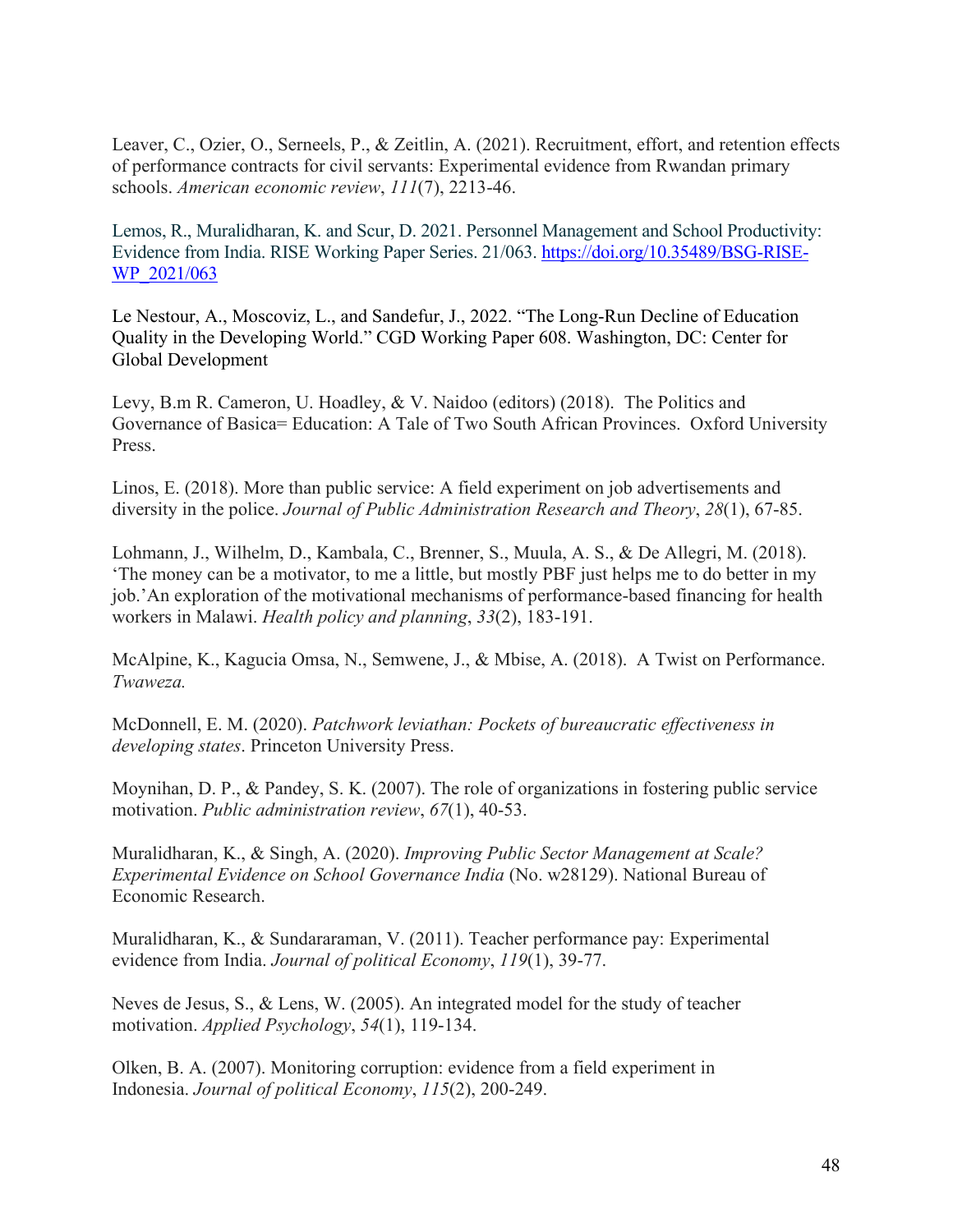Olsen, A. L., Hjorth, F., Harmon, N., & Barfort, S. (2019). Behavioral dishonesty in the public sector. *Journal of Public Administration Research and Theory*, *29*(4), 572-590.

Perry, J. L. (2020). *Managing organizations to sustain passion for public service*. Cambridge University Press.

Pham, L. D., Nguyen, T. D., & Springer, M. G. (2020). Teacher Merit Pay: A Meta-Analysis. *American Educational Research Journal*, 0002831220905580.

Piper, B., Sitabkhan, Y., Mejia, J., & Betts, K. (2018). Effectiveness of teachers' guides in the global south: Scripting, learning outcomes, and classroom utilization. *RTI Press*, 9857.

Piza, C., A. Zwager, M. Ruzzante, R. Dantas, & A. Loureiro. (2020) Supporting Teaching Autonomy to Improve Education Outcomes: Experimental Evidence from Brazil. *Work Bank Policy Research Working Paper #9371.*

Pradhan, M., Suryadarma, D., Beatty, A., Wong, M., Gaduh, A., Alisjahbana, A., & Artha, R. P. (2014). Improving educational quality through enhancing community participation: Results from a randomized field experiment in Indonesia. *American Economic Journal: Applied Economics*, *6*(2), 105-126.

Pritchett, Lant. (2013) *The Rebirth of Education: Schooling Ain't Learning*. Washington DC: Center for Global Development.

Pritchett, L., & Sandefur, J. (2015). Learning from experiments when context matters. *American Economic Review*, *105*(5), 471-75.

Pritchett, L. (2015) Creating Education Systems Coherent for Learning Outcomes: Making the Transition from Schooling to Learning. RISE Working Paper RISE-WP-15/005

Pritchett, L. (2021). Let's Take the Con Out of Randomized Control Trials in Development: The Puzzles and Paradoxes of External Validity, Empirically Illustrated. Harvard CID Working Paper 399.

Pritchett, L. (2013). *The rebirth of education: Schooling ain't learning*. CGD Books.

Pritchett, L. & R. Murgai. Teacher Compensation: Can Decentralization to Local Bodies Take India from the Perfect Storm Through Troubled Waters to Clear Sailing?. In *India Policy Forum 2006-07: Volume 3* (Vol. 3, p. 123-177). SAGE Publications India.

Rasul, I., & Rogger, D. (2018). Management of bureaucrats and public service delivery: Evidence from the nigerian civil service. *The Economic Journal*, *128*(608), 413-446.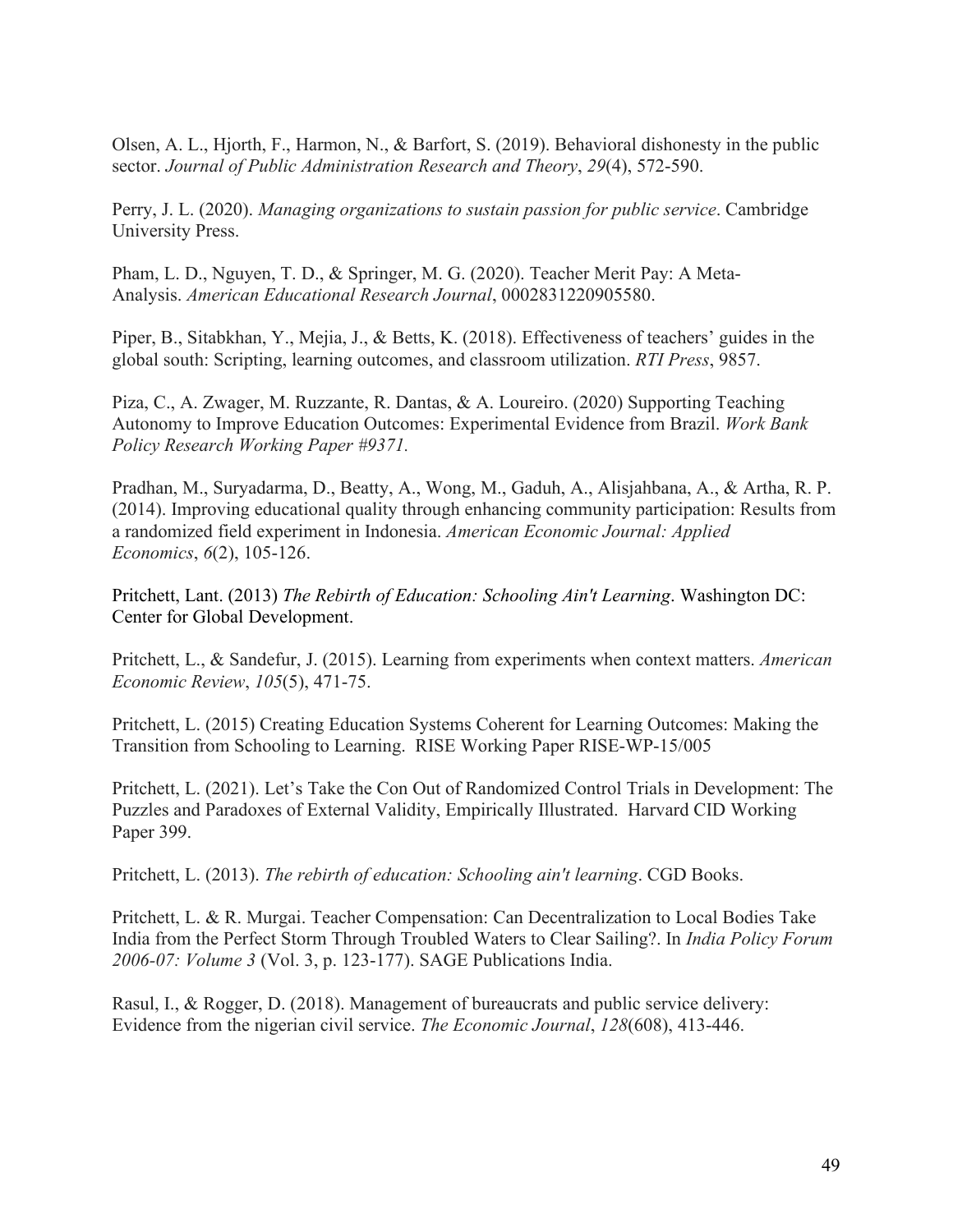Rasul, I., Rogger, D., & Williams, M. J. (2021). Management, organizational performance, and task clarity: Evidence from ghana's civil service. *Journal of Public Administration Research and Theory*, *31*(2), 259-277.

Richardson, P. W., & Watt, H. M. (2010). Current and future directions in teacher motivation research. In *The decade ahead: Applications and contexts of motivation and achievement*. Emerald Group Publishing Limited.

Schleicher, A. (2021) Foreword to Ehren & Baxter (Eds). *Trust, Accountability, and Capacity in Education System Reform*. Routledge.

Scur, D. (2016). What do we mean by "Coherent Education Systems?" RISE blog.

Shen, G. C., Nguyen, H. T. H., Das, A., Sachingongu, N., Chansa, C., Qamruddin, J., & Friedman, J. (2017). Incentives to change: effects of performance-based financing on health workers in Zambia. *Human resources for health*, *15*(1), 1-15.

Solzhenitsyn, A. (1974). The Gulag Archipelago 1918-56.

Steijn, B. (2008). Person-environment fit and public service motivation. *International public management journal*, *11*(1), 13-27.

Stimson, Henry L. 1945. Memorandum on the Effect of Atomic Bomb.

Stockard, J., Wood, T. W., Coughlin, C., & Rasplica Khoury, C. (2018). The effectiveness of direct instruction curricula: A meta-analysis of a half century of research. *Review of Educational Research*, *88*(4), 479-507.

Tendler, J., & Freedheim, S. (1994). Trust in a rent-seeking world: health and government transformed in Northeast Brazil. *World Development*, *22*(12), 1771-1791.

Tendler, J. (1997). *Good government in the tropics*. Johns Hopkins University Press.

Thoonen, E. E., Sleegers, P. J., Oort, F. J., Peetsma, T. T., & Geijsel, F. P. (2011). How to improve teaching practices: The role of teacher motivation, organizational factors, and leadership practices. *Educational administration quarterly*, *47*(3), 496-536.

Tummers, L. (2012). Policy alienation of public professionals: The construct and its measurement. *Public Administration Review*, *72*(4), 516-525.

Usman, M., Ali, M., Mughal, F., & Agyemang-Mintah, P. (2021). Policy Alienation and Streetlevel Bureaucrats' Psychological Wellbeing: The Mediating Role of Alienative Commitment. *Journal of Public Administration Research and Theory*, *31*(2), 278-294.